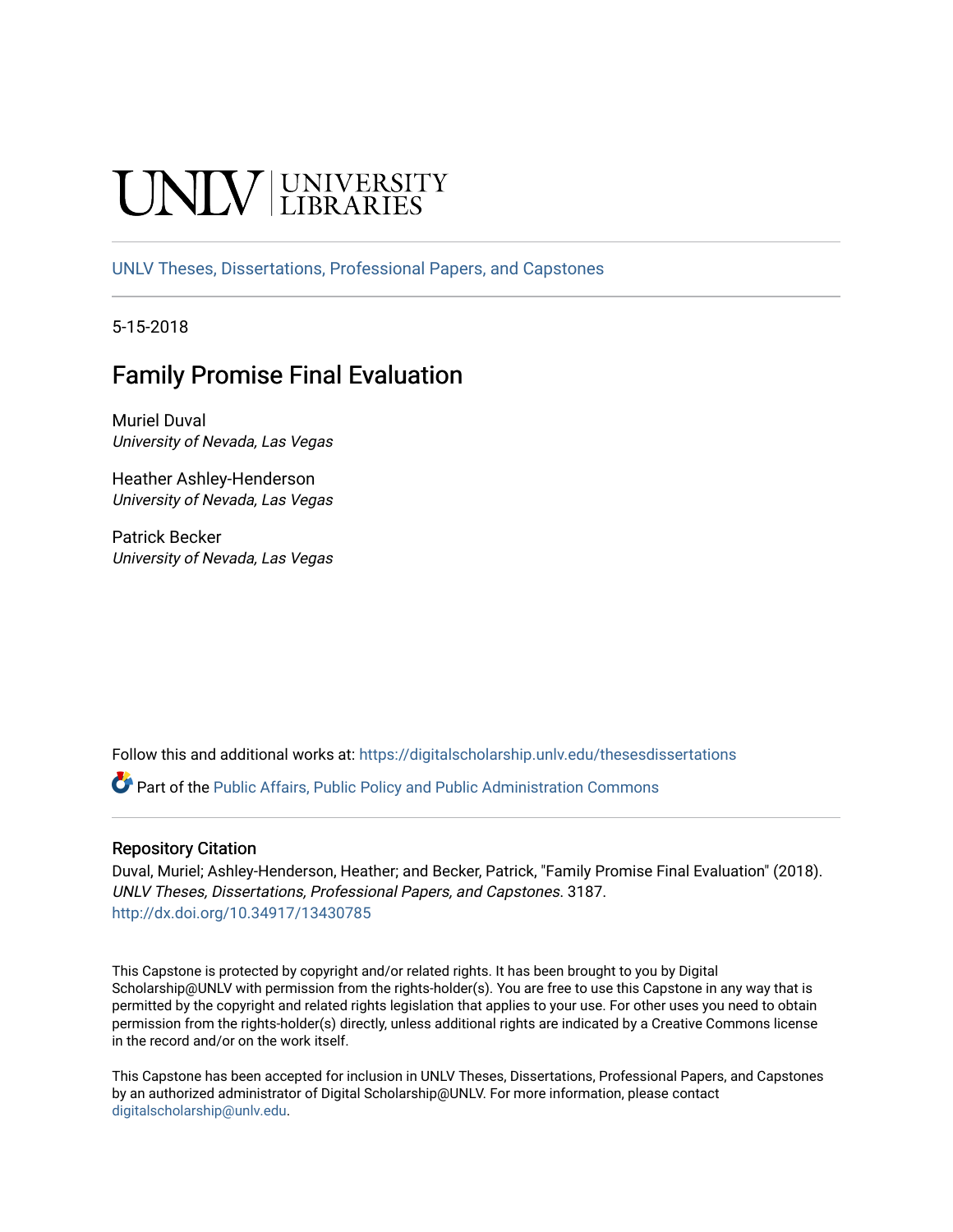Family Promise Final Evaluation

3Masters: Muriel Duval, Heather Ashley-Henderson, and Patrick Becker

University of Nevada Las Vegas

Capstone

PUA 729

Dr. Jaewon Lim

August 10, 2018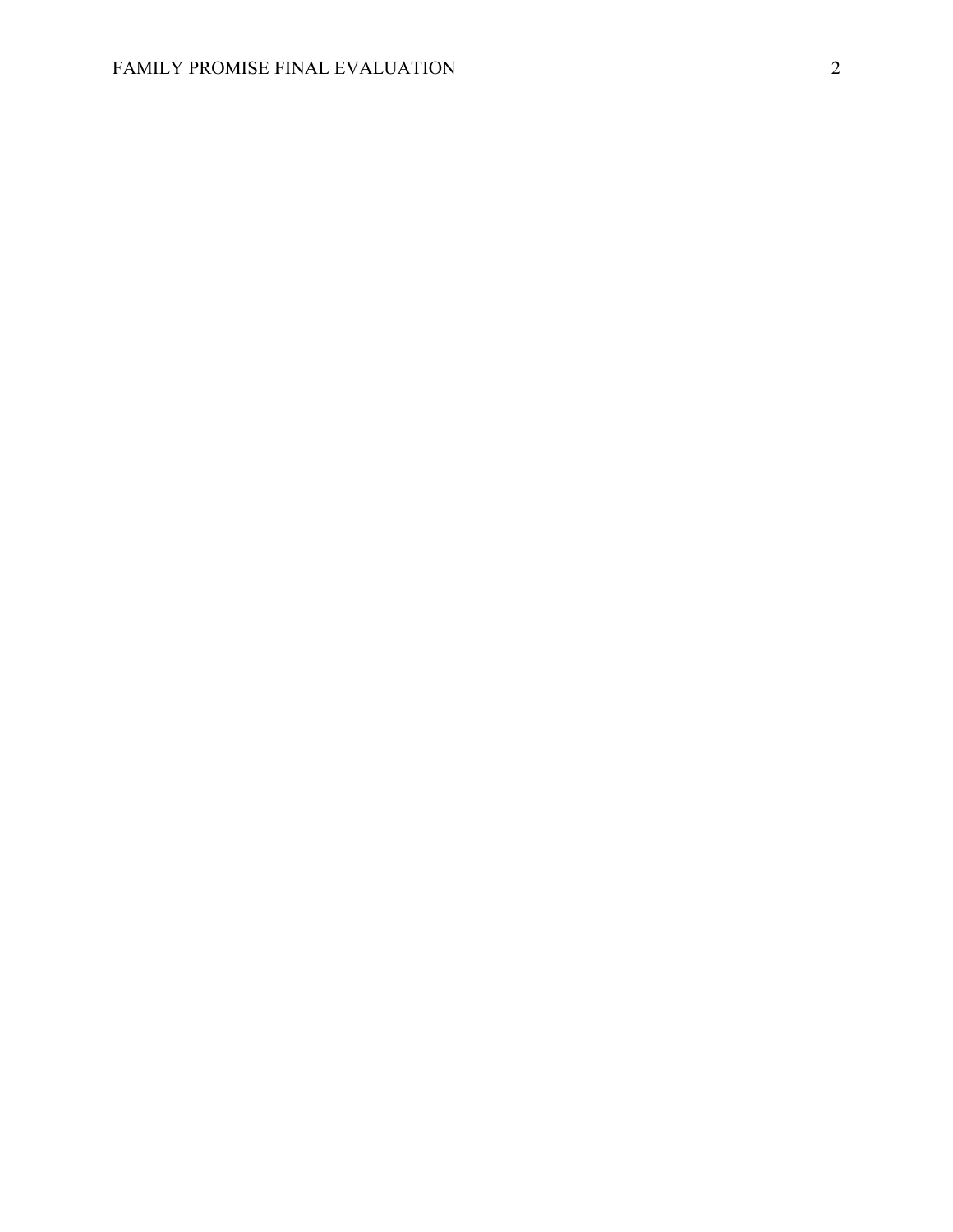#### **Acknowledgements**

The team of 3Masters would like to acknowledge the individuals and organizations that helped this paper become possible. A very special thank you to the Director of Family Promise of Las Vegas, Terry Lindemann who was so helpful and supportive of our work. Whenever a request was made, she immediately acted to get us what we needed. She is an incredible source of knowledge and information that made this project easier. Her energy and enthusiasm for what she does is infectious and an inspiration to others.

While all of the 17 congregations that work with Family Promise were helpful in forwarding email surveys or completing them themselves, one congregation, St. Viator's Catholic Church, allowed the team of 3Masters to observe and witness first-hand the process and work that goes into hosting the guests of Family Promise. This observation time allowed the team to not only visually evaluate the process, but it gave the team the opportunity to speak directly with the congregation administrator as well as some of the volunteers.

In order to complete the benchmark study, additional organizations were contacted and asked to provide information, without this information; the study would not have been able to be completed. Our appreciation goes out to: Family Promise of the Mid-Willamette Valley, Family Promise of Greater Phoenix, Family Promise of Yellowstone, Family Promise of Orange County, and Family Promise of Verdugos.

Many thanks go to the volunteers, and graduated guests that took the time to complete the surveys that helped us research and evaluate Family Promise of Las Vegas; their feedback was invaluable and helped us provide recommendations going forward.

The employees of Family Promise of Las Vegas were so helpful and eager to sit down for face-to-face interviews and took the time to answer all of our questions. The dedication these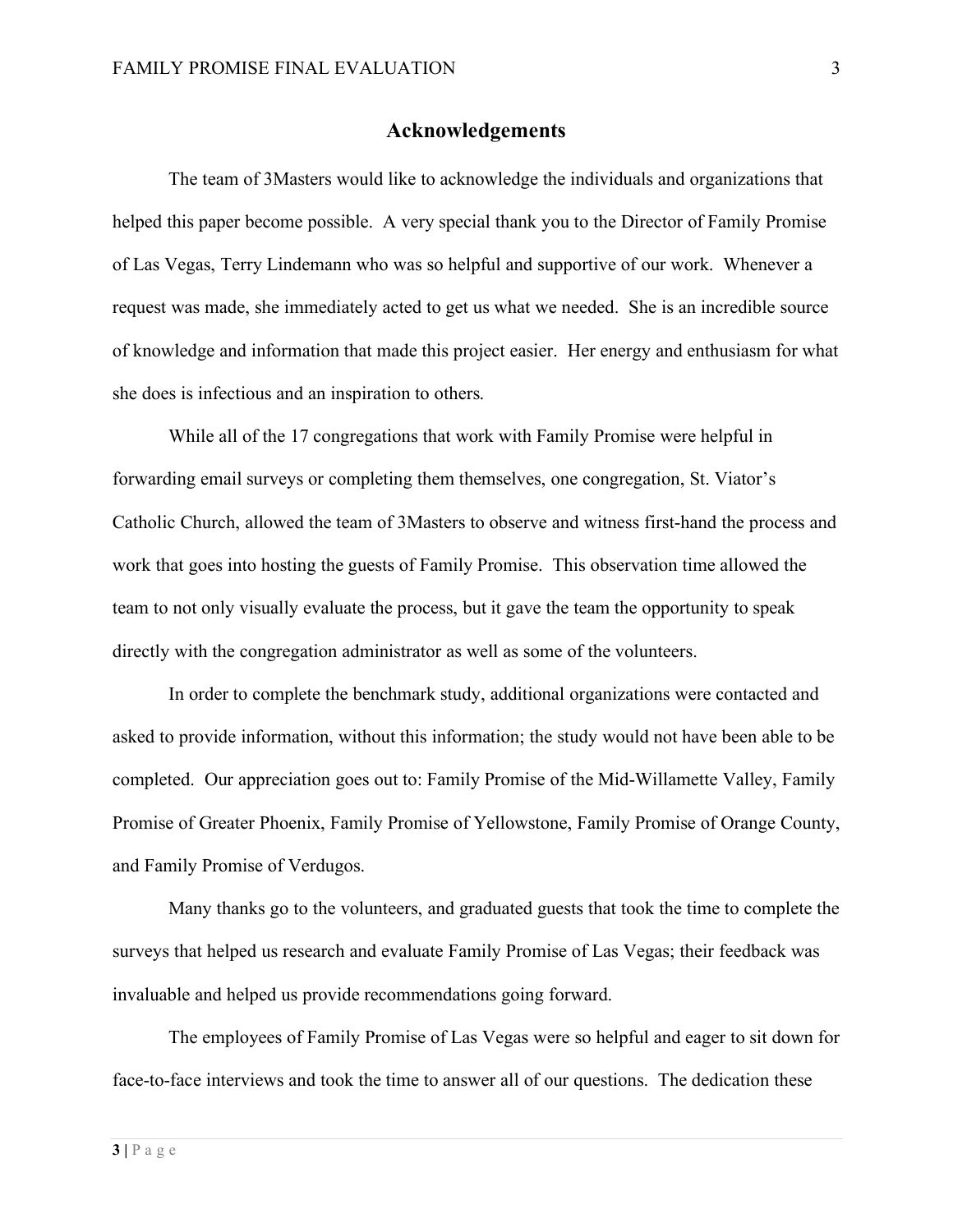employees have is inspiring and we appreciate not only their time, but everything they do each and every day to help the homeless families of Las Vegas.

Finally, to our professor Dr. Jaewon Lim, who guided us through this process and taught us how to evaluate and research in order to provide useful information and recommendations to Family Promise of Las Vegas. His patience and knowledge during this process gave us the tools and support we needed in order to complete this project.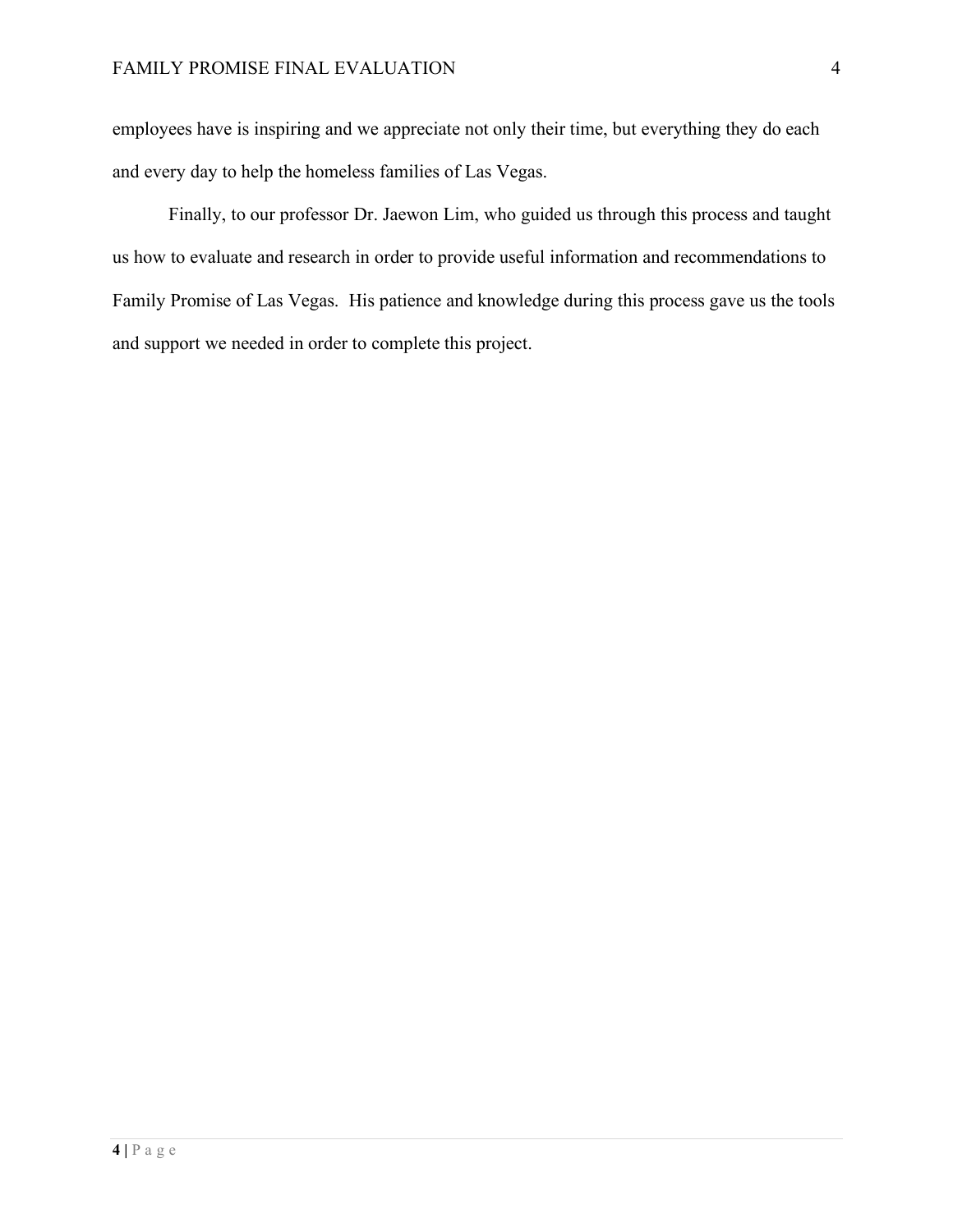#### **Executive Summary**

This paper will evaluate the efficiency and effectiveness of the organization, Family Promise of Las Vegas. This organization focuses on providing stable housing for homeless families in Southern Nevada.

The team of 3Masters used historical information on homelessness and the changes that have occurred in order to understand the current homeless situation. In addition, surveys were used to collect data from previous guests of Family Promise, congregation administrators, and volunteers for the organization. A benchmark study was conducted using similar Family Promise agencies to evaluate additional options for services. Finally, face-to-face interviews with employees were conducted and an on-site observation was done to get a first-hand look at the processes.

The 3Masters compiled and analyzed all of this information in order to come up with several recommendations for Family Promise of Las Vegas that will help make the organization more efficient and the services more effective.

The first recommendation is to training the congregation administrators to be volunteer recruiters. This short-term recommendation can be implemented easily by providing training and education on Family Promise.

There were several mid-term recommendations that all revolved around education of the guests of Family Promise. Three educational sessions are recommended including: financial literacy, being a good tenant, and job training. By offering these additional educational opportunities, Family Promise can help create a more stable living situation for their graduated guests.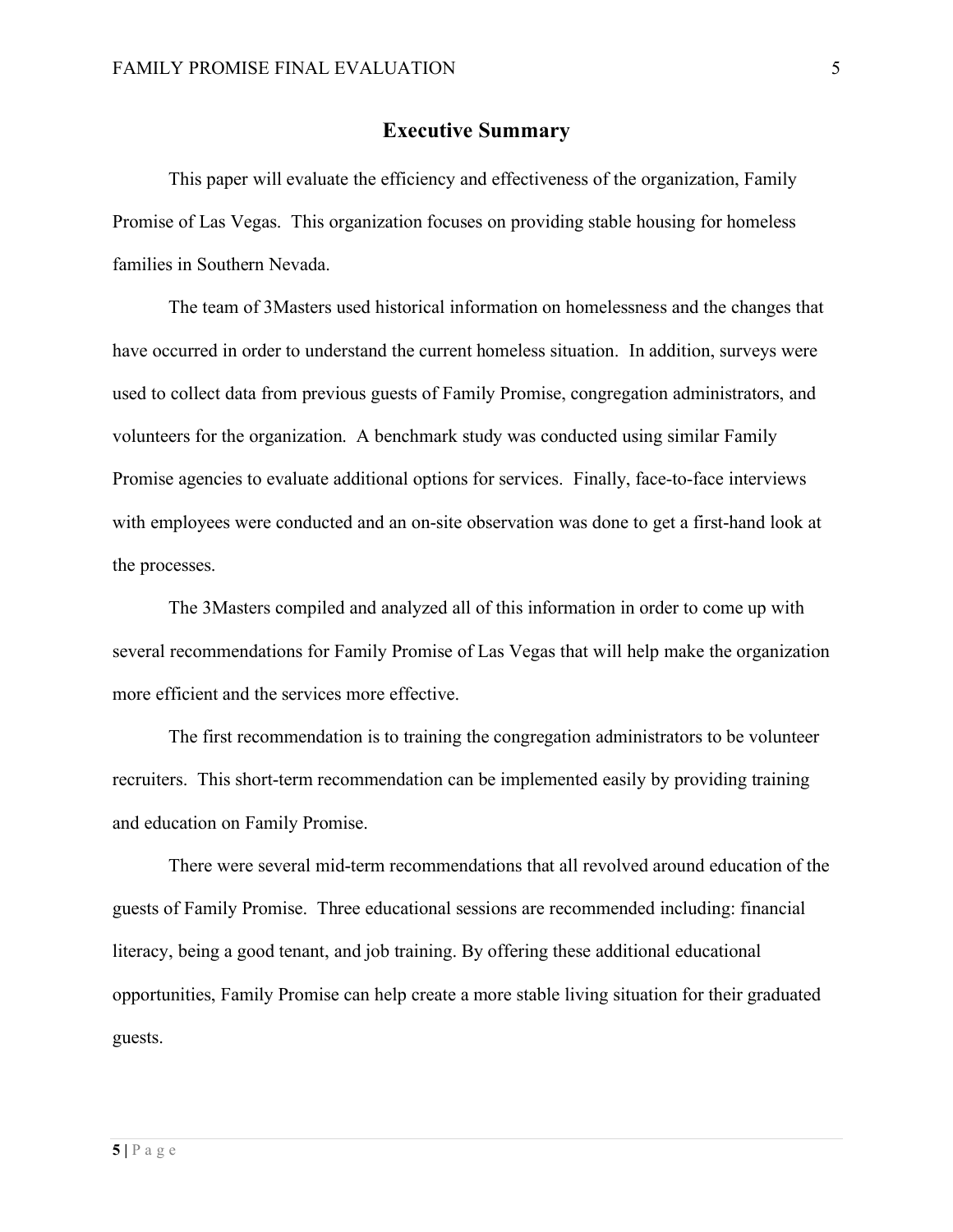Finally, there are two long-term recommendations that are made. The first is to provide some sort of pet care for families that have pets. Pets are generally a member of the family and provide love and support that can help guests through a difficult time. The second recommendation is to extend the amount of time for transitional housing or assistance. By providing this assistance for a longer period of time, families can create a more stable living situation that is more sustainable.

Implementing these recommendations will help improve the effectiveness and efficiency of Family Promise.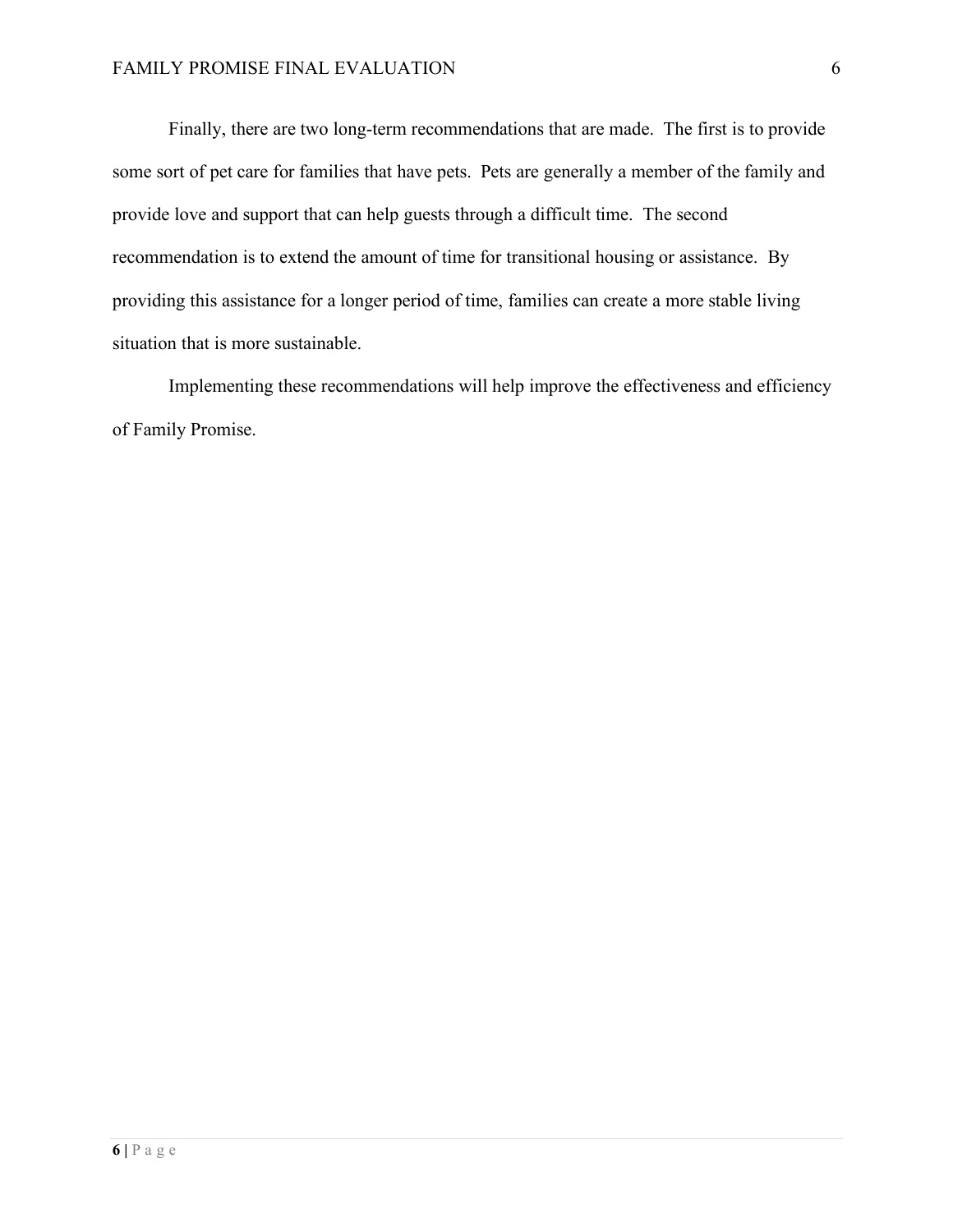# **Table of Contents**

| $1_{\cdot}$ |     |
|-------------|-----|
| 2.          |     |
|             |     |
|             |     |
|             |     |
| 3.          |     |
| 4.          |     |
|             |     |
|             |     |
|             |     |
| 5.          |     |
|             |     |
|             |     |
|             |     |
|             |     |
|             |     |
|             | .55 |
|             |     |
|             |     |
|             |     |
|             |     |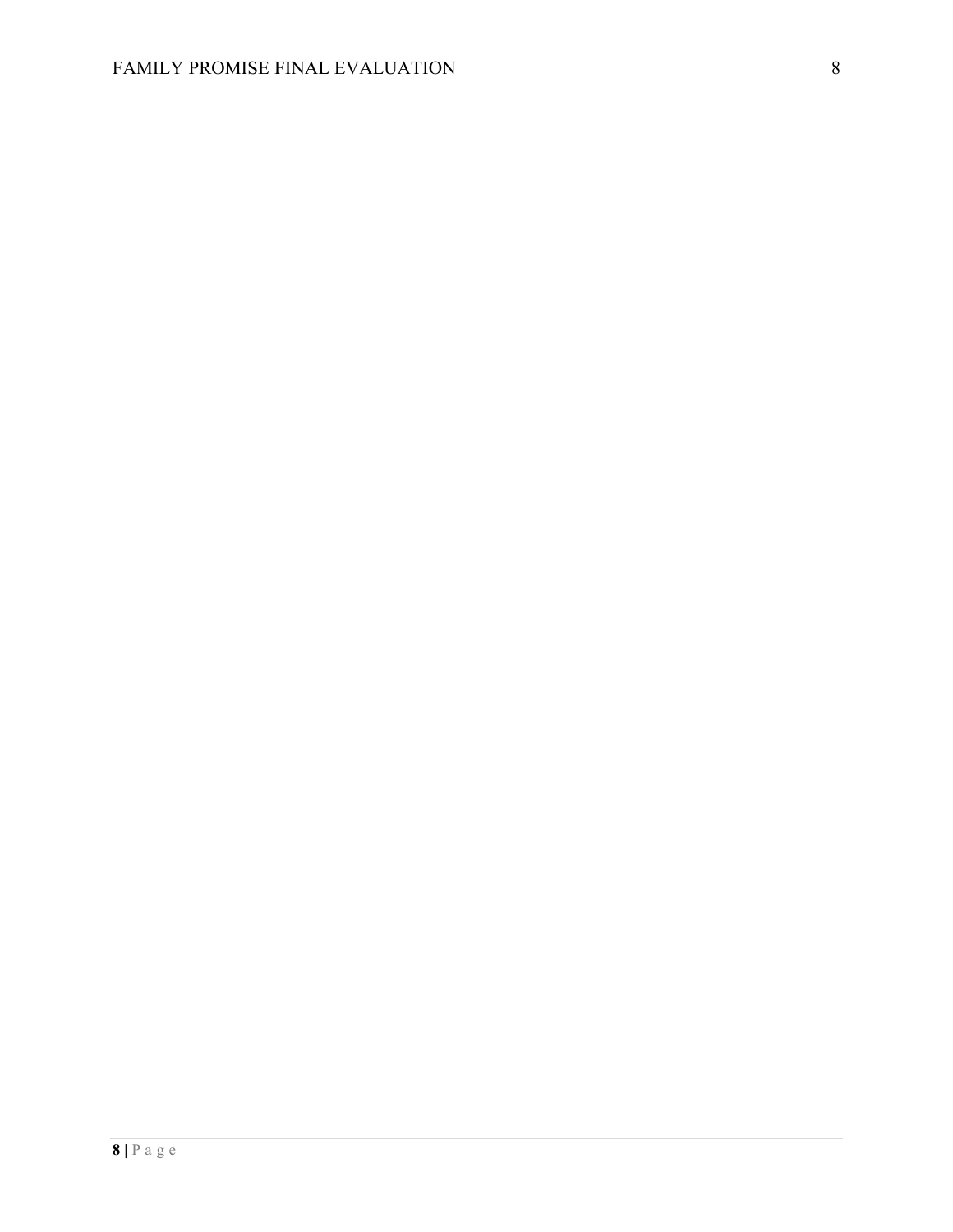#### **1. Introduction**

The purpose of this paper is to evaluate Family Promise of Las Vegas and gather data in order to determine areas that are operating well, in addition to the areas of opportunity for improvement. The basic research question was developed as, "How to Improve the Efficiency and Effectiveness of Family Promise?" While this is a very broad and general question to answer, it does allow the focus to be on areas that can be improved.

For this question, efficiency is defined as; "performing or functioning in the best possible manner with the limited resources by minimizing the waste of time and effort." Effectiveness is defined as; "To accomplish a purpose; producing the intended or expected result."

Using both qualitative and quantitative methods in the form of an online survey, a benchmark study, an in-person observation, and face-to-face interviews, the team has compiled information that will answer the research question. This process allowed the team to also develop a series of recommendations that provide options for short, mid, and long-term implementation.

The key findings of this research include a mix of information that was already assumed as well as new options that may not have been considered. This paper has been able to confirm that in general, Family Promise of Las Vegas is moving in the right direction and has plans in place to be able to resolve some of the existing issues. However, there are additional recommendations that can help improve the efficiency and effectiveness of the organization's operations.

This paper will provide information on the history of homelessness including the changes over the years in both the perception of the homeless population as well as the demographic makeup of the homeless in Section 2.1. In Section 2.2, there is a summary of the Family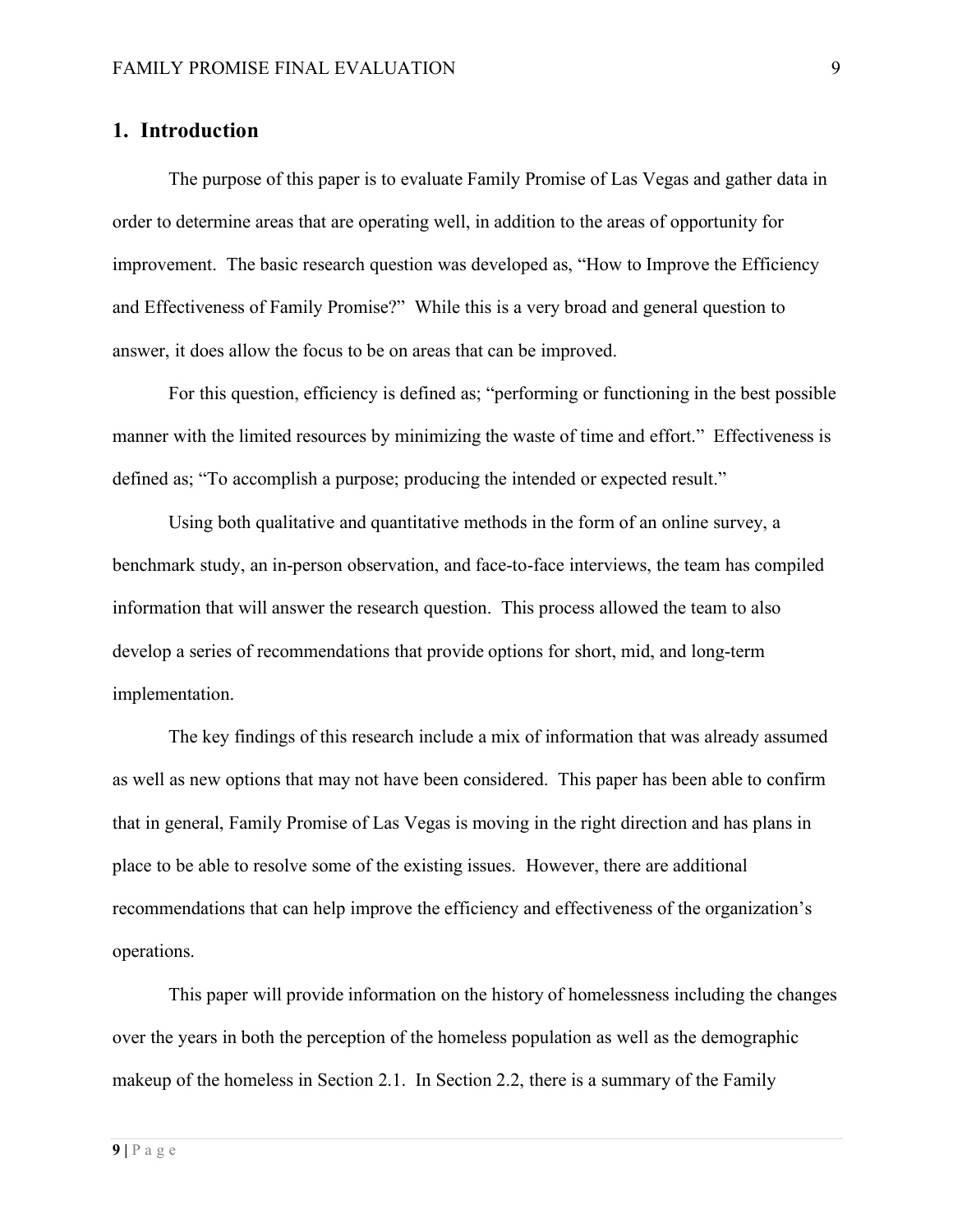Promise organization, covering changes over the years and the purpose of the agency. There is a literature review in Section 2.3 that explores information regarding causes of homelessness, affordable housing, income disparity, and potential solutions.

In the Purpose of Evaluation, Section 3, there is an explanation of the research question and sub-questions including how the team developed the basis to create the research question. Methodology, Section 4, will cover the qualitative and quantitative process of gathering the information to answer the research question. There are three areas that were focused on including: data analysis, benchmark study, and observation/interviews. This process helped to compile the Findings and Results, Section 5 that lays out the information that was collected.

Using the Findings and Results the team developed a list of recommendations to present to Family Promise of Las Vegas, Section 6. These recommendations cover short, mid, and longterm options in order to help improve the efficiency and effectiveness of the agency's operations.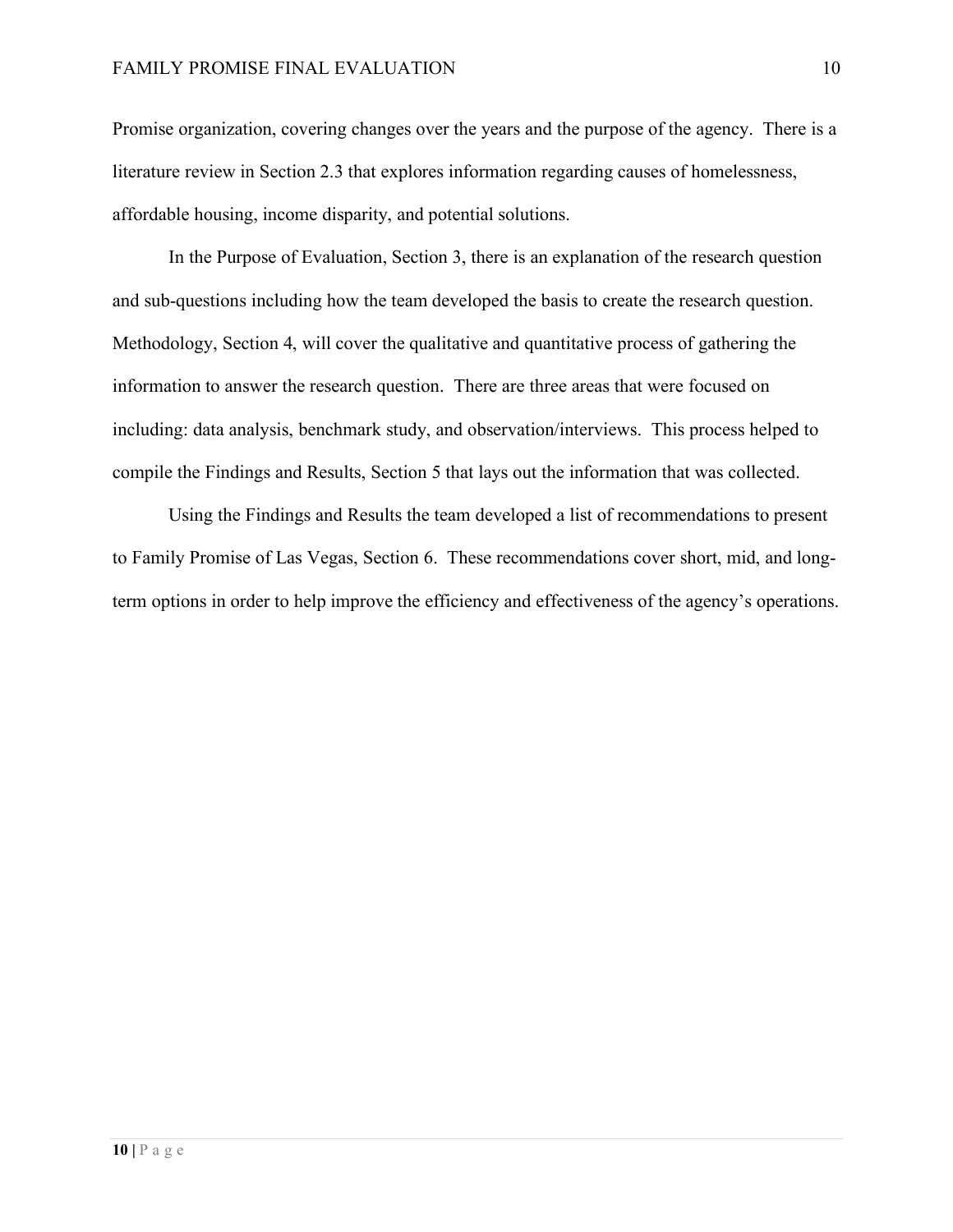## **2. Background of Study**

This section will provide a summary on the background of homelessness including changes over time. There is also history on the national Family Promise organization as well as the local agency in Las Vegas. Finally, there is a literature review that will explore research on homelessness, affordable housing, income disparity, and potential solutions to reduce homelessness.

#### **2.1 Trends in Homelessness**

Over time, the way society viewed homelessness has changed but in general, prior to the 1970s, homelessness was viewed as more of a moral issue and was generally made up of unemployed males, or at least men without families. During the 1600's, the assumption was that anyone that is homeless had a moral deficiency that led to them being homeless. There was a belief that God would provide for you if you were a good Christian so being homeless made a statement about the morals of the individual (Fischer, November 16, 2011).

During the Industrial Revolution (1820-1830), populations moved from farms to the cities to work in factories. With a lack of safety regulations, many workers were killed or maimed and were unable to provide for their families. Due to the lack of safety regulations, many workers died leaving their widows with no way to support themselves or their children, resulting in many of the youth being kicked out of their homes and homeless (Fischer, November 16, 2011).

The Civil War from 1861-1865 resulted in many veterans losing their limbs and being unable to work. Also, after Jay Cooke & Company, a main source of employment for solders, shut their doors, many veterans became homeless ("HelpHopeHome," 2018, p. 1). There were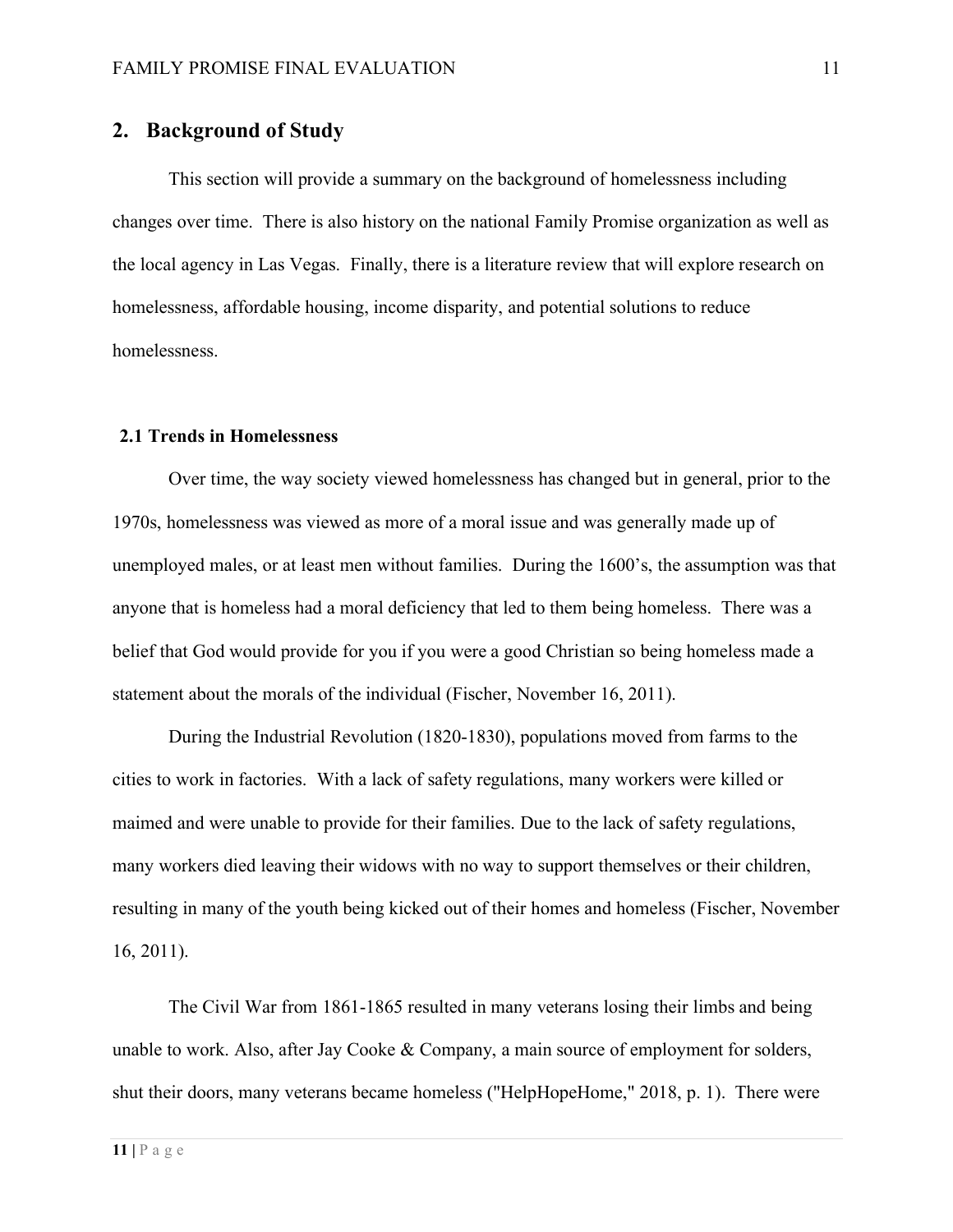especially high levels of mental illness and substance abuse. Many of the veterans decided to leave their troubles behind and travel by means of hitchhiking using the railroad system. The terms hobo, bum, and tramp oriented during this era (Fischer, November 16, 2011).

During the post-WWII time period, the economy was growing, and inflation was minimal. Veterans arrived home and many were getting married and starting a family. Privately owned construction of single family homes was replacing federal subsidized public housing. Automobile ownership was increasing and traveling across the U.S. by car or airplane was on the increase. In the 1950s and 1960s, homelessness declined to the point that researchers were predicting its virtual disappearance in the 1970s (Rossi, 1990).

Instead, in the 1980s, homelessness increased rapidly and drastically changed in composition. The "old homeless" of the 1950s were mainly old men living in cheap hotels on skid rows. The new homeless were much younger, more likely to be minority group members, suffering from greater poverty, and with access to poorer sleeping quarters. In addition, homeless women and families appeared in significant numbers. However, there were also points of similarity, especially high levels of mental illness and substance abuse (Rossi, 1990).

National disasters have resulted in large numbers of individuals and families becoming homeless in a matter of a few hours or days. On October 8, 1871, the Great Chicago Fire left more than 100,000 residents homeless and 300 lost their lives ("History Channel," 2010). Other examples are April 18, 1906, the San Francisco earthquake and fire when the city was devastated. The earthquake and fires killed an estimated 3,000 people and left 225,000 residents homeless. (Condon & Hansen, 1989). On August 23, 2005, Hurricane Katrina struck resulting in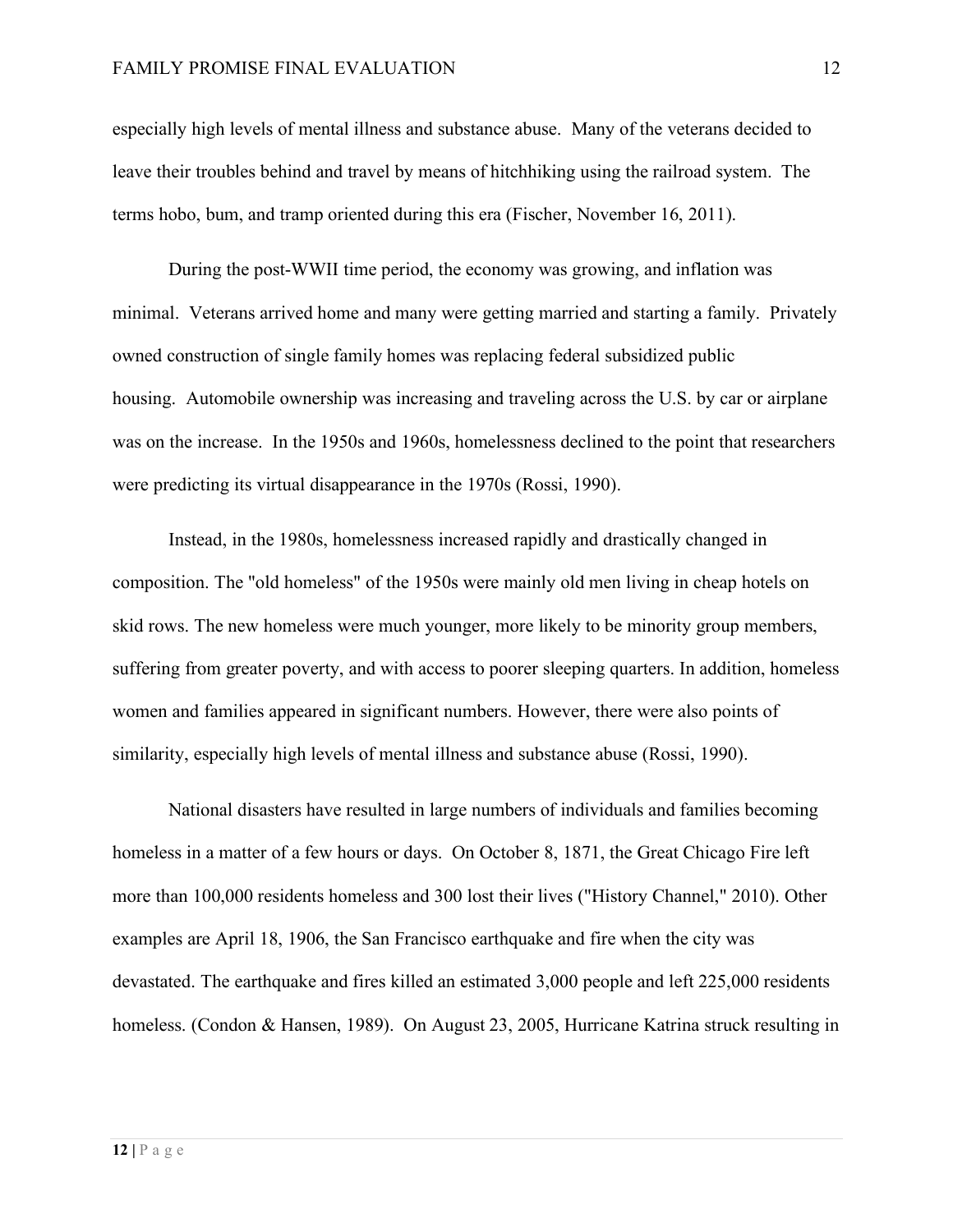more than 800,000 housing units destroyed or damaged and cost over \$160 billion. ("The University of Rhode Island," 2010-2015).

Between December 2007 and June 2009, the Great Recession took place causing one out of every six U.S. workers to be out of work or underemployed. Documents show that 8 million people lost their jobs and 7 million homes were lost to foreclosure (Whitmore Schanzenbach, McCall, Melzer, Figlio, & Percheski, 2014). National disasters continue today, destroying homes and businesses resulting in the loss of jobs and homes.

Homelessness is a complex social issue and there is no one solution. It has nothing to do with moral deficiencies or worth, bad things can happen to good people. The Great Recession of 2007-2008 changed how many individuals view homelessness because it of its short and longterm effects in which more than eight million Americans lost their jobs, nearly four million homes were foreclosed on each year, and 2.5 million businesses were shuttered. However, it officially ended more than four years ago, yet continues to affect Americans' lives today (Whitmore Schanzenbach et al., 2014).

Since 2007, the U.S. Department of Housing and Urban Development (HUD) has mandated an annual count of people experiencing homelessness for communities across the country to receive funds. During the last 10 days of January volunteers canvas the community, counting and surveying homeless individuals and families. The community's service provider picks the day to count people on the street, emergency shelters, transitional housing, or domestic violent shelters. Additional surveys and questionnaires take place on the following day at local schools and facilities. HUD's mission is to create strong sustainable inclusive communities and quality affordable homes for all. In addition, HUD uses the Continuum of Care program to help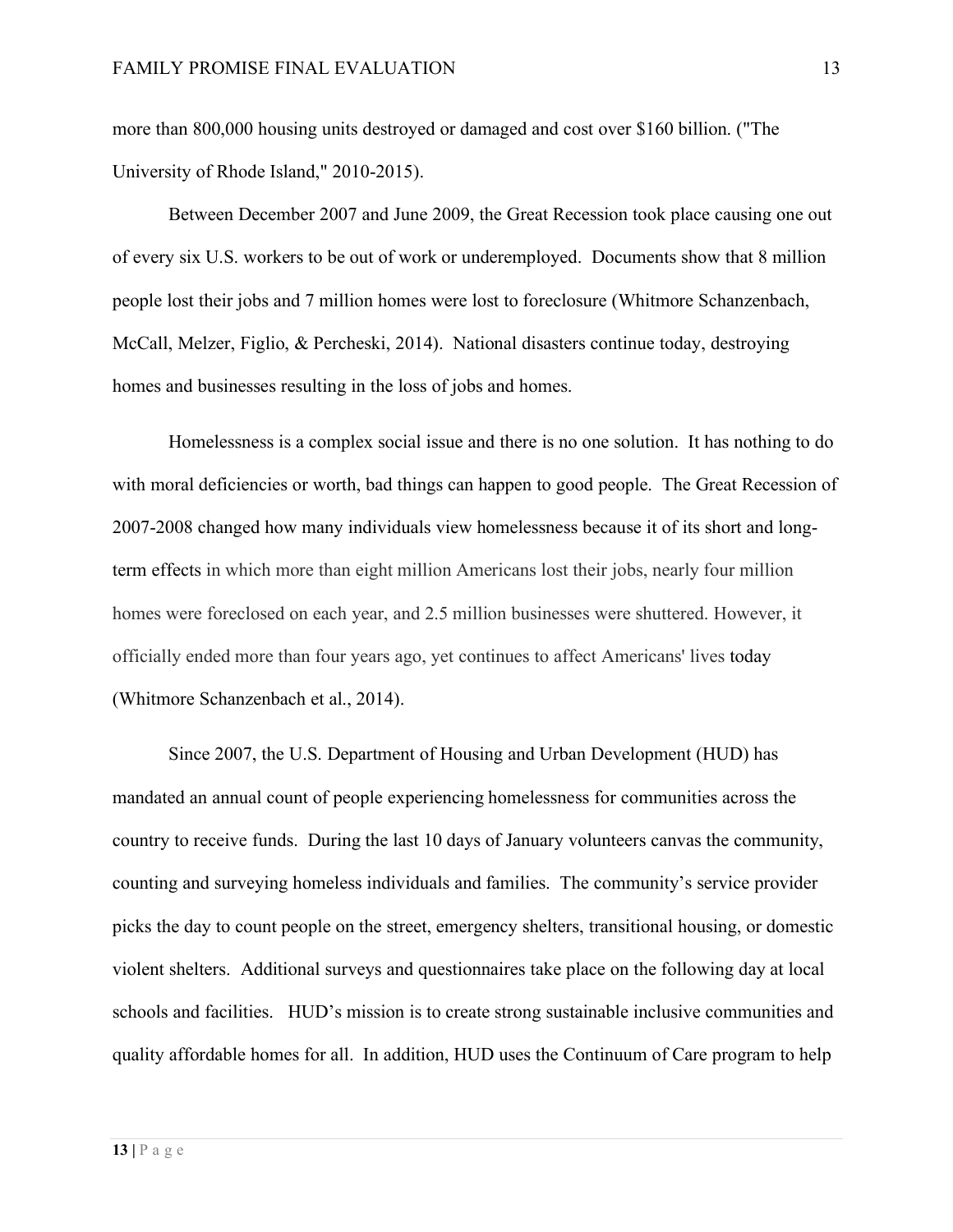coordinate funding and services for individuals and families in a particular geographic area ("HelpHopeHome," 2018).

Each year, the Department of Housing and Urban Development (HUD) releases The Annual Homeless Assessment Report to Congress (AHAR). The report includes a Point-In-Time (PIT) estimates of sheltered and unsheltered homelessness in the United States-on a single night, questionnaires, and additional reports. The 2017 report includes PIT counts from 399 Continuum of Care (CoC) which covered the entire United States ("HelpHopeHome," 2018).

The United States PIT estimates show that nationally, on one night in January 2017 that 553,742 people were experiencing homelessness. Most of the people 65.2% (360,867) were sheltered (staying in emergency or transitional housing) programs, while 34.8% (192,875) people were unsheltered (staying in a place not designated for sleeping) such as a vehicle, streets, or parks. (Shown in graph below). It also shows that 34.2% of the homeless population were in households with at least one child (65.7% without a child) ("HUD CoC," 2017).

In southern Nevada, most of the homeless people 67.1% (4,353) were unsheltered while 32.9% (2,137) were sheltered. (Shown in graph below) ("HUD CoC Local," 2017). 50.6% of homeless are homeless for the first time and only 37.6% are homeless for a year or more ("HelpHopeHome," 2018).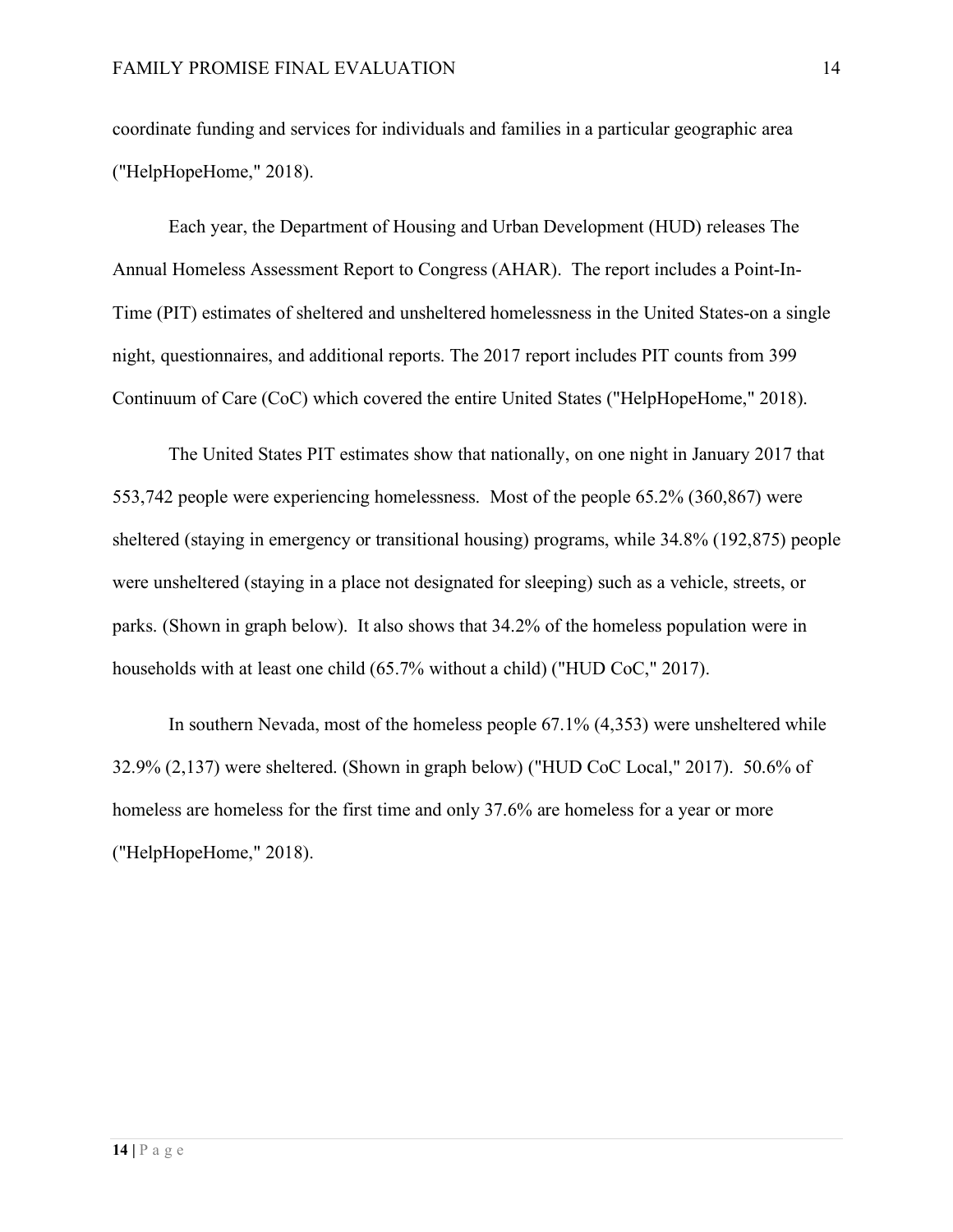

Southern Nevada ranks as the  $28<sup>th</sup> CoC$  (regional or local planning body that coordinates housing and services funding for homeless families and individuals) but 8<sup>th</sup> for the largest homeless population. Many of the homeless in Southern Nevada (67.1%) are unsheltered and living on the streets, vacant buildings, and in vehicles, creating problems for local businesses and authorities. Many came here with the hopes of finding a job, affordable housing, and a low cost of living but their dreams never materialized. Some found jobs but when the recession hit, they lost their job and became homeless ("HelpHopeHome," 2018).

Organizations such as Family Promise provide homeless families the opportunity to achieve economic stability and sustainable housing by providing short-term shelter, meals, casemanagement, resources, and training as they work towards their own independence and selfsufficiency. Helping one family at a time end the cycle of homelessness.

#### **2.2 Family Promise of Las Vegas**

Family Promise is a national organization with offices in most states within the United States. While each office is independently operated, there are national standards that must be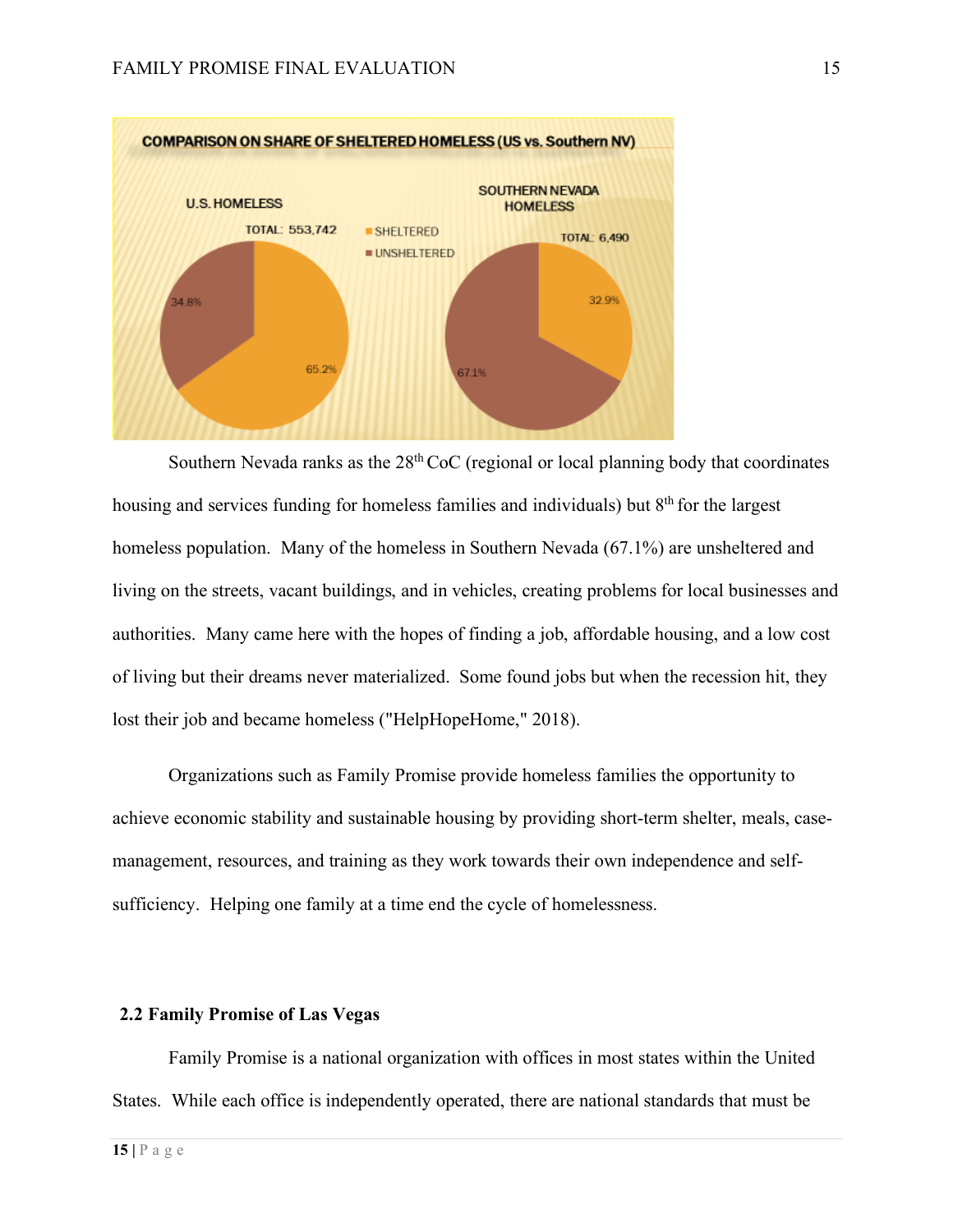adhered to in the overall mission of providing stability to homeless families ("Family Promise,"  $n/d$ ).

The national organization was originally called the Interfaith Hospitality Network and it was founded in 1986. This organization operated until 2004 when the name was changed to more accurately align with the mission of the organization, which is a focus on the family and less on the faith of the congregations that provide the shelter. No matter what the name, the mission of the organization has remained the same: provide homeless families the opportunity to achieve economic stability and sustainable housing by providing short term shelter, meals, case management, resources and training as they work towards their own independence and selfsufficiency ("Family Promise," n/d)

The organizational structure of Family Promise of Las Vegas is relatively flat with few levels involved. This can be a double-edged sword with both positive and negative aspects. The overall guiding hand of Family Promise is the Board of Directors and they govern the direction of the organization and the strategic vision ("Family Promise," n/d).

The Executive Director is Terry Lindemann and she is responsible for the day-to-day operations of the organization which includes the administration as well as growth and expansion of Family Promise of Las Vegas. Under Terry there are five positions currently including: Program Services Manager, Case Manager Shelter Program, a receptionist, and two drivers ("Family Promise," n/d).

While this flat organizational structure allows for decisions to be made quickly, the Executive Director can make most decisions or only needs board approval, there are also downsides to having such a flat structure. Decision and approval is only part of the process of running an organization. Once those decisions are made, they must be implemented and with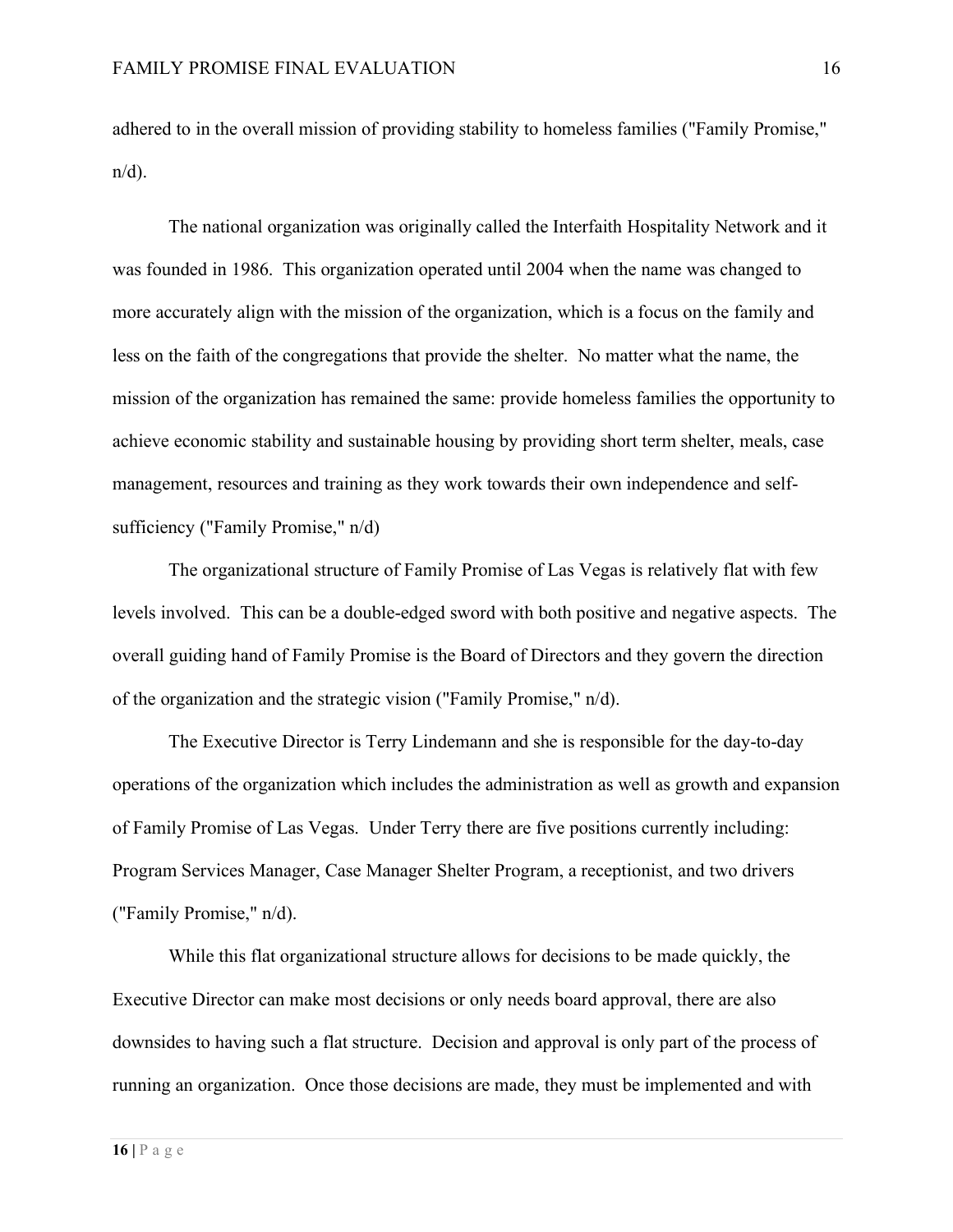this flat organizational structure, the available employees to execute the decision can make it difficult to actually implement what can easily be decided upon.

In addition to the direct employees of Family Promise of Las Vegas, there are many other partners that make it possible for homeless families (referred to as guests) to find economic stability. Family Promise relies on many in-kind donations including the shelter that is provided by their 17 congregations. These congregations not only provide the shelter for at least one week at a time, but they provide meals during their stay. It takes many volunteers at each congregation in order to provide these kinds of services. Currently, there are just over 1,500 volunteers among the 17 congregations in partnership with Family Promise ("Family Promise," n/d).

Most congregations rely on their members to provide the labor and food when hosting guests of Family Promise and these volunteers provide various types of assistance during the stay. While each congregation can establish their own roles and responsibilities for their volunteers, many provide the same basic options for volunteers: staying with families in shifts, meal preparation, overnight stays, and assistance settling in.

Other donors provide more traditional assistance in the form of financial contributions. Currently, financial contributions are received from local corporations, individuals, and congregations. In addition, financial assistance can also be obtained through grants either by federal, state, and local as well as charitable grants. All of these sources come together to allow Family Promise of Las Vegas to offer assistance to the homeless families in the area.

Family Promise of Las Vegas is currently operating at full capacity and many times, is unable to provide assistance to every family that requests help. In order to be able to provide more assistance to families, Family Promise of Las Vegas has a plan in place to expand which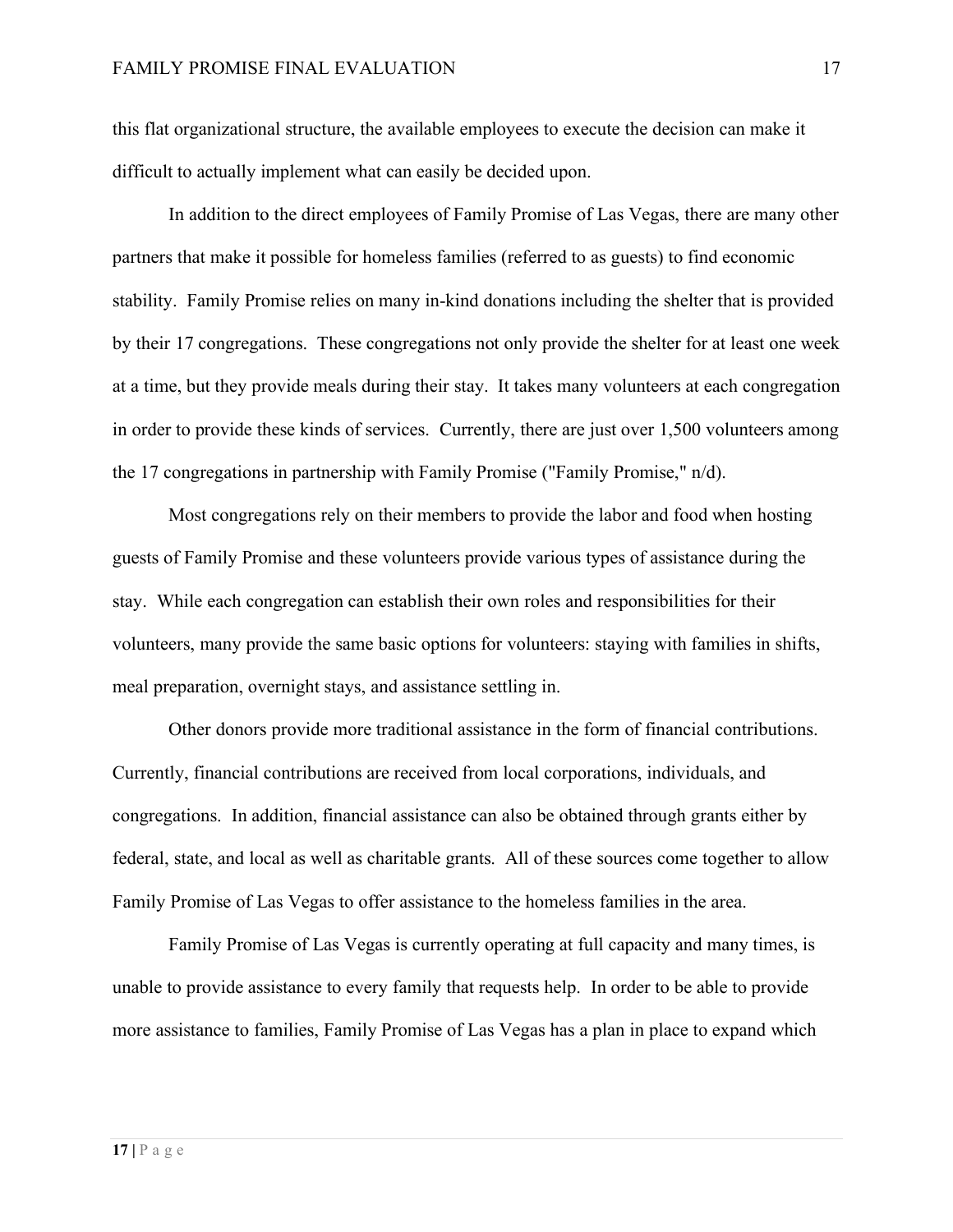will allow them to offer additional services to even more homeless families. There are three ways in which Family Promise of Las Vegas intends to expand:

- 1. Construct a new facility that will allow for more services to be offered and more families to be housed.
- 2. Hire additional Case Workers.
- 3. Work to increase resources from congregations, volunteers, and donors.

#### **2.3 Literature Review**

This literature review, brings attention to the contributions of existing research, policy initiatives, and data report findings within family homelessness throughout the United States and more specifically, throughout Southern Nevada. Within this broad study, our findings suggest that additional research towards ending family homelessness is needed to remedy the cause of it, and the issues surrounding family homelessness. This literature review focuses specifically on what has been learned about the background, characteristics, causes, patterns, and statistics, of homeless families to support our findings for our research question. Based on this knowledge, gaps in the current system need to be filled to construct better programs for homeless families based on existing research. Research and studies within this review include professional scholarly articles and government reports. The literature review will discuss causes of homelessness, patterns associated with family homelessness, along with the access they require to prevent family homelessness as well as aspects that can help improve or reduce homelessness.

According to the *City of Las Vegas 2015-2020 Consolidated Plan & Action Plan*, research suggest that family homelessness is caused by the combined effects of prolonged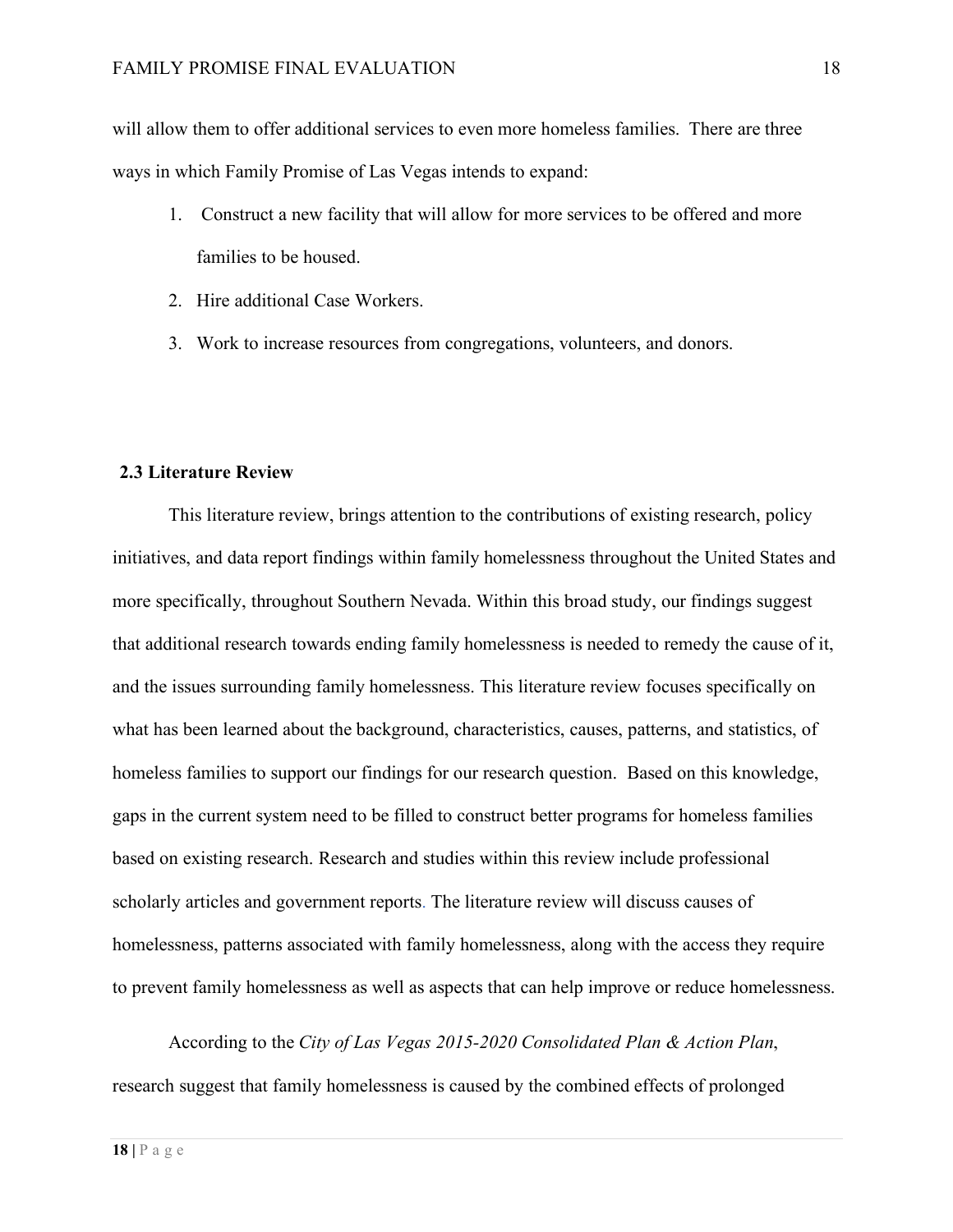unemployment, lack of affordable housing, parental abandonment of the absent parent, lack of child support, medical circumstances, and/or other unanticipated emergency expenditures.

In recent observations, homeless families of today, generally are headed by single mothers with children who are less than pre-school age. According to 2017 U.S. Department of Housing and Urban Development Annual Homeless Assessment Report (AHAR) to Congress report, more than half of sheltered people in families with children were African American, which made up 53 percent. This number is huge, given the fact that African Americans represent just 21 percent of the unsheltered population. About a third (35%) of sheltered people in families with children were white, while people identifying as white accounted for 59 percent of the unsheltered population. More than 25 percent of people experiencing homelessness in families with children were Hispanic or Latino (27%), and this was higher than the Hispanic share of people experiencing homelessness as individuals (18%). Hispanics comprised a slightly larger share of sheltered people in families (28%) and a smaller share of those in unsheltered locations (22%). (Henry, Watt, Rosenthal, Shivji, & Abt Associates, 2017, p. 32)

Housing and its affordability is a critical problem within the United States. According to Shaulis, Fairchild, & Borchard (as cited in the National Low-Income Coalition, 2010), 45% of all Nevadans are renters ranking Nevada 47th of 50 states in its home ownership rate (National Low-Income Housing Coalition, 2018). According to Cook-Craig, Guthrie, Sousa, Craig, Bruner, Tudor, …, Jacobowitz (2017) (as cited in Bassuk, DeCandia, Beach, & Berman, 2014), in 2014, The National Center on Family Homelessness ranked Nevada as the second worst in the United States for rate of home foreclosures, indicating serious housing instability for many families in the region.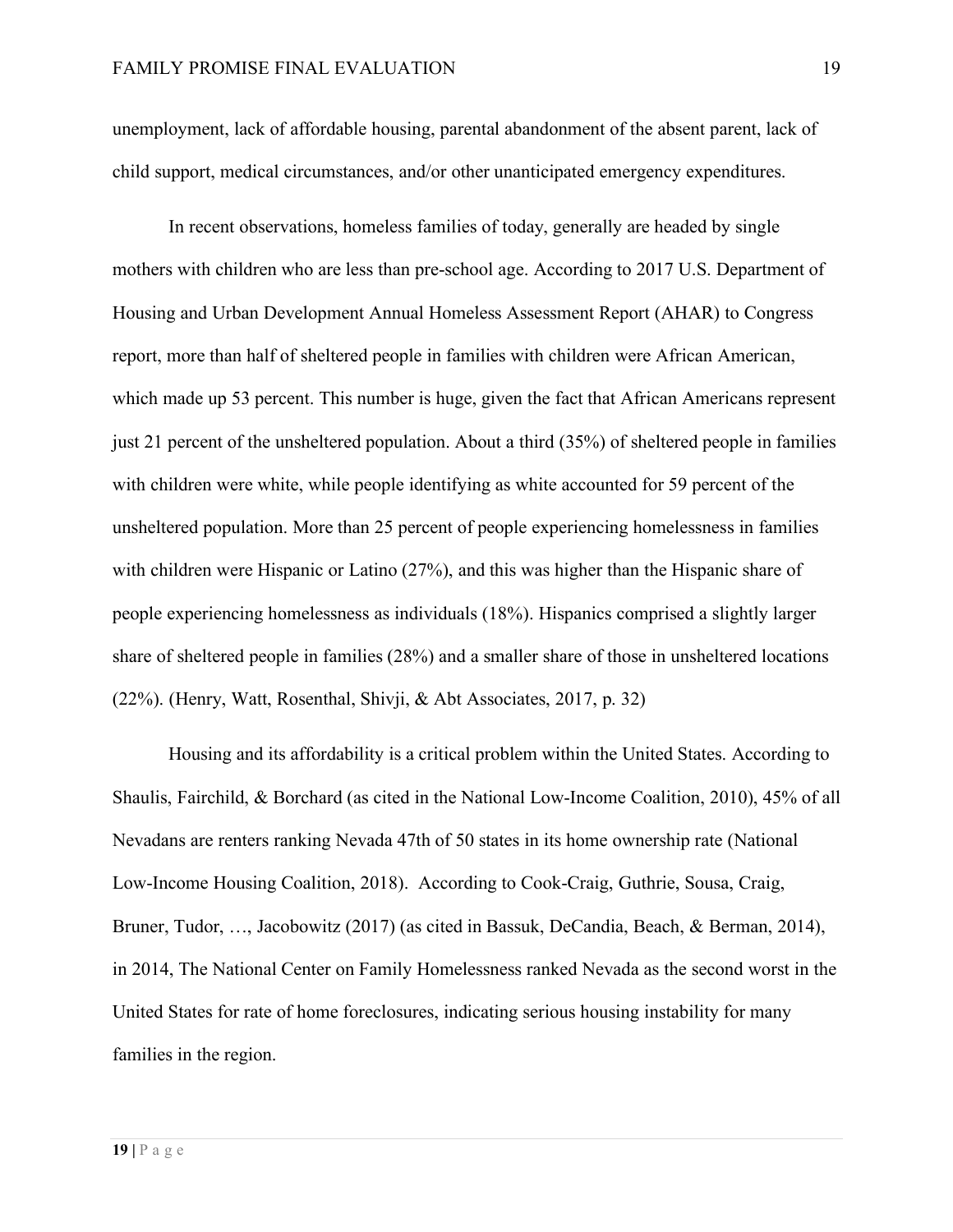According to Appendix I in *The State of Homeless in America*, p.48, Nevada is not the only culprit responsible for its share contributing to family homelessness. The two most populated metro areas, New York and Los Angeles, have the highest homeless populations across the United States. However, they are not in the top five metro areas in terms of the rate of homelessness. California and Florida, account for 13 of the 24 total metro areas where the rates of homelessness are higher than the national rate. The four metro areas with the highest rates of homelessness (at 50 or more per 10,000 in the general population) are (from first to fourth): Tampa FL, New Orleans LA, Fresno CA, and Las Vegas NV.

According to the *FY 2018 Fair Market Rent Documentation System for Nevada* (2018) summary report, Nevada ranks 40th of 52 areas in fair market rents. Based on the 2018 Out of Reach Nevada Survey:

- Nevada Minimum wage \$8.25
- Average renter wage \$16.84
- 2-bedroom housing wage \$18.59
- Number of renter households 465,914
- Percent renters  $45%$

\*National Low Income Housing Coalition. (2018). Out of Reach 2018 Nevada Survey.

### **The Affordable Rent for 2018 Low Income Households Comparison between Nevada and Las Vegas-Henderson- Paradise MSA**

| <b>Number of Households</b> | <b>Nevada</b> | <b>Las Vegas-Henderson-</b><br><b>Paradise MSA</b> |
|-----------------------------|---------------|----------------------------------------------------|
| Total                       | 1,030,701     | 735,475                                            |
| Renter                      | 465,914       | 351,146                                            |
| Percent of renters          | 45%           | 48%                                                |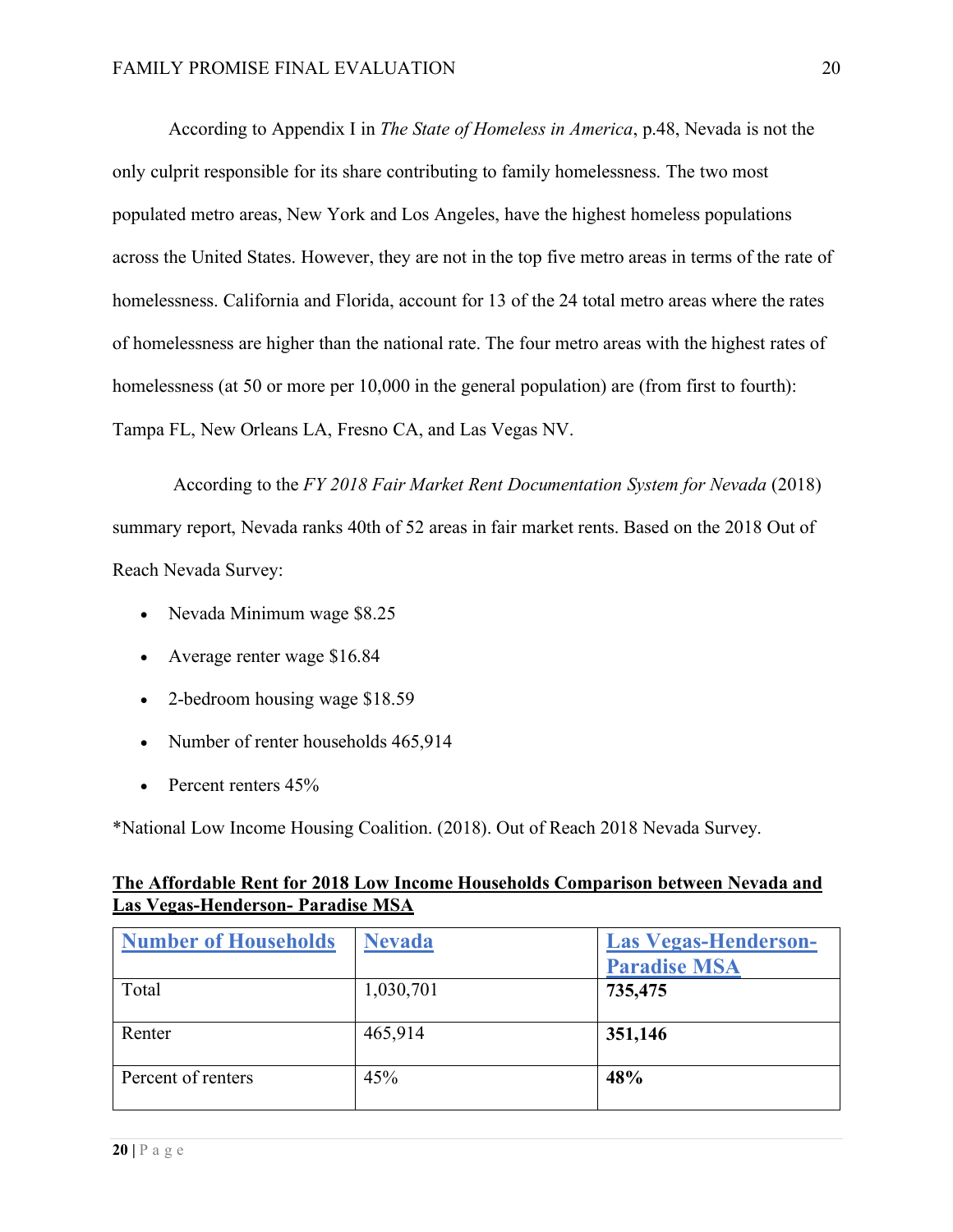\*Las Vegas Metro is composed of multiple cities and the official name for the metro is "Las Vegas-Henderson- Paradise MSA" based on the US Census definition

| <b>Housing Wage</b> | <b>Nevada</b> | <b>Las Vegas Metro</b> |
|---------------------|---------------|------------------------|
| One-bedroom         | \$14.84       | \$15.08                |
| Two-bedroom         | \$18.59       | \$18.71                |

| <b>Fair Market Rent</b> | <b>Nevada</b> | <b>Las Vegas Metro</b> |
|-------------------------|---------------|------------------------|
| One-bedroom             | \$772         | \$784                  |
| Two-bedroom             | <b>\$966</b>  | \$973                  |

| <b>Annual Income Needed</b> | Nevada   | <b>Las Vegas Metro</b> |
|-----------------------------|----------|------------------------|
| to Afford                   |          |                        |
| One-bedroom                 | \$30,862 | \$31,360               |
| Two-bedroom                 | \$38,660 | \$38,920               |

| <b>Minimum Wage</b>        | <b>Nevada</b> | <b>Las Vegas Metro</b> |
|----------------------------|---------------|------------------------|
| Minimum wage               | \$8.25        | \$8.25                 |
| Rent affordable at minimum | \$429         | \$429                  |
| wage                       |               |                        |

| <b>Work Hours/Week at</b> | <b>Nevada</b> | <b>Las Vegas Metro</b> |
|---------------------------|---------------|------------------------|
| <b>Minimum Wage</b>       |               |                        |
| One-bedroom               | 72            | 73                     |
| Two-bedroom               | 90            | 91                     |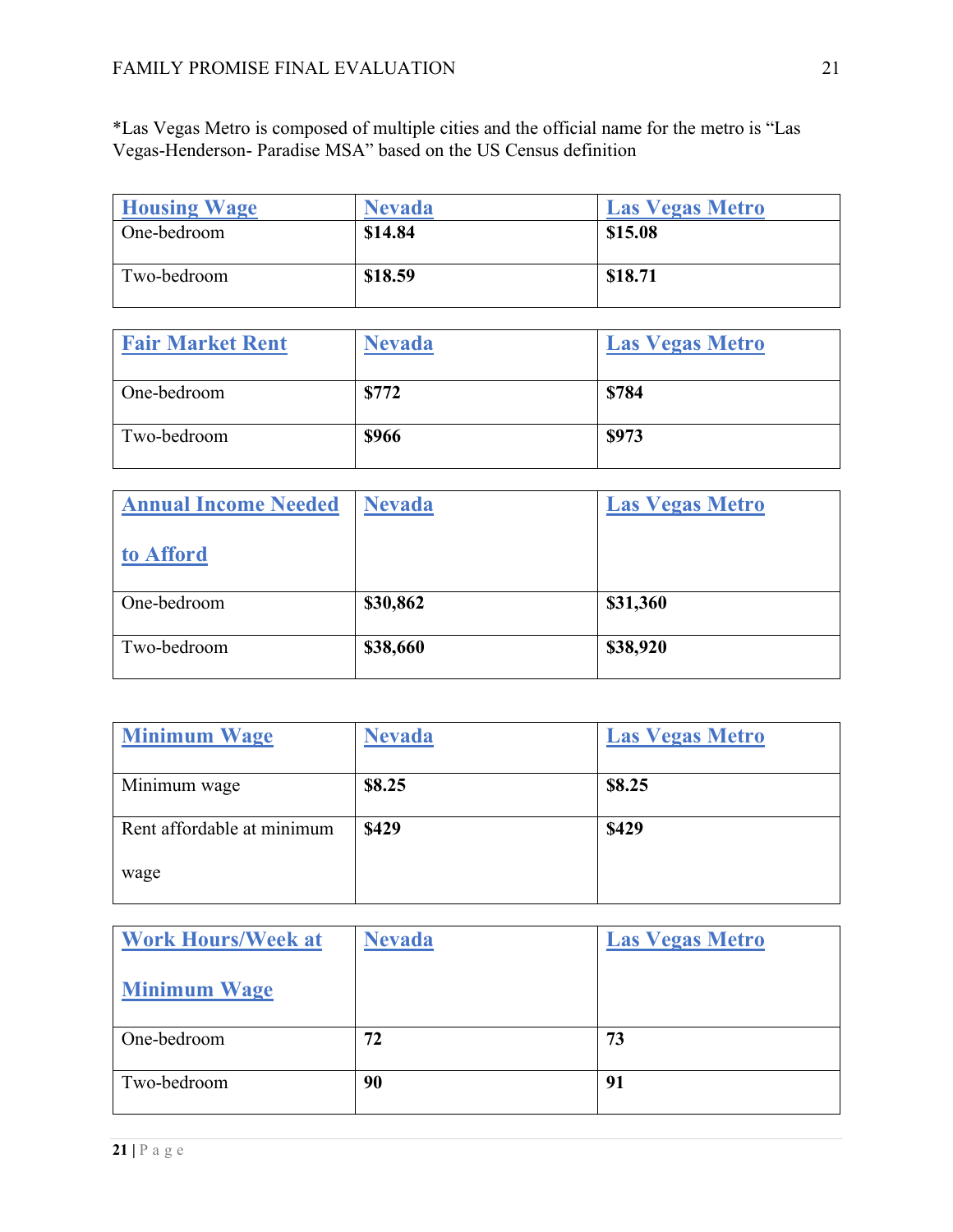| <b>Renter Wage</b>         | Nevada  | <b>Las Vegas Metro</b> |
|----------------------------|---------|------------------------|
| Estimated mean renter wage | \$16.84 | \$17.12                |
| Rent affordable at mean    | \$876   | \$890                  |
| renter wage                |         |                        |

| <b>Work Hours/Week at</b> | <b>Nevada</b> | <b>Las Vegas Metro</b> |
|---------------------------|---------------|------------------------|
| <b>Mean Renter Wage</b>   |               |                        |
| One-bedroom               | 35            | 35                     |
| Two-bedroom               | 44            | 44                     |

| <b>Supplemental Security</b> | <b>Nevada</b> | <b>Las Vegas Metro</b> |
|------------------------------|---------------|------------------------|
| <b>Income (SSI) Payment</b>  |               |                        |
| SSI monthly payment          | \$786         | \$786                  |
| Rent affordable to SSI       | \$236         |                        |
|                              |               | \$236                  |
| recipient                    |               |                        |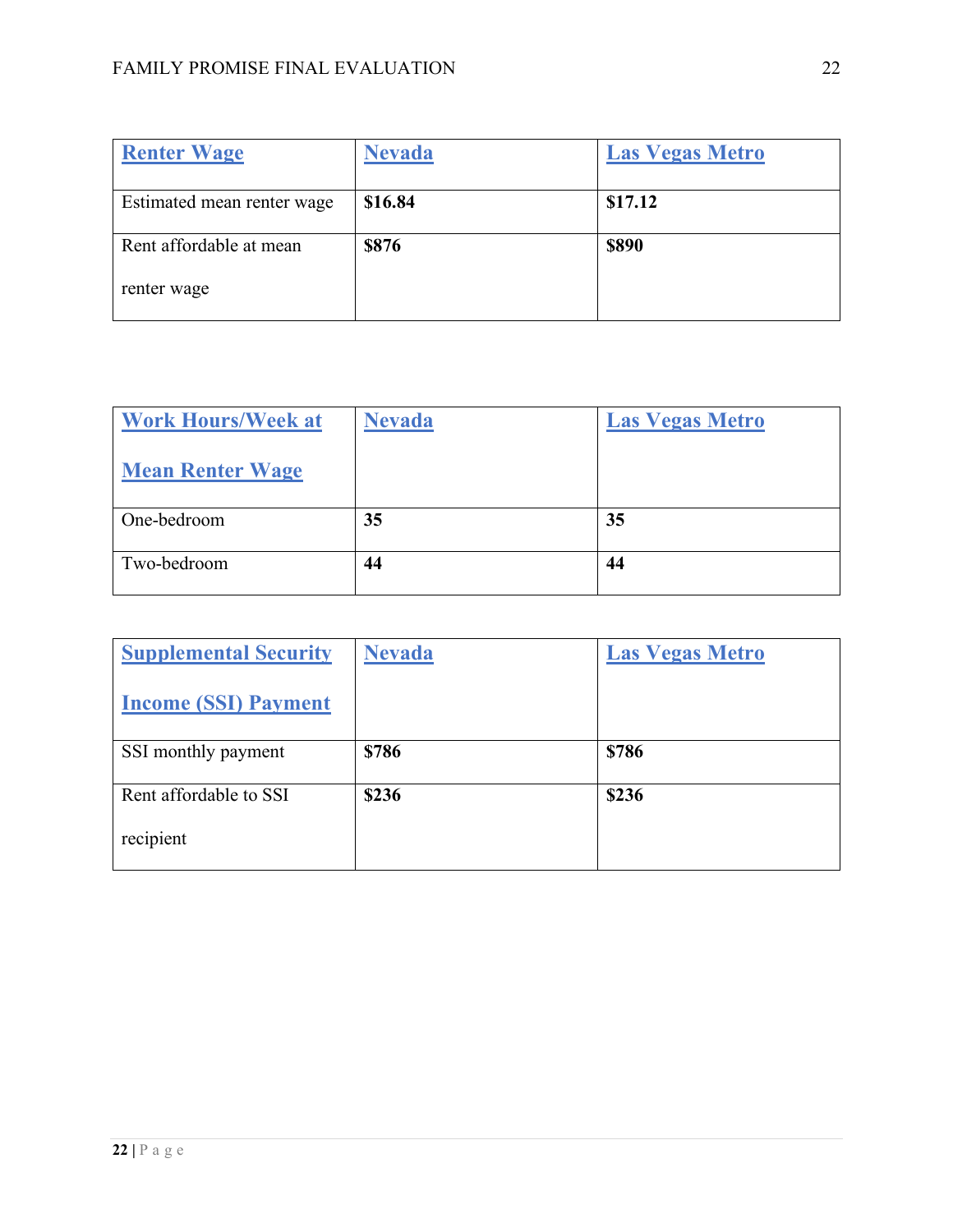| <b>Income Levels</b>      | <b>Nevada</b> | <b>Las Vegas Metro</b> |
|---------------------------|---------------|------------------------|
| 30% of area median income | \$19,871      | \$19,440               |
| (AMI)                     |               |                        |
| Estimated renter median   | \$40,588      | \$41,232               |
| household income          |               |                        |

| <b>Rent Affordable at</b>      | <b>Nevada</b> | <b>Las Vegas Metro</b> |
|--------------------------------|---------------|------------------------|
| <b>Different Income Levels</b> |               |                        |
| 30% of area median income      | \$497         | <b>\$486</b>           |
| (AMI)                          |               |                        |
| Estimated renter median        | \$1,015       | \$1,031                |
| household income               |               |                        |

\*National Low Income Housing Coalition. (2018). Out of Reach 2018 Nevada Survey. Retrieved from http://nlihc.org/oor/nevada

According to the economic well-being indicator for Nevada, within the Kid Count Data Book, Annie E. Casey Foundation (2016, p.42), 37% of all Nevadan children are living in households with high housing cost burdens. According to Cook-Craig, Guthrie, Sousa, Craig, Bruner, Tudor, …, Jacobowitz (2017) (as cited in Center for Business and Economic Research, 2017), this puts low-income families in unstable and vulnerable housing situations. As of 2017, the Las Vegas Metropolitan Area ranks lowest in the nation for affordable and available rental units for extremely low-income renters (ELI) with only 12 units available for every 100 ELI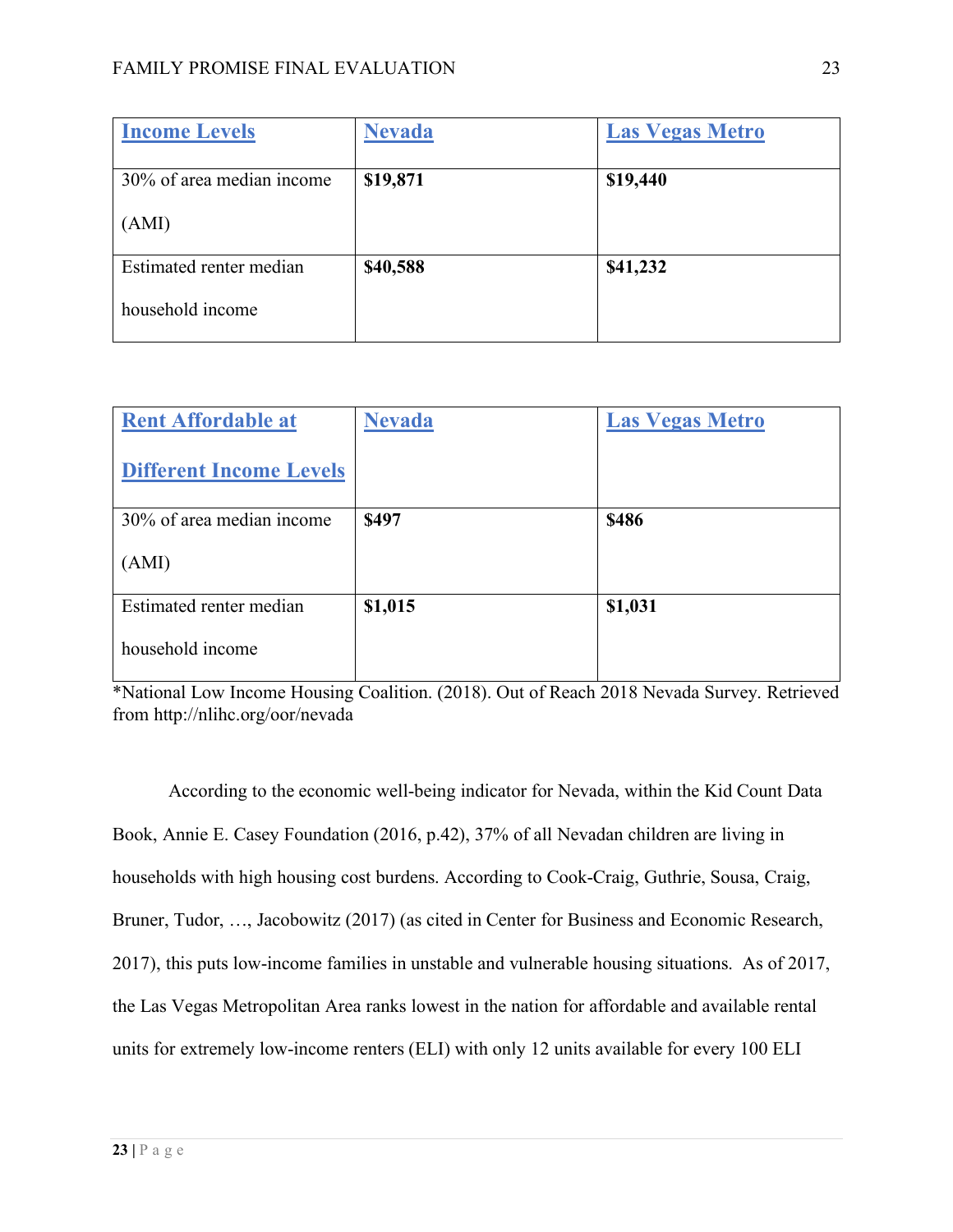renter households (Cook-Craig, Guthrie, Sousa, Craig, Bruner, Tudor, …, Jacobowitz (2017) (as cited by Aurand, Emmanuel, Yentel, & Errico, 2017).

According to the *GAP, A Shortage of Affordable Homes 2017*, American Community Survey (ACS) data report, which provides information on the affordable housing supply and housing cost burdens at the national, state, and metropolitan levels, the analysis showed that extremely low income (ELI) households face the largest shortage of affordable and available rental housing, and have more severe housing cost burdens than any other group. The U.S. has a shortage of 7.4 million affordable and available rental homes for ELI renter households, resulting in 35 affordable and available units for every 100 ELI renter households. Seventy-one percent of ELI renter households are severely cost-burdened, spending more than half of their income on rent and utilities. These 8.1 million severely cost-burdened households account for 72.6% of all severely cost-burdened renter households in the U.S. ELI renter households face a shortage of affordable and available rental homes in every state. The shortage ranges from just 15 affordable and available homes for every 100 ELI renter households in Nevada to 61 in Alabama, 8,700 rental homes in Wyoming to 1.1 million in California. Of the nearly 43.6 million renter households living in the U.S., 11.4 million are ELI (The GAP, A Shortage of Affordable Homes, 2017).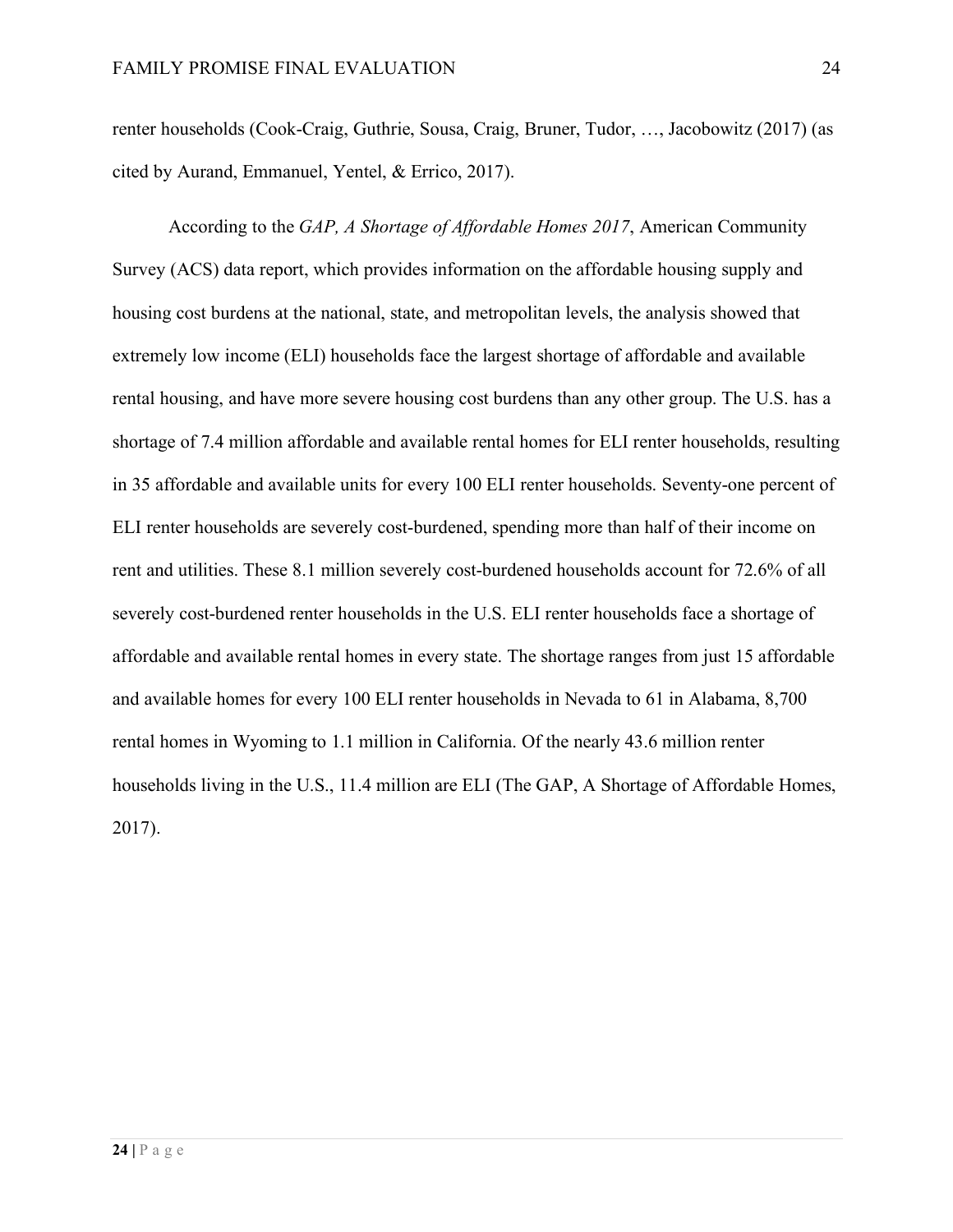| <b>Term</b>                 | <b>Acronym</b> | <b>Definition</b>                                                                                 |
|-----------------------------|----------------|---------------------------------------------------------------------------------------------------|
| <b>Area Median Income</b>   | <b>AMI</b>     | The median family income in<br>the metropolitan or<br>nonmetropolitan area                        |
| <b>Extremely Low Income</b> | <b>ELI</b>     | Households with income at or<br>below the poverty guideline or<br>30% of AMI, whichever is higher |
| <b>Very Low Income</b>      | <b>VLI</b>     | Households with income<br>between 31% and 5-% of AMI                                              |
| Low Income                  | $\mathbf{u}$   | Households with income<br>between 51% and 80% of AMI                                              |
| <b>Middle Income</b>        | MI             | Households with income<br>between 81% and 100% of AMI                                             |
| <b>Above Median Income</b>  |                | Households with income above<br>100% of AMI                                                       |
| <b>Cost Burden</b>          |                | Spending more than 30% of<br>household income on housing<br>costs                                 |
| <b>Severe Cost Burden</b>   |                | Spending more than 50% of<br>household income on housing<br>costs                                 |

#### **Definitions**

\*GAP, A Shortage of Affordable Homes, 2017, p. 2

It can be anticipated that both the housing market and regulatory government programs will be able to provide a sustainable means out of poverty for American citizens, but the truth of the matter is, that the issue is never remedied. In 2015, 11.2 million extremely low-income renter households competed for 7.3 million rental units that met this affordability threshold (Brennan, Cunningham, & Gastner, (2017, P.14). As cited from Charette et al. 2015, p. 5). The United States Federal government has devised three primary ways to improve affordable housing, which is to build more public housing, provide vouchers and rental assistance, and offer financing tools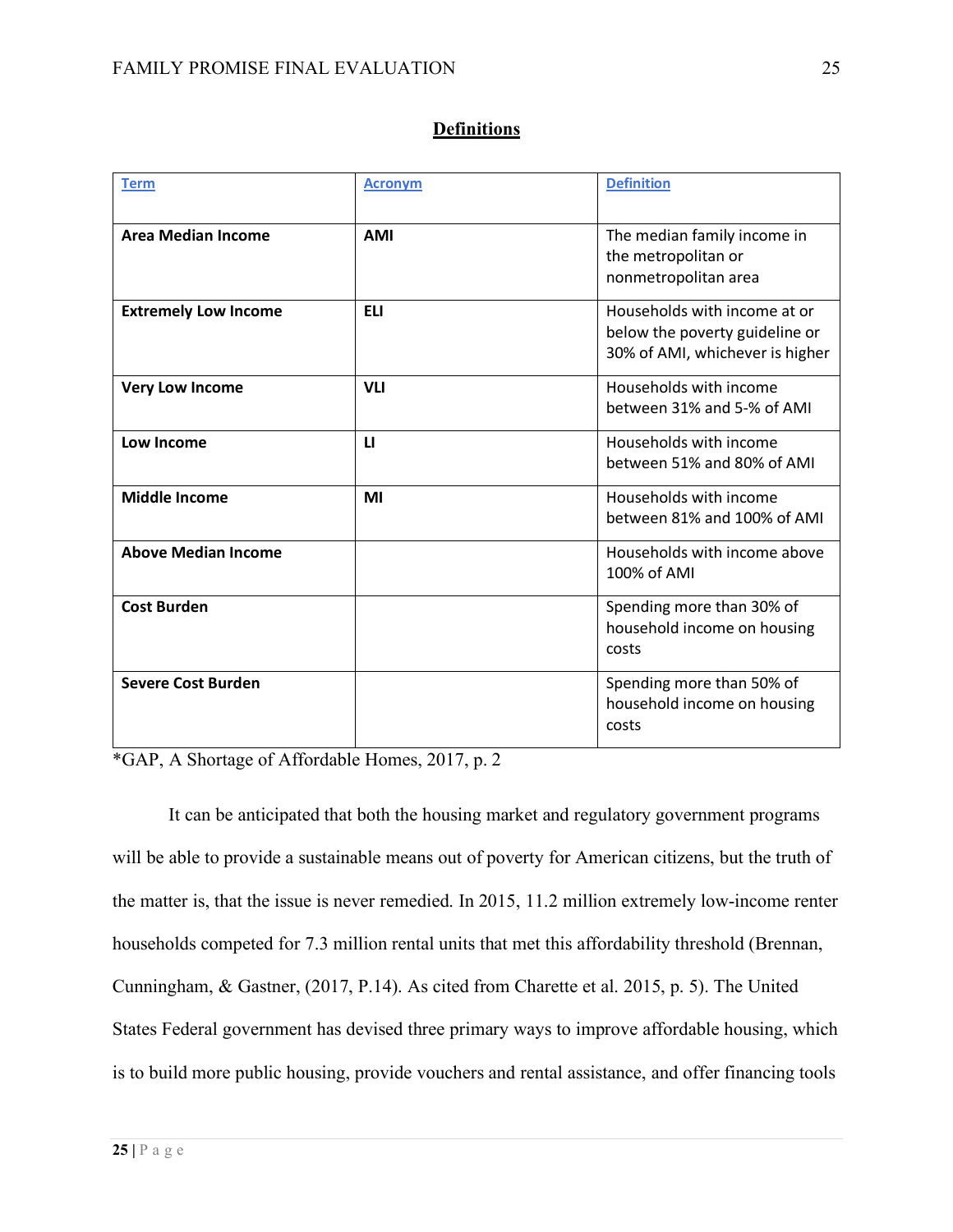that lower the costs for developers to build affordable housing so that owners can afford to charge lower rent, seems to not eliminate the problem of continued family homelessness.

For very low-income households, rental assistance is provided by HUD in the form of housing vouchers, public housing units, property-based Section 8 rental assistance, and the HUD-Veterans Affairs Supportive Housing program. Recipients contribute 30 percent of their income toward their housing costs, with public housing authorities covering the remainder either by paying it to the property owner through vouchers or by picking up the shortfall between public housing rents and the costs of operations. Increasing demand for a decreasing supply of affordable rental units is coupled with wage stagnation for many low-income workers (Brennan, Cunningham, & Gartner, 2017, p. 14).

Affordable housing is not the only contributing factor surrounding homelessness. The lack of resources made accessible to homeless families is another main contributor to family homelessness. According to Swick, 2005, (as cited from Edin & Lein, 1997), parents may lack transportation, child care, job skills, and/or job seeking skills. In addition to the lack of resources, simple financial planning and budgeting is extremely difficult for a homeless mother, which is a needed skill in obtaining home security, stability, and sustainability. According to MacKenzie & Steen (2013), as cited from Saunders, 1998, financial stress can adversely affect an individual's physical and mental health (Saunders, 1998) and has been identified as a cause of homelessness (MacKenzie et al., 2007). In addition, participating in job training courses is also impossible for a homeless mother when she is worried about securing a stable environment for herself and her child(ren).

According to Swick (2005), as cited from Nunez & Collignon, 2000, it is recommended that community groups should create an infrastructure that supports homeless families by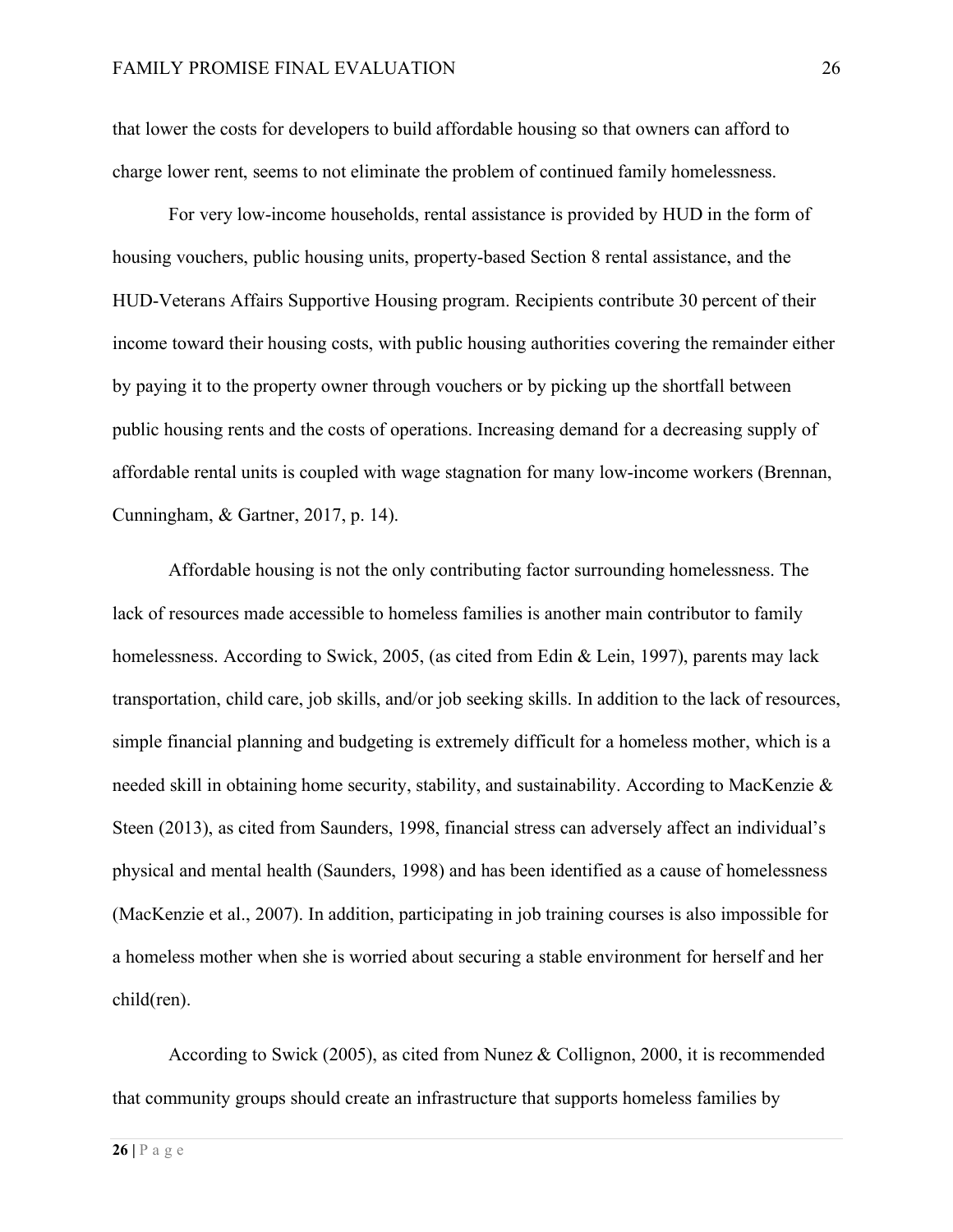developing adult education and job training programs that are sensitive to parent situations and needs thus encouraging parents to return to school and to take advantage of job training programs. They also recommend that community groups should provide child care and transportation services so that parents can fully participate in available job training courses and obtain quality education.

Job training is another area that can help provide stability to homeless families. According to Swick (2005), as cited from Nunez & Collignon, 2000, it is recommended that community groups should create an infrastructure that supports homeless families by developing adult education and job training programs that are sensitive to parent situations and needs thus encouraging parents to return to school and to take advantage of job training programs. They also recommend that community groups should provide child care and transportation services so that parents can fully participate in available job training courses and obtain quality education.

Another aspect of homelessness that can cause additional stress is that many agencies that can help the homeless population, may not be able to also help that person's pet. Pets are a common part of households in the United States, and when a person or family becomes homeless, they often have to choose between assistance to get back into a home or stay with their pet. Pets have been proven to provide companionship, love, protection, and support. They can also help people cope with depression and provide stability in living situations. This support can be helpful as individuals and families struggle to move away from homelessness (Irvine, 2012).

One of the most serious problems faced by low-income tenants is that landlords renting low-cost housing often fail to maintain it and make repairs in a timely fashion. This often results in serious landlord-tenant conflicts (Kissam & Dorsey, 1996, p. 1). According to the Guide to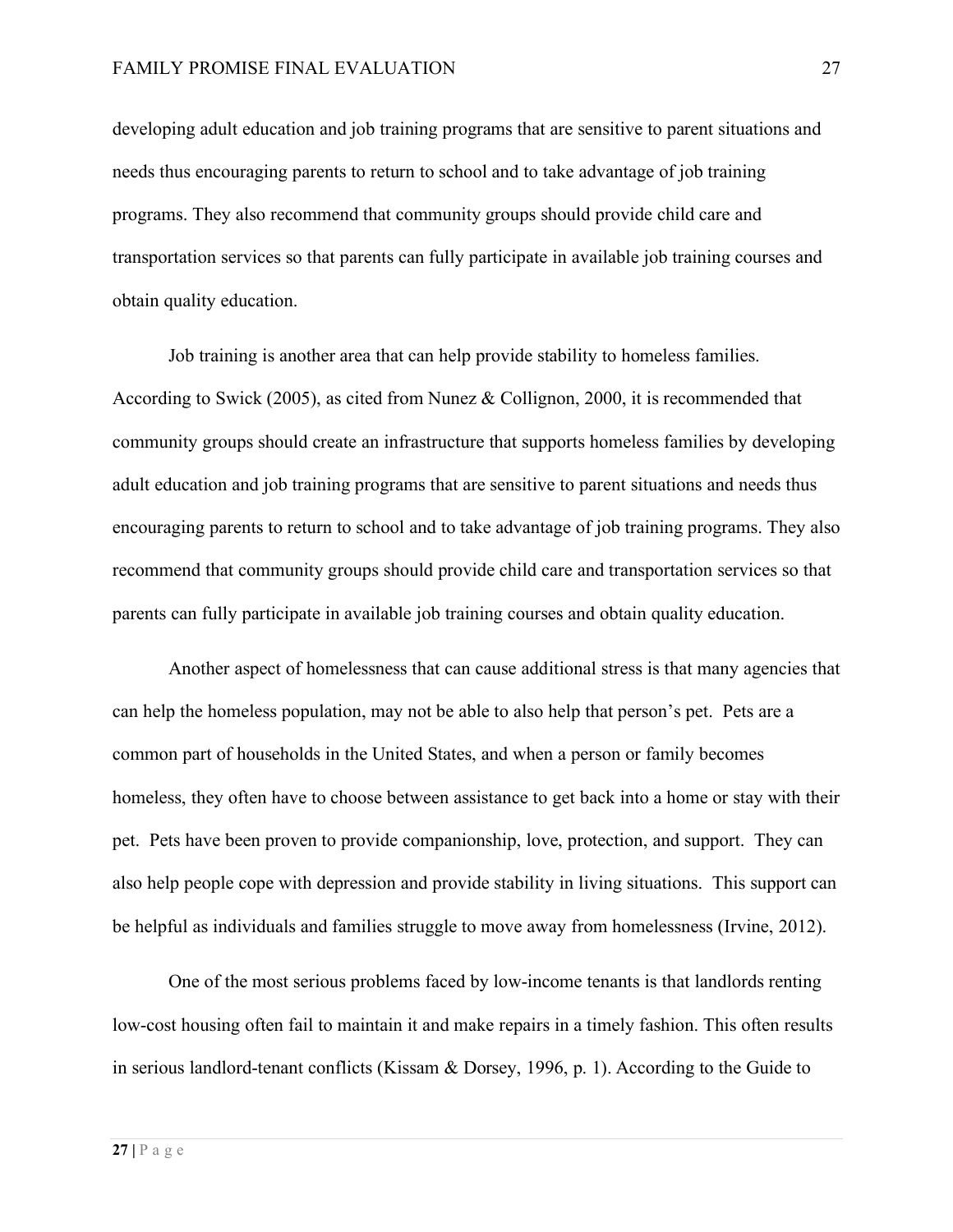Tenant Education supplied by HUD, Landlords could potentially view prospective tenant applicants who have had a history of being homeless in the past as high risk, particularly if they have had prior evictions. Tenant education is vital in any community program that provides resources to homeless families. Tenant education can provide resourceful tools for parents on how to establish good tenancy. By providing tenant education through a highly qualified program, can add value for the homeless family which can prove as a certification of completion for a given program. Tenant responsibility creates a proactive and an empowering process for the tenant. A key characteristic in achieving housing governance is aimed at the behavior of tenant responsibility that incorporates and promotes positive behavior rather than simply prohibiting it. Tenants should have a sense of responsibility not just to their homes, but also to their communities.

Volunteers operate as members of the community that help bridge the gap between the community and homeless families. Volunteers are the central contact and connection to the experience for homeless families while transitioning from temporary homelessness to stabile and permanent housing.

A family experiencing homeless is at its most vulnerable stage. Ensuring that a family receives the best possible service is vital in preventing reoccurring homelessness, but also ensuring that a family received vital experiences are also vital to ensuring that families don't recycle back into homelessness. Providing training opportunities to the volunteers who serve the families within the congregation is a very important aspect to the families. Improper customer service can cause a family to give up and leave a congregation. Providing training to the volunteers can be an intricate part to the families to ensure successful completion of the program. According to the *Successful Strategies for Recruiting, Training, and Utilizing Volunteers. A*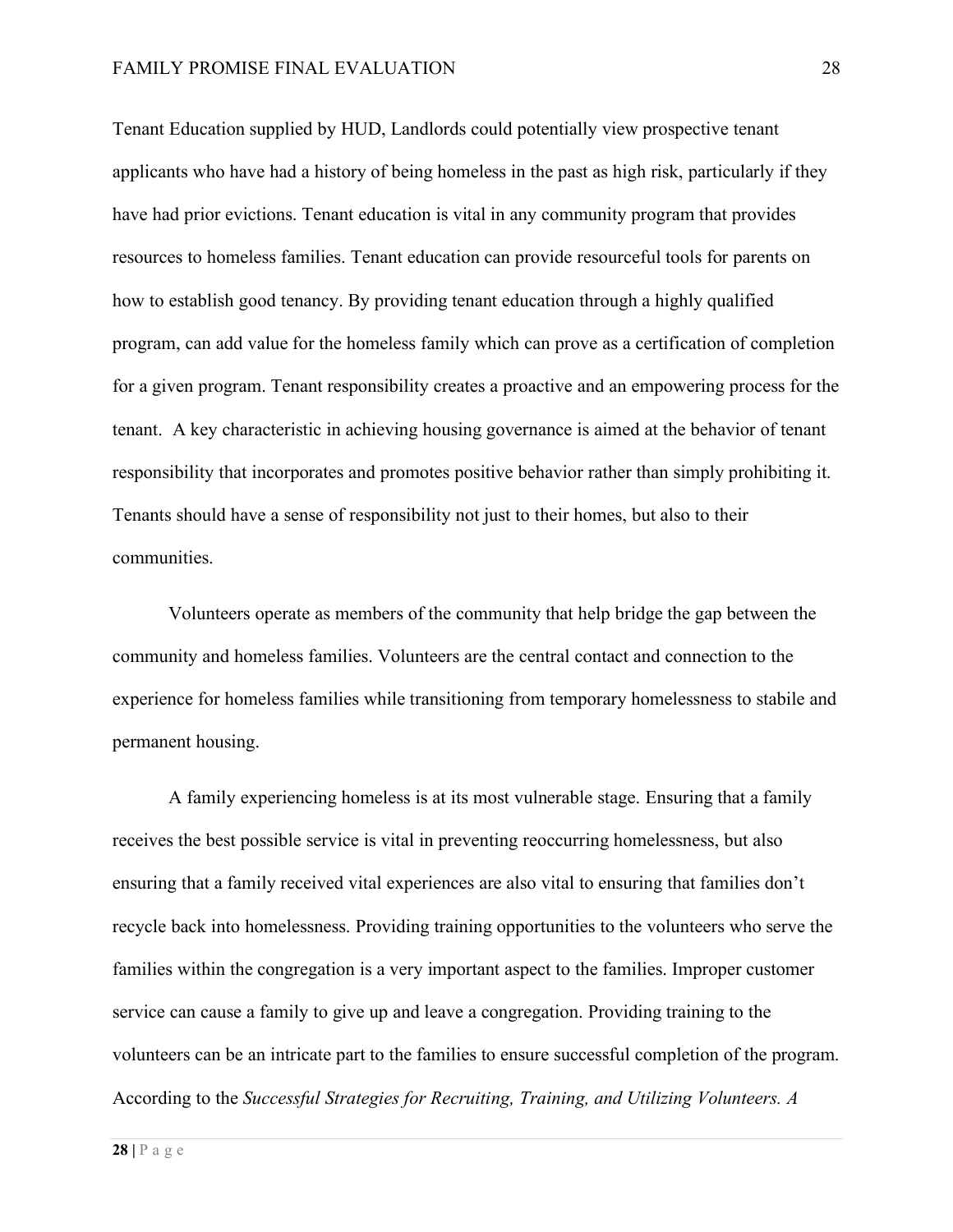*Guide for Faith- and Community-Based Service Providers. (n.d), Section 3-3,* research suggest that training gives volunteers the direction and skills needed to carry out their assigned tasks. Training is a form of recognition and serves to keep a volunteer motivated, committed, and performing the quality of service expected. Sending a volunteer to a special class or conference can be a reward for service.

In conclusion, family homelessness is a pattern of residential instability. Residential instability is caused by frequent moves and short stays in permanent housing. The length of time families stay homeless is based on shelter limits and availability of subsidized housing. As the gap between housing costs and income continues to widen, instability and risk of homelessness will continue to rise.

#### **3. Purpose of Evaluation**

At the initial stages of this project, the 3Masters team determined the research question that needed to be answered. Before that could be done, some information was gathered to understand what Family Promise of Las Vegas was currently working to achieve. This consisted of studying the website for general information about the organization including the Mission Statement and stated goals.

This provided a good basis of understanding for the organization and what they were trying to achieve, but additional information was needed in order to fully formulate a research question that the team could work on. A meeting was called with the Director, Terry Lindemann, as well as several board members including Randy Mitchell, President, Lisa Jones, Vice President, and Cindy Jensen, Secretary. This meeting served as both an introduction for the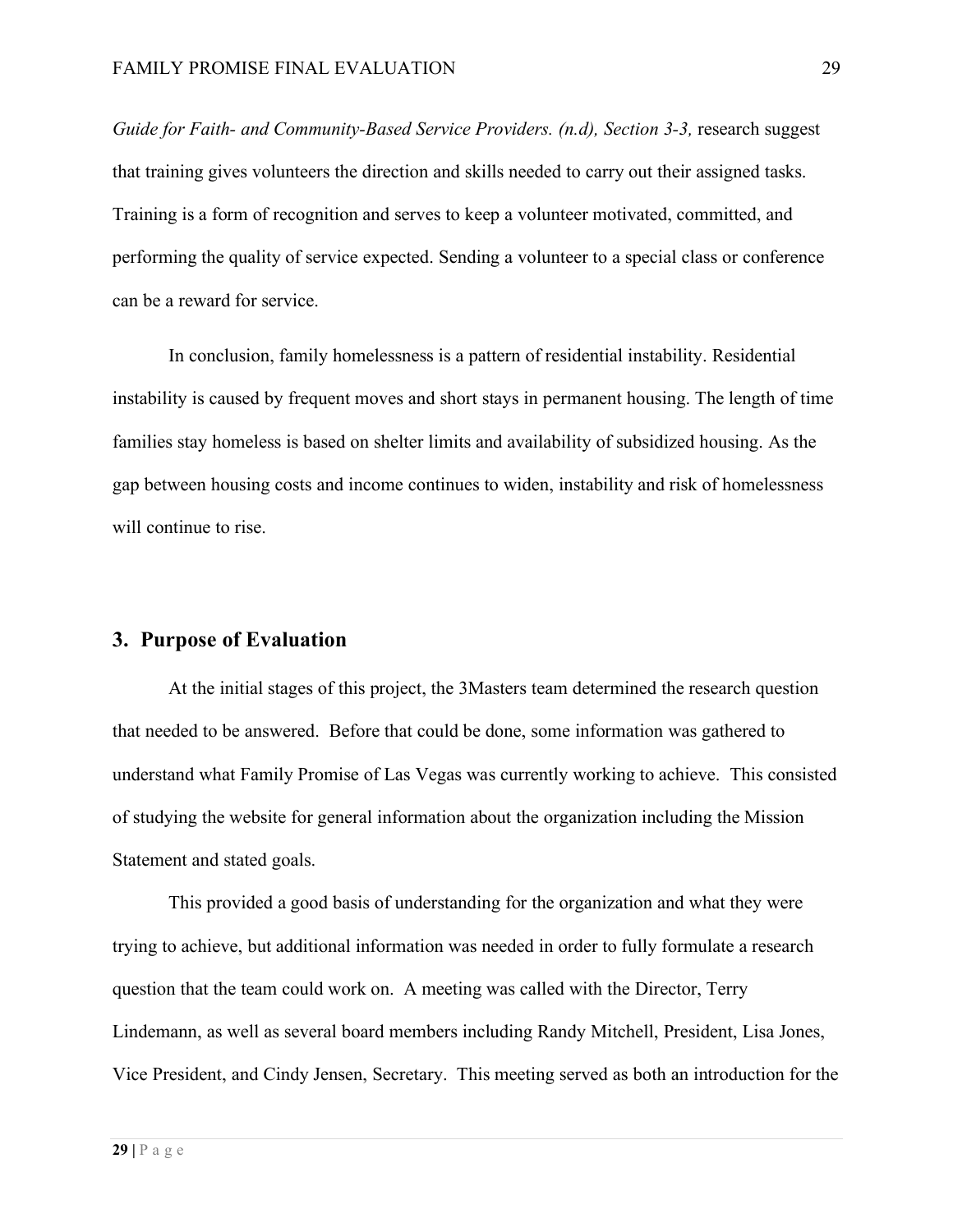3Masters team as well as an opportunity to ask questions that would help to establish an appropriate research question.

The initial questions focused on current activities and statistics of Family Promise including: how many families are served, length of stay for the average family, additional partners, and perceptions of satisfaction with the services offered. From there, the questions went to the strategic plans of Family Promise including future goals and expansion of the facility and services. This discussion gave a great foundation of where Family Promise currently is as well as the direction they would like the organization to go.

Armed with this information, 3Masters were able to develop the basic research question that the team would focus on for the remainder of the project.

• **Main Research Question:**

*"How to improve the efficiency and effectiveness of Family Promise?"* 

#### • **Sub-questions:**

- ü *"How can Family Promise expand services in Southern Nevada?"*
- ü *"How can Family Promise strengthen partnerships and reliable donors?"*
- ü *"How can Family Promise effectively serve all segments of the homeless family population?"*

To further drill down on the main research question, three sub-questions were developed to help focus the evaluation and isolate the areas that would have the greatest impact on effectiveness and efficiency. The first sub-question is "How can Family Promise expand services in Southern Nevada?" This looks at the issue of being able to provide more services for more families than what is currently being served. Family Promise believes that by offering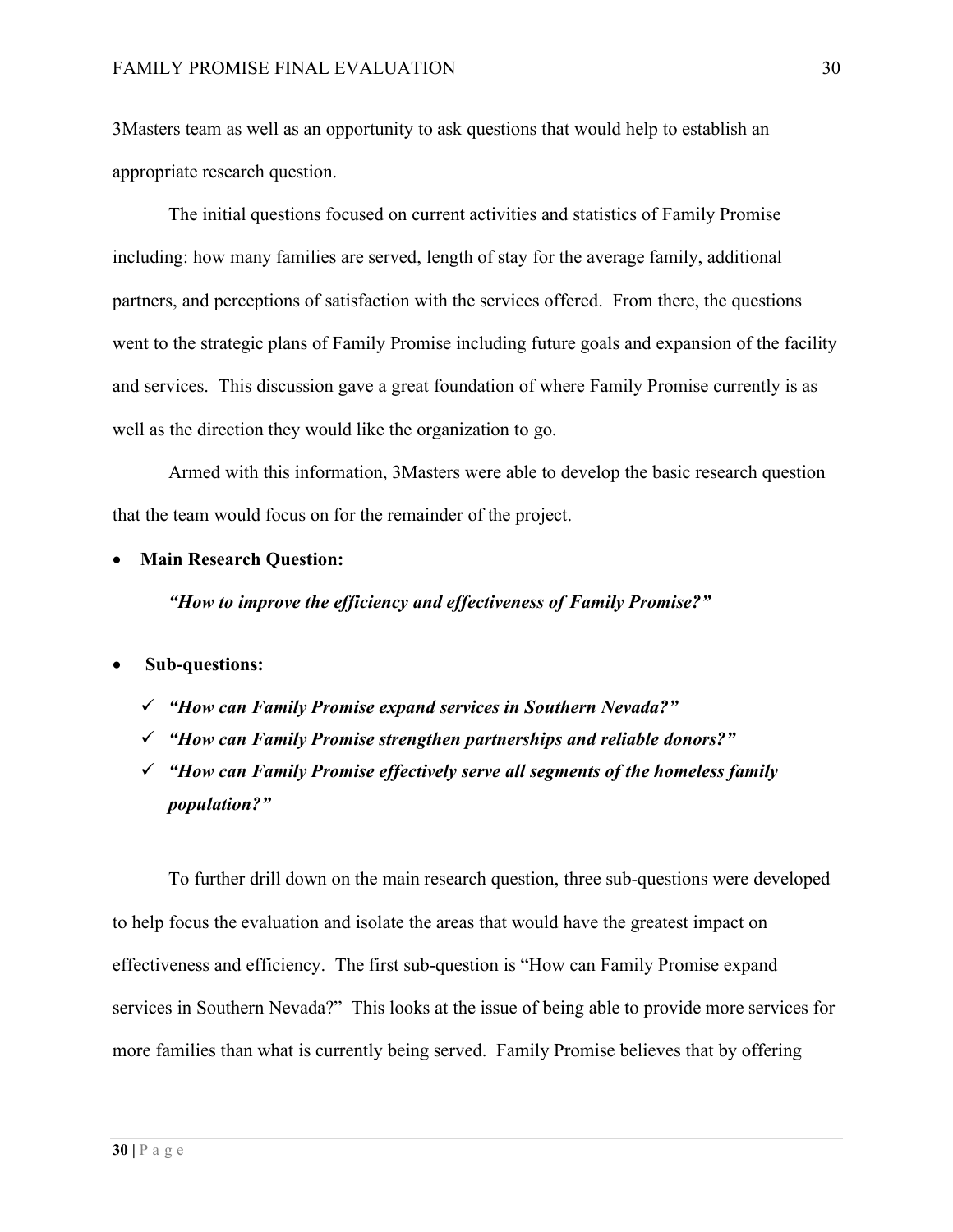additional services and being able to serve more families, they will have a greater impact on the homeless issue in Southern Nevada.

The second sub-question is "How can Family Promise strengthen partnerships and reliable donors?" This question looks at the both effectiveness and efficiency as time and money goes into finding and keeping donors. The more reliable and consistent the donors are in making donations, the less time and money is needed to raise funds. What Family Promise has experienced in the past is that during economic downturns, the demand for services increases while donations decrease. During a strong economy, the demand for services decreases while donations can increase. This question hopes to provide a path that will help to reduce the highs and lows previously experienced by Family Promise.

The third sub-question is "How can Family Promise effectively serve all segments of the homeless family population?" This question will explore how well Family Promise is providing services to the entire community. The goal is to be able to serve the entire community and not just certain segments of it. The initial data that has been gathered by Family Promise showed a disproportionate percentage of the population being served. By reviewing the existing data and gathering additional information, this may help Family Promise expand services.

## **4. Methodology**

This section contains information on the methodology used to gather information and data for this paper. Both qualitative and quantitative methods were used including online surveys, a benchmark study, and observation/interviews.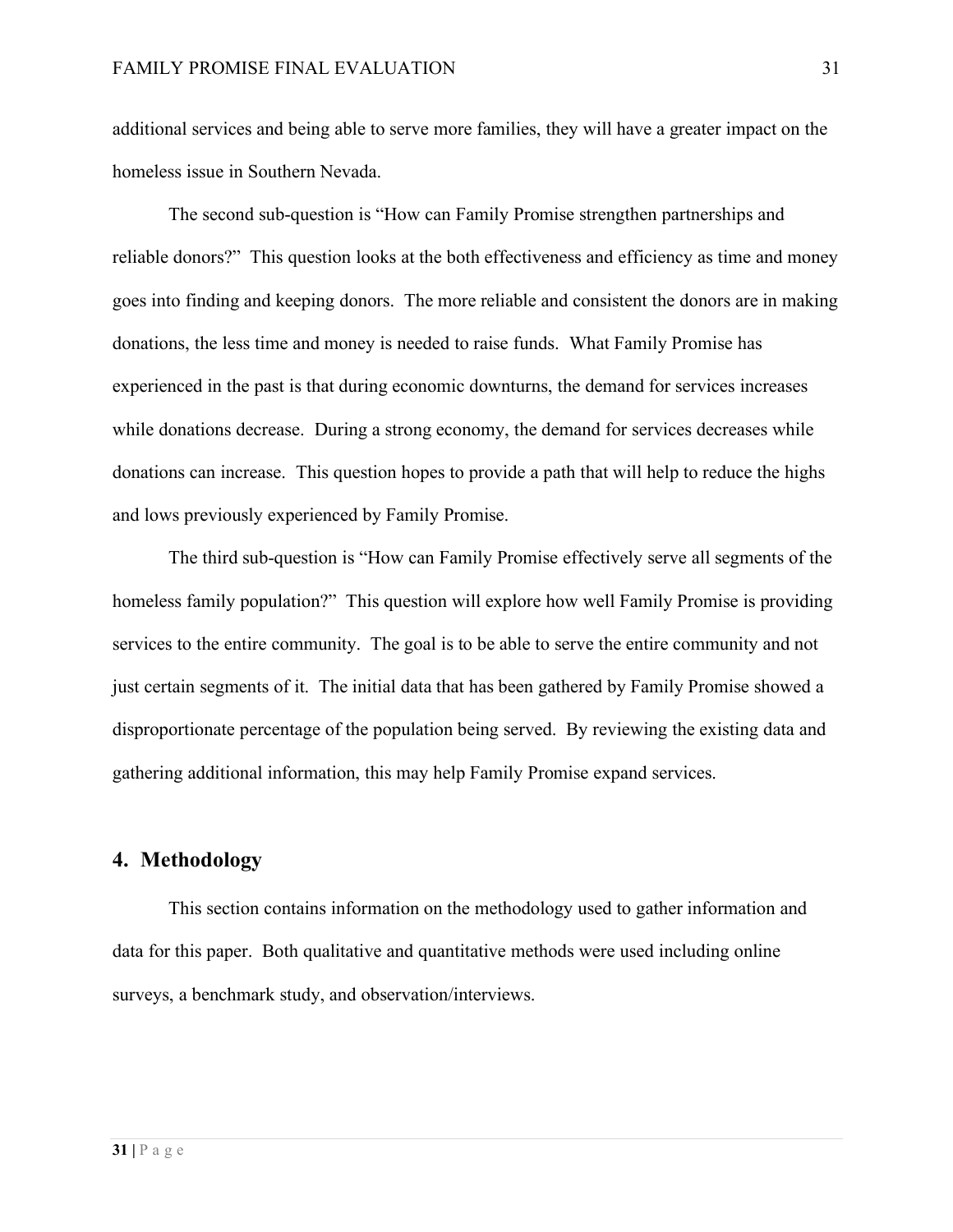#### **4.1 Data Analysis**

The approach used for data analysis is quantitative and the method for collection of data was an online survey. Selected participants of the study included family participants in need of sheltering services (also referred to as graduated guests or homeless families), volunteers, and congregation administrators. Questions for the selected participants were related to their assessment of the services they received and their experience with Family Promise. A set of questions were asked to assess the efficiency and effectiveness of Family Promise of Las Vegas' services and programs offered. A copy of the survey questions can be found in Appendix. Qualtrics was used as the survey tool to collect from all respondents. The Director of Family Promise, of Las Vegas, Terry Lindeman, agreed to facilitate the distribution of the survey to 1500 congregation volunteers, 17 congregation administrators, and 300 graduated guests. The online surveys used a five-point Likert Scale of pre-coded responses with the neutral point being neither agree nor disagree, and some open-ended questions. The Likert scale was used to scale individual expression on how much the respondent agreed or disagreed with a statement. A Likert scale ranging from strongly agree to strongly disagree, was used to gather participants' perceptions of the value received from Family Promise's services and their interactions with the respondents. Open-ended questions asked to obtain more detailed information from the respondents, to measure participants' perceptions of the program, their experience, and its services, which included suggestions and recommendations for how the program may be improved. A skip logic was created to direct the line of questioning dependent on the respondent's answer(s). Basic demographic information of respondents was also obtained in the online survey, such as gender and age.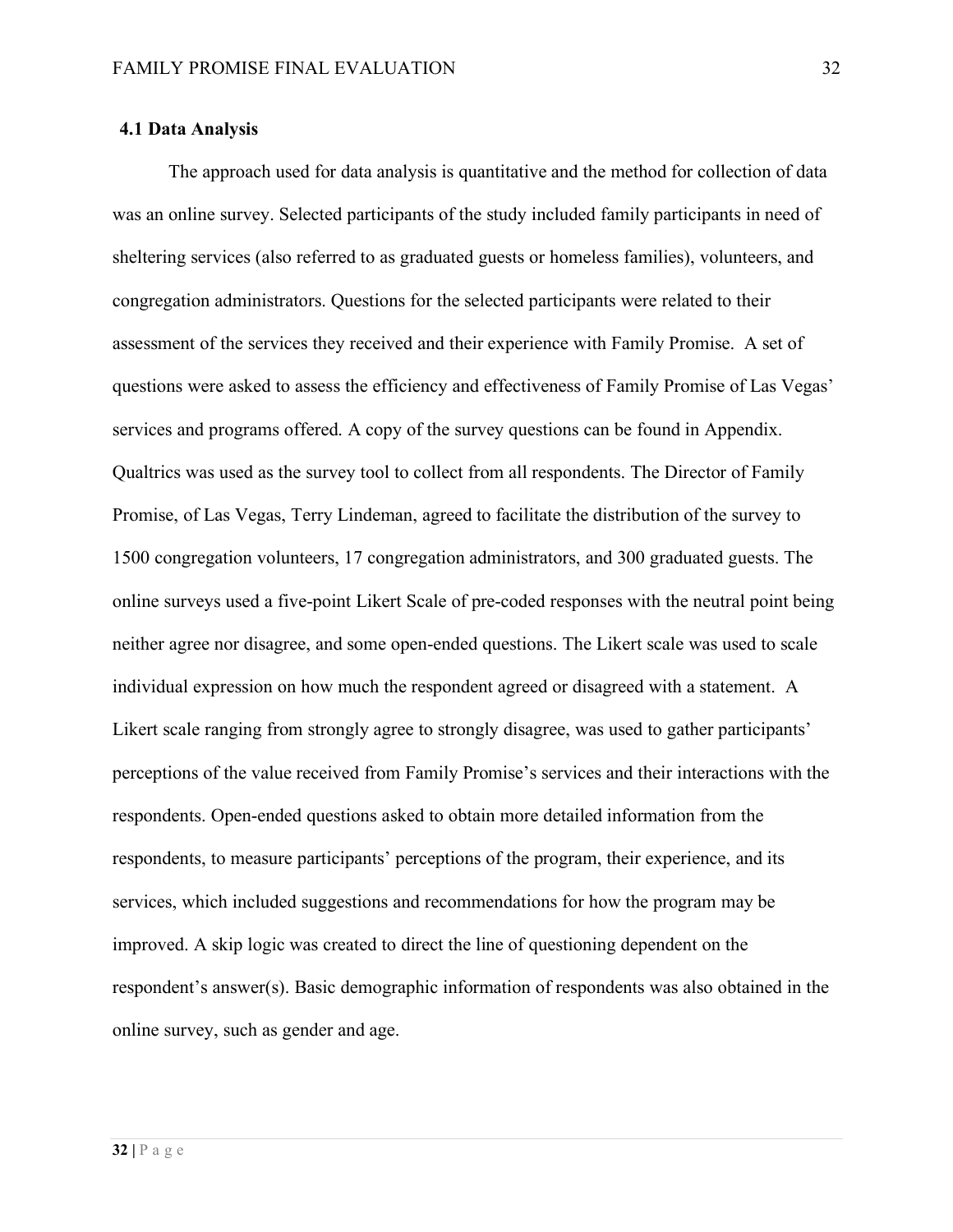To ensure a sufficient response rate, the survey was open from June  $20<sup>th</sup>$ ,  $2018$  until July  $16<sup>th</sup>$ , 2018 with the Director sending out reminder emails on June  $27<sup>th</sup>$ , 2018 and the second, on July  $9<sup>th</sup>$ , 2018, being sent out to all selected participants. However, due to the challenges including survey transmission, communication, and willingness to participate, overall survey response rate was extremely low. On the final week of the survey, we found that no additional responses were given. As a result, the participant survey response rate given was 41% for the congregation administrators, less than 1% for both the congregation volunteers and the graduated guests.

#### **4.2 Benchmark Study**

The goal of this benchmark study was to learn more about other nationwide Family Promise agency experiences to improving the services offered by Family Promise of Las Vegas.

Due to the limited time, data, and budget constraints, the benchmark study takes the following five strategies: 1) developing easy-to-answer questions, 2) collecting and compiling information of comparable programs, 3) comparing share of sheltered homelessness in the metros with comparable programs, 4) focusing on the most comparable seven Family Promise programs, and 5) fully utilizing more readily available resources such as websites.

This was accomplished by simplifying the evaluation design by focusing on Family Promise programs and services locally and nationally, composing a short questionnaire and phone script, reducing to seven Family Promise agencies (includes Las Vegas), and using secondary data provided on regional Family Promise and HUD websites. The Seven Family Promise agencies included the following:

• Family Promise of Las Vegas, Nevada (agency evaluating)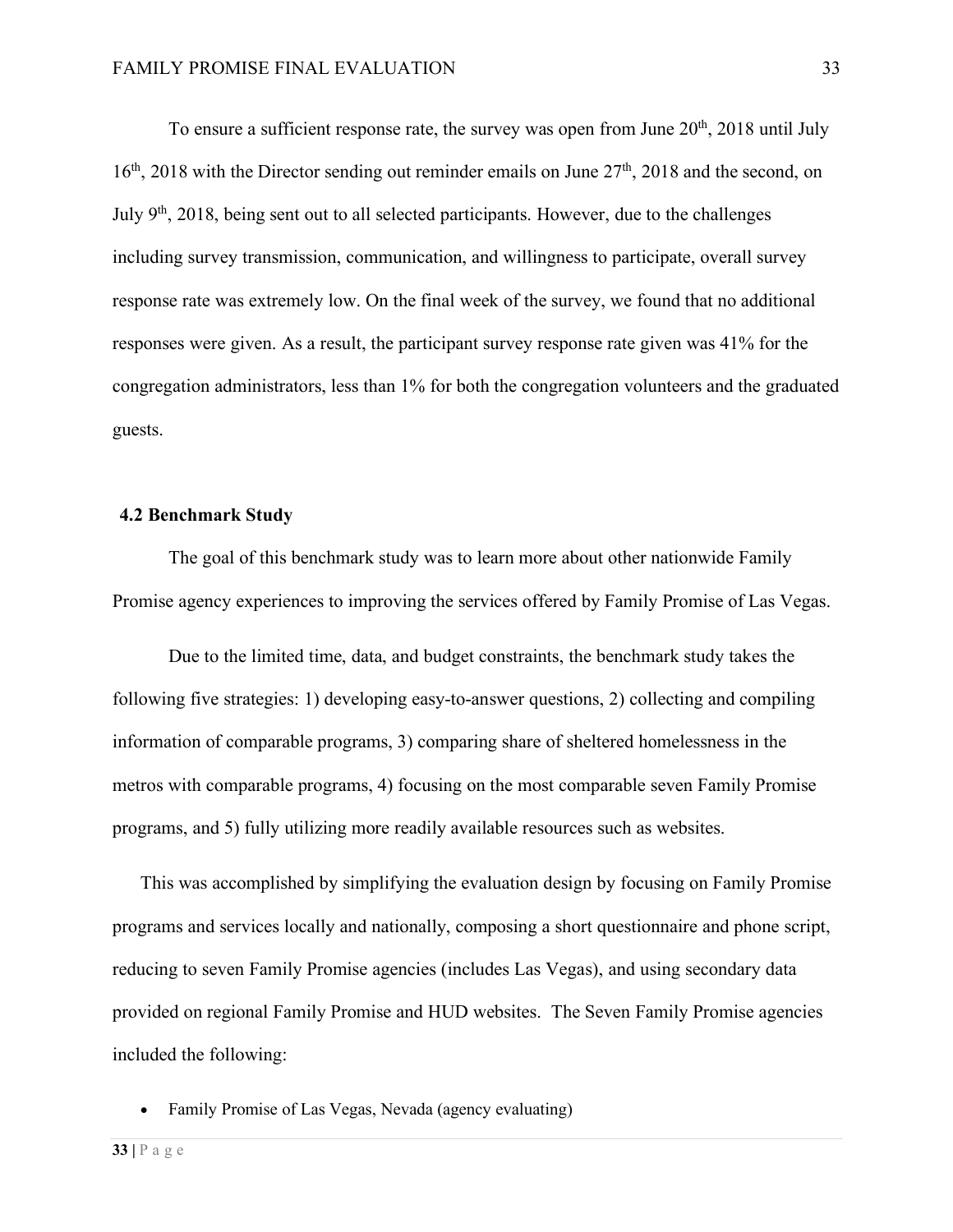- Family Promise of the Mid-Willamette Valley, Salem, OR (Recommended by FPLV Director)
- Family Promise of Greater Phoenix, Phoenix, AZ (Recommended by FPLV Director)
- Family Promise of Yellowstone, Valley Billings, MT(Recommended by FPLV Director)Family Promise of Orange County, Orange County, CA. (similar to LV).
- Family Promise of Sacramento, Sacramento, CA. (Similar to LV)
- Family Promise of Verdugos, Burbank, CA. (Similar to LV)

The data collection included a questionnaire composed of a short list of five open-ended questions with the goal to provide an overview of each agency's long and short-term strategies to serve the local homelessness families in their area including their programs and services. In order to increase participation in the Benchmark study a phone script was used prior to emailing the cover letter and questionnaire to the Directors at each agency. The phone script/cover letter provided a brief overview of the 3Masters Capstone project. The short script explained that graduate students at University of Nevada Las Vegas conducted a program evaluation for a local non-profit agency, Family Promise of Las Vegas in partnership with the Director Ms. Terry Lindemann to evaluate the effectiveness and efficiency of the services and programs they provide.

In order to accomplish this, their participation was needed in answering the short questionnaire which would be part of our Benchmark study. After receiving acceptance to participate, the cover letter and questionnaire was emailed out. The five open-ended Survey questions:

- 1. What are the current issues of the local homeless families?
- 2. Have the issues changed? If so, have the recent changes affected your program services and resources required for your services.
- 3. What are your short and long-term strategies for your local area?
- 4. As a national organization, do you have enough flexibility to serve the needs of the family homelessness in your area?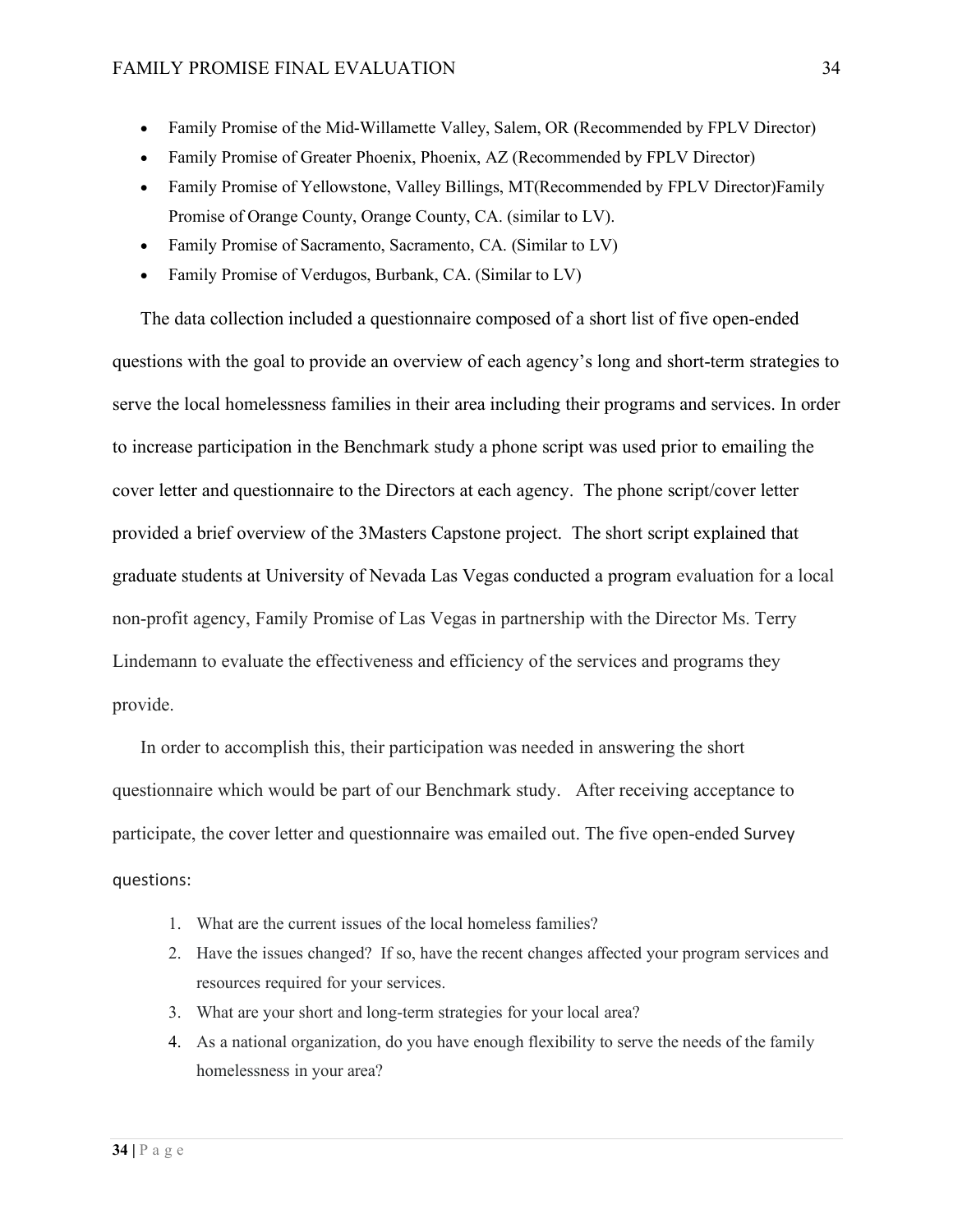5. Explain your response for question four (either yes/no). What unique programs or services do you offer that has helped the needs of the homelessness in your area?

The initial call to the Family Promise agencies took place on June 22-23, 2018 and the cover letter and questionnaire were sent out on June 24, 2018 to all seven agencies. A second followup July  $5<sup>th</sup>$  to 3 agencies that had not completed the survey, and a third follow-up July  $16<sup>th</sup>$  the final two that had not responded.

Regional Family Promise websites for the seven agencies provided additional secondary data. Some sites provided more up-to-date and transparent information, such as yearly financial reports and others were brief and served as a place to donate monies or volunteer.

The HUD 2017 Continuum of Care Homeless Assistance report for each Regional Family Promise agency provided a high-level review of the homeless individuals and families in their region. The data included in the HUD report is accurate however; it may not present an accurate picture of the number of homeless families. The Point-in-Time count does not count the families that receive vouchers and are living in day-weekly motels, staying with relatives, or in foreclosure.

#### **4.3 Observations/Interviews**

An additional qualitative approach was used through the observation of the intake process with one of the congregations. This observation provided information on the processes and systems that are used when families first arrive at a congregation. It also allowed an opportunity to see first-hand how families settle in and adjust to their new surroundings.

While each congregation can establish their own processes, the basics should be the same or very similar as the structure is put in place to provide shelter and meals to the homeless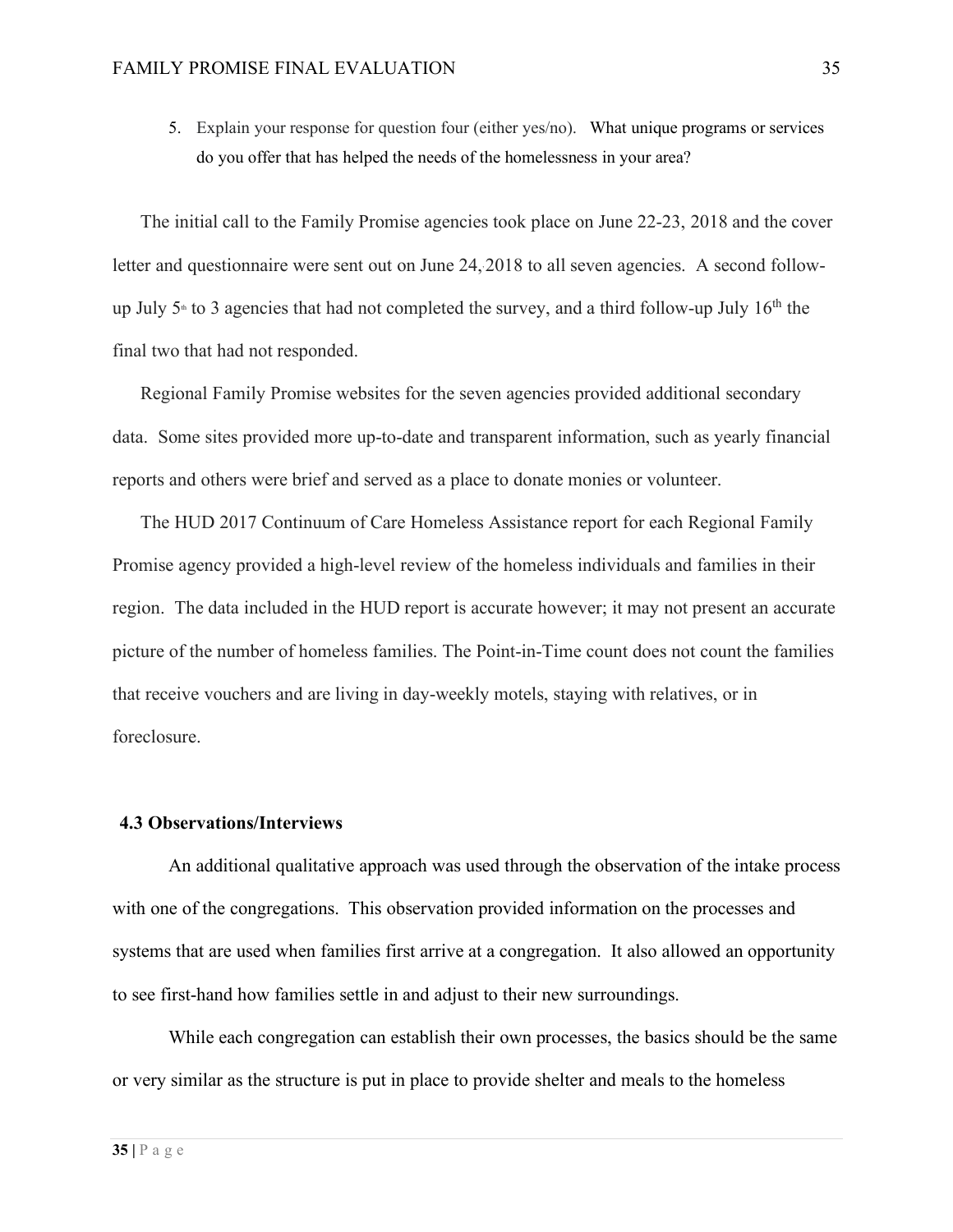families. Each congregation receives general information and training from Family Promise of Las Vegas and then they may adjust the processes as needed. This observation took place on June 17, 2018 at St. Viator's Catholic Church.

In addition to observing the families, there was also an observation of the volunteers that help while the congregation hosts the families. There are many positions needed in order to provide shelter and meals for a minimum of one week, this observation will help provide a framework around how the duties are divided up and assigned.

The final approach to measure the effectiveness and efficiency of the program was done using interviews of staff at Family Promise of Las Vegas. With only five positions, a face-toface interview is the best option. All members of 3Masters will conduct the interviews and the goal will be to interview all employees. Questions will focus on length of time employed, satisfaction with their ability to do their job, and suggestions to improve the employees experience as well as the experience for the guests. Interviews were conducted at the Family Promise of Las Vegas office on June 19, 2018.

## **5. Findings and Results**

This section will provide analytical findings and results from the online surveys, the benchmark study, the observation, and interviews, introduced in the previous sections.

#### **5.1 Data Analysis**

A higher response rate was expected from all surveys that were sent out. While the response rate was low, there was still valuable information received. The surveys conducted analyzed the experience of three different types of respondents; Congregation Administration,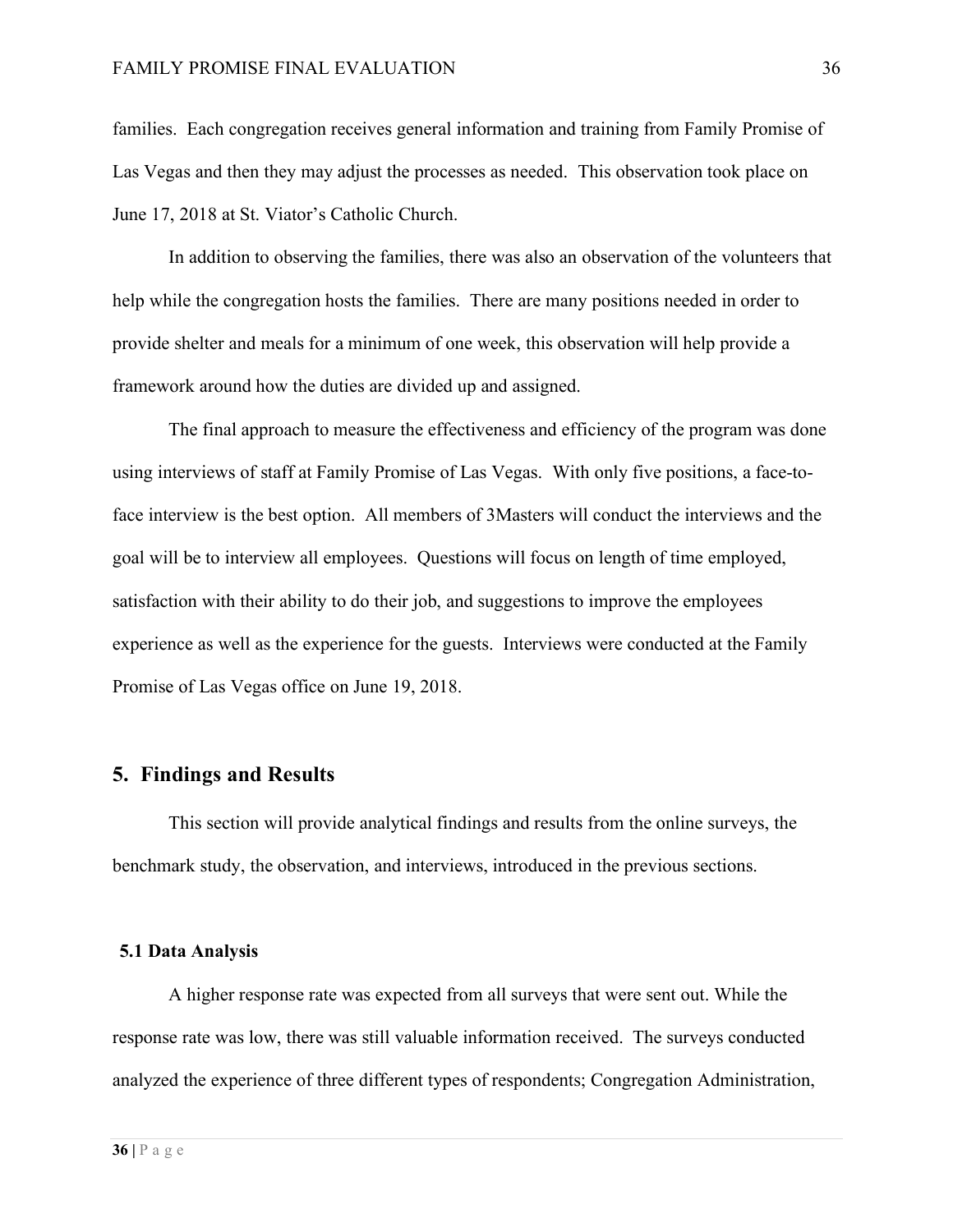Congregation Volunteers, and Graduated Guests from the Family Promise program. First, the study questions for congregation administrators mainly focused on their direct experience as a host site for managing sheltering services for Family Promise's guests. Secondly, the study questions for congregation volunteers mainly focused on their volunteer experience at the host site while managing the daily operations, contact, and services provided to guests. Finally, the study question for graduated guests from the Family Promise program mainly focused on their direct experience as a patron of the Family Promise program.

Response rate:

- There was a 41% response rate for the congregation administrators.  $(N=17)$
- There was less than  $1\%$  response rate for the congregation volunteers. (N=4)
- There was less than  $1\%$  response rate for the graduated guests. (N=4)

Acceptable survey data relies on the study question and the population in which the question is being asked. Due to the extremely low response rate and small sample size shown above, statistically meaningful assessments are not possible. The findings derived from small sample are prone to be biased by falsely generalizing the interpretation from limited information.

The possible reasons for the low response rates can be summarized as follows:

- § Respondents may not feel encouraged to provide accurate, honest answers.
- § Respondents may not feel comfortable providing answers that represent themselves in an unfavorable manner.
- Respondents may not be fully aware of their reasons for any given an answer because of lack of memory on the subject, or even boredom.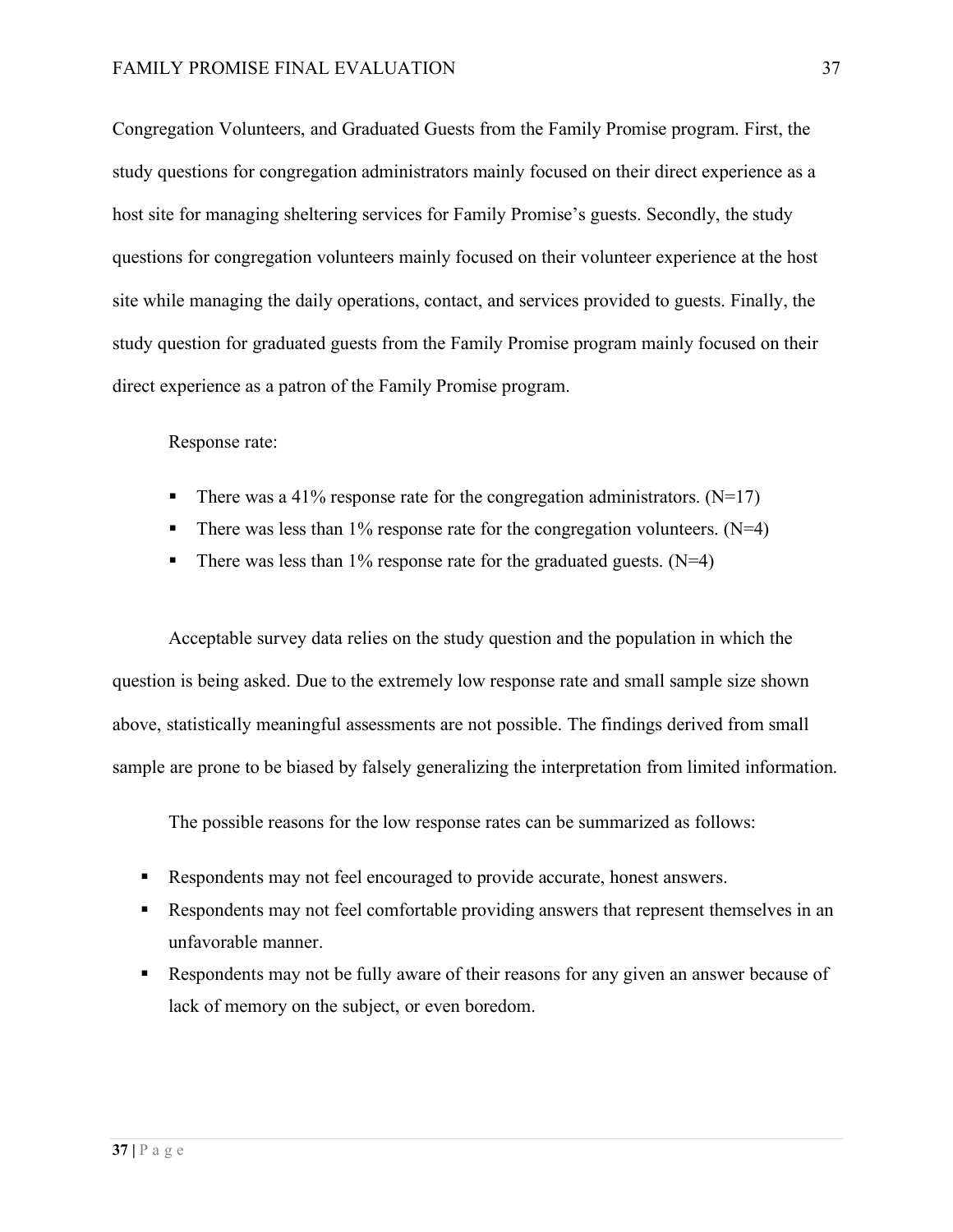The aim of the research was to gather data on the experience of all three respondent types; congregation administrators who host and service Family Promises' guest during their sheltering stay, congregation volunteers who manage and provide services to Family Promise guests while being sheltered, and graduated guests, who were the participants who completed the program with Family Promise.

When analyzing the research question, "How to improve the efficiency and effectiveness of Family Promise," to obtain accuracy, we surveyed perspective respondents to collect the representative data.

To analyze the data, different approaches were used for the different types of questions. For multiple choice questions it is a matter of counting up the answers to each question and using statistics to 'crunch the numbers' and test relevance. Rating type questions require a little more work, but they follow broadly the same principle. For opinion questions required some way of judging the responses numerically.

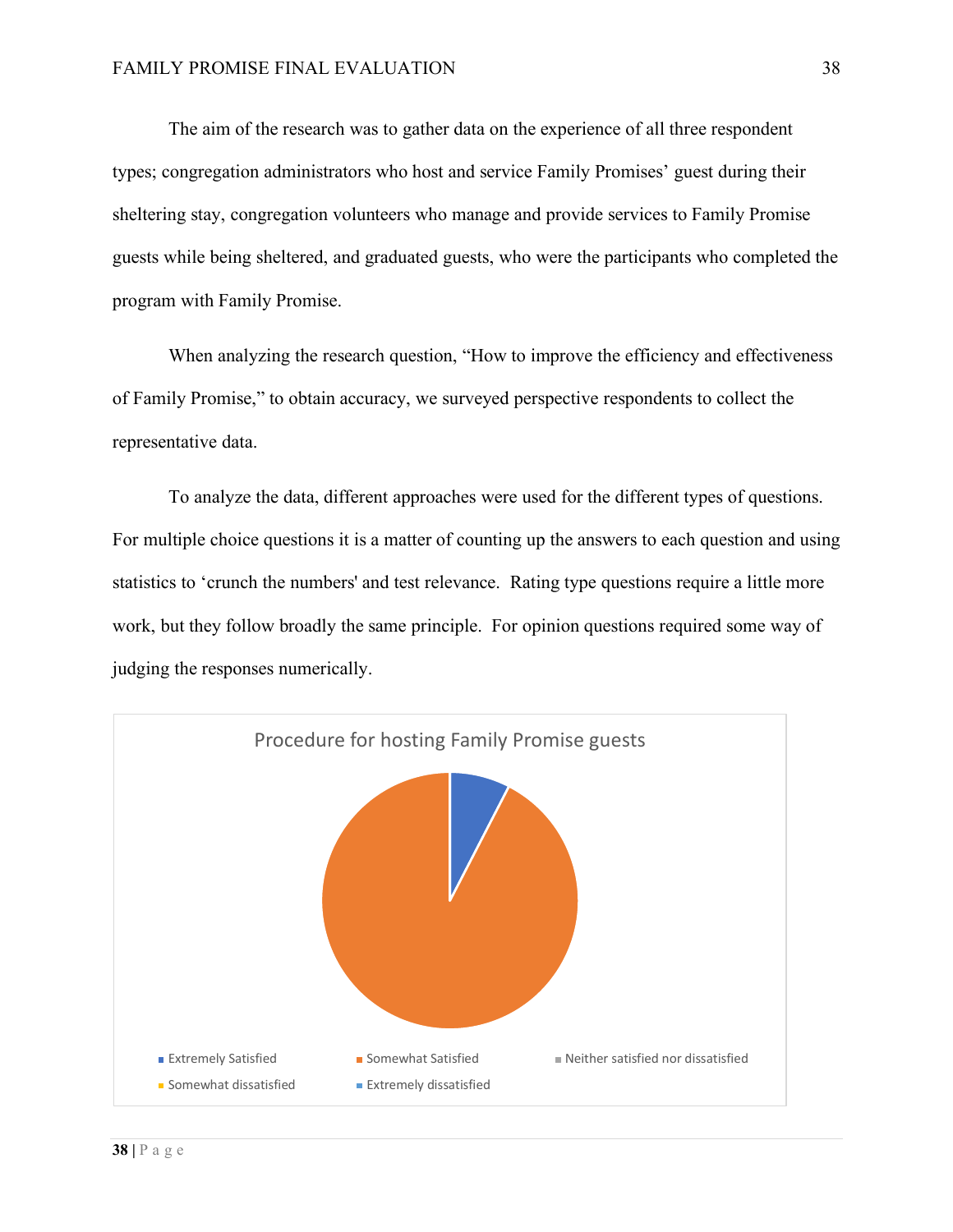



**39 |** Page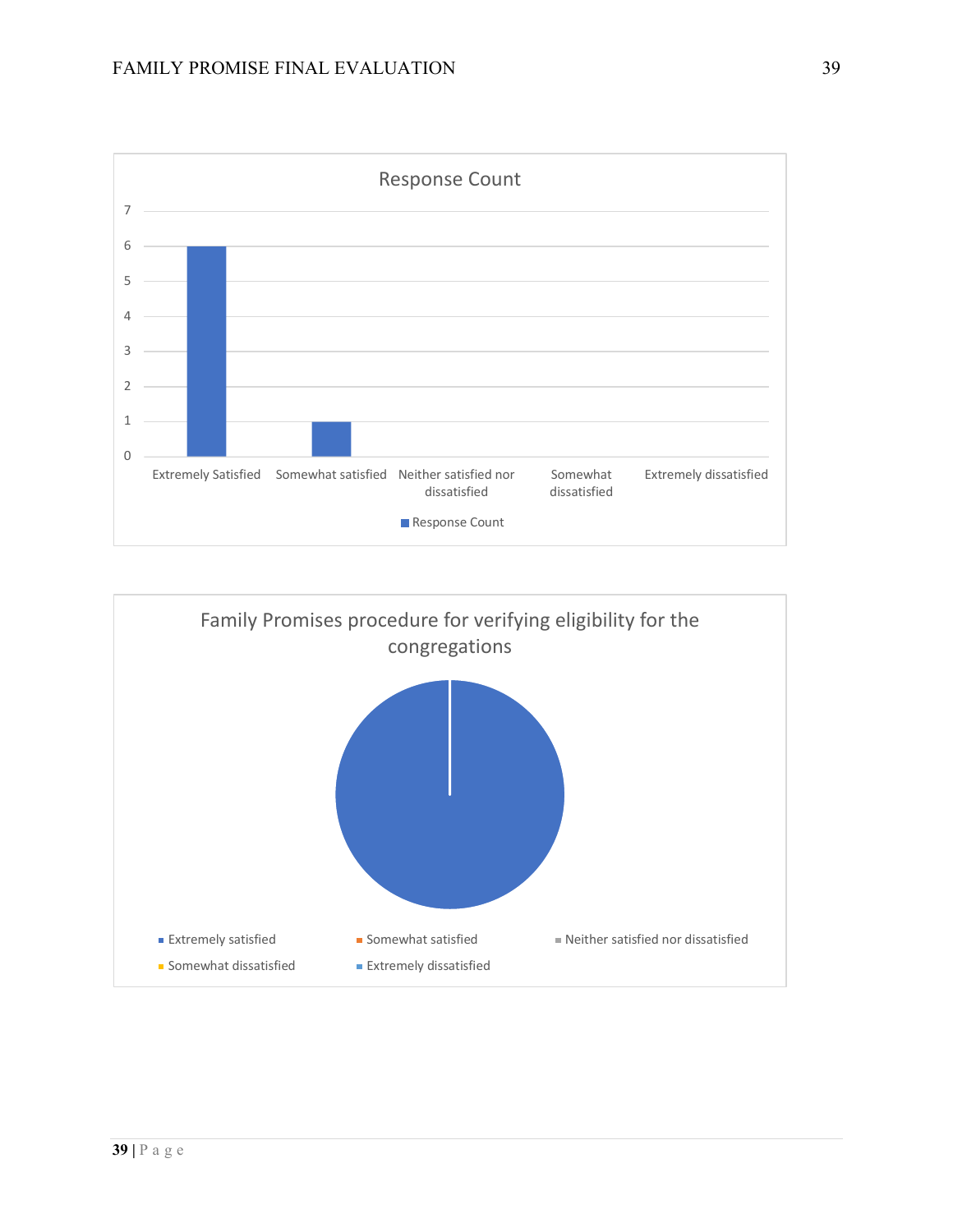

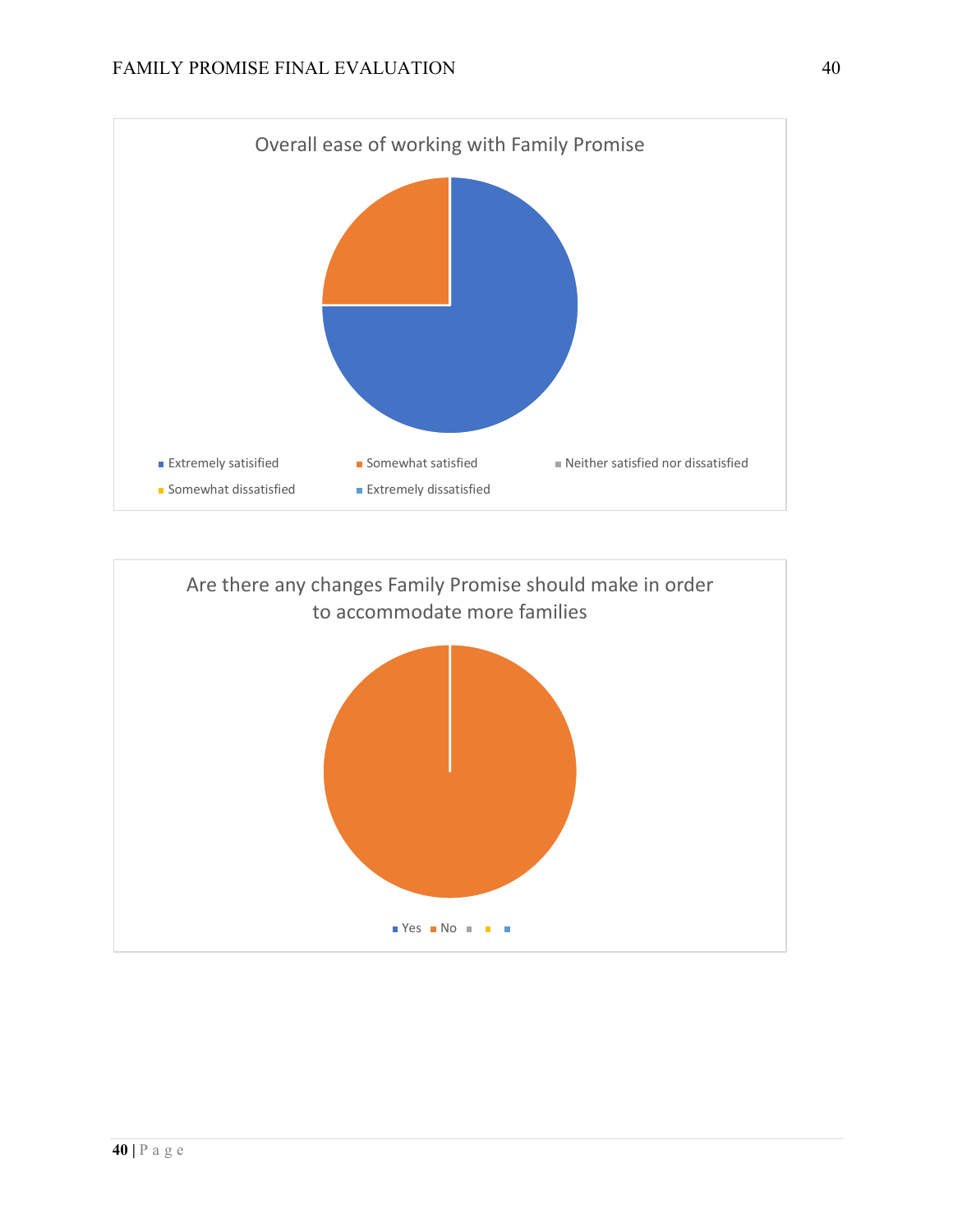## FAMILY PROMISE FINAL EVALUATION 41

|                                                                                 |                                       | Are there any changes that you feel Family Promise needs in order to accommodate more<br>families? |                          |                 |
|---------------------------------------------------------------------------------|---------------------------------------|----------------------------------------------------------------------------------------------------|--------------------------|-----------------|
|                                                                                 |                                       | Yes                                                                                                | <b>No</b>                | Total           |
| Family Promise's procedures for verifying eligibility for your<br>congregation? | <b>Extremely satisfied</b>            | $\circ$                                                                                            | $\scriptstyle{7}$        | $\overline{7}$  |
|                                                                                 | Somewhat satisfied                    | $\circ$                                                                                            | $\circ$                  | $\circ$         |
|                                                                                 | Neither satisfied nor<br>dissatisfied | $\circ$                                                                                            | $\circ$                  | $\circ$         |
|                                                                                 | Somewhat dissatisfied                 | $\circ$                                                                                            | $\circ$                  | $\circ$         |
|                                                                                 | <b>Extremely dissatisfied</b>         | $\circ$                                                                                            | $\circ$                  | $\circ$         |
|                                                                                 | Total                                 | $\mathsf{O}\xspace$                                                                                | 7                        | $\overline{7}$  |
| Procedure for hosting Family Promise guests?                                    | <b>Extremely satisfied</b>            | $\circ$                                                                                            | 6                        | $\,$ 6          |
|                                                                                 | Somewhat satisfied                    | $\circ$                                                                                            | $1\,$                    | $1\,$           |
|                                                                                 | Neither satisfied nor<br>dissatisfied | $\circ$                                                                                            | $\circ$                  | $\circ$         |
|                                                                                 | Somewhat dissatisfied                 | $\circ$                                                                                            | $\circ$                  | $\circ$         |
|                                                                                 | <b>Extremely dissatisfied</b>         | $\circ$                                                                                            | $\circ$                  | $\circ$         |
|                                                                                 | Total                                 | $\mathsf{O}\xspace$                                                                                | $\overline{7}$           | $\overline{7}$  |
| Overall ease of working with Family Promise?                                    | <b>Extremely satisfied</b>            | $\circ$                                                                                            | 6                        | $\,$ 6          |
|                                                                                 | Somewhat satisfied                    | $\circ$                                                                                            | $\mathbf{1}$             | $1\,$           |
|                                                                                 | Neither satisfied nor<br>dissatisfied | $\circ$                                                                                            | $\circ$                  | $\circ$         |
|                                                                                 | Somewhat dissatisfied                 | $\circ$                                                                                            | $\circ$                  | $\circ$         |
|                                                                                 | <b>Extremely dissatisfied</b>         | $\circ$                                                                                            | $\circ$                  | $\circ$         |
|                                                                                 | Total                                 | $\mathsf{O}\xspace$                                                                                | $\overline{7}$           | $7\phantom{.0}$ |
| Do you plan on continuing to work with Family Promise in the future?            | Yes                                   | $\circ$                                                                                            | $\tau$                   | $\overline{7}$  |
|                                                                                 | Maybe                                 | $\circ$                                                                                            | $\circ$                  | $\circ$         |
|                                                                                 | <b>No</b>                             | $\circ$                                                                                            | $\circ$                  | $\circ$         |
|                                                                                 | Total                                 | $\mathsf{O}\xspace$                                                                                | $\overline{\phantom{a}}$ | $\overline{7}$  |
| Would you recommend Family Promise to other congregations?                      | Yes                                   | $\circ$                                                                                            | 6                        | $\,$ 6          |
|                                                                                 | Maybe                                 | $\circ$                                                                                            | $\circ$                  | $\circ$         |
|                                                                                 | <b>No</b>                             | $\circ$                                                                                            | $\circ$                  | $\circ$         |
|                                                                                 | Total                                 | $\circ$                                                                                            | 6                        | 6               |

3 Masters Capstone Project-Congregation Survey Cross Tabulation(1)

In conclusion, positive influences were found from the survey feedback in conducting the surveys.

#### **5.2 Benchmark Study**

The benchmark study findings provided additional information about other nationwide Family Promise programs and services which will help improve the services offered by Family Promise of Las Vegas.

The questionnaire of a short list of five-open-ended questions was emailed to seven Family Promise Agencies Executive Directors. The following six agencies choose to participate.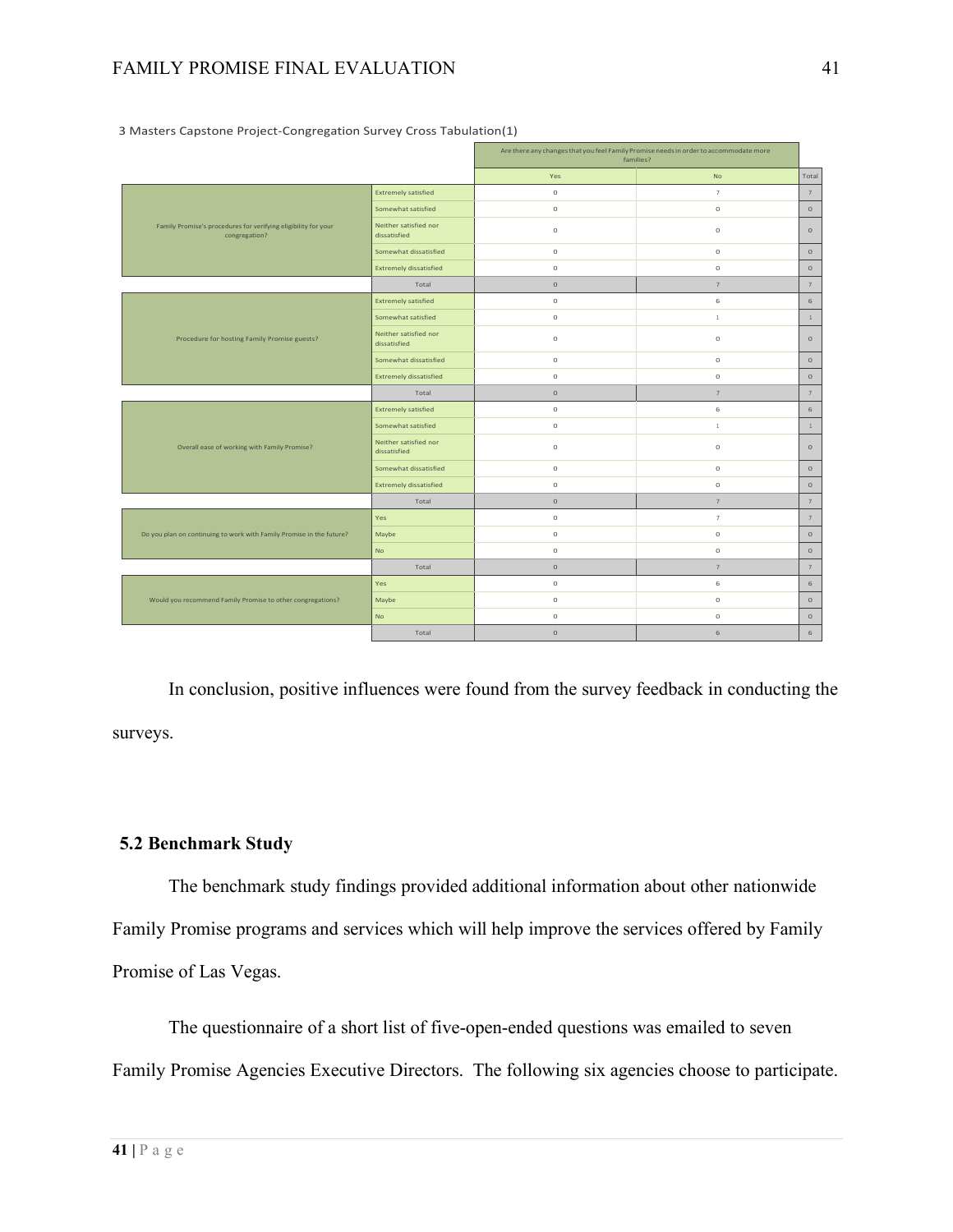Family Promise of Las Vegas Las Vegas, NV Executive Director: Terry Ruth Lindemann (evaluated)

Family Promise of the Mid-Willamette Valley Salem, OR Executive Director: TJ Putman

Family Promise of Greater Phoenix Phoenix, AZ Executive Director: Ted Taylor

Family Promise of Yellowstone Valley Billings, MT Executive Director: Lisa Donnot

Family Promise Orange County Orange, CA. Executive Director: Cyndee Albertson

Family Promise of Verdugos Burbank, CA Executive Director: Albert Hernandez

Data collection results for the Benchmark Study included the following five open-ended questions and responses received. When possible the agency or Director has been identified. Some responses and statements made by the agencies have been noted and some moved to give more clarity and flow to the final document.

#### **Q1. What are the current issues of the local homeless families?**

The major issue identified by all Family Promise agencies was the lack of affordable housing. Other issues mentioned were lack of transitional/emergency housing, vouchers, and generational homelessness which requires longer shelter and supportive care.

While housing (prices and rental rates) have gone up, salaries have not. As the demand for affordable housing increases so does the rental rates and requirements for good credit, making it more difficult to relocate homeless with less than perfect credit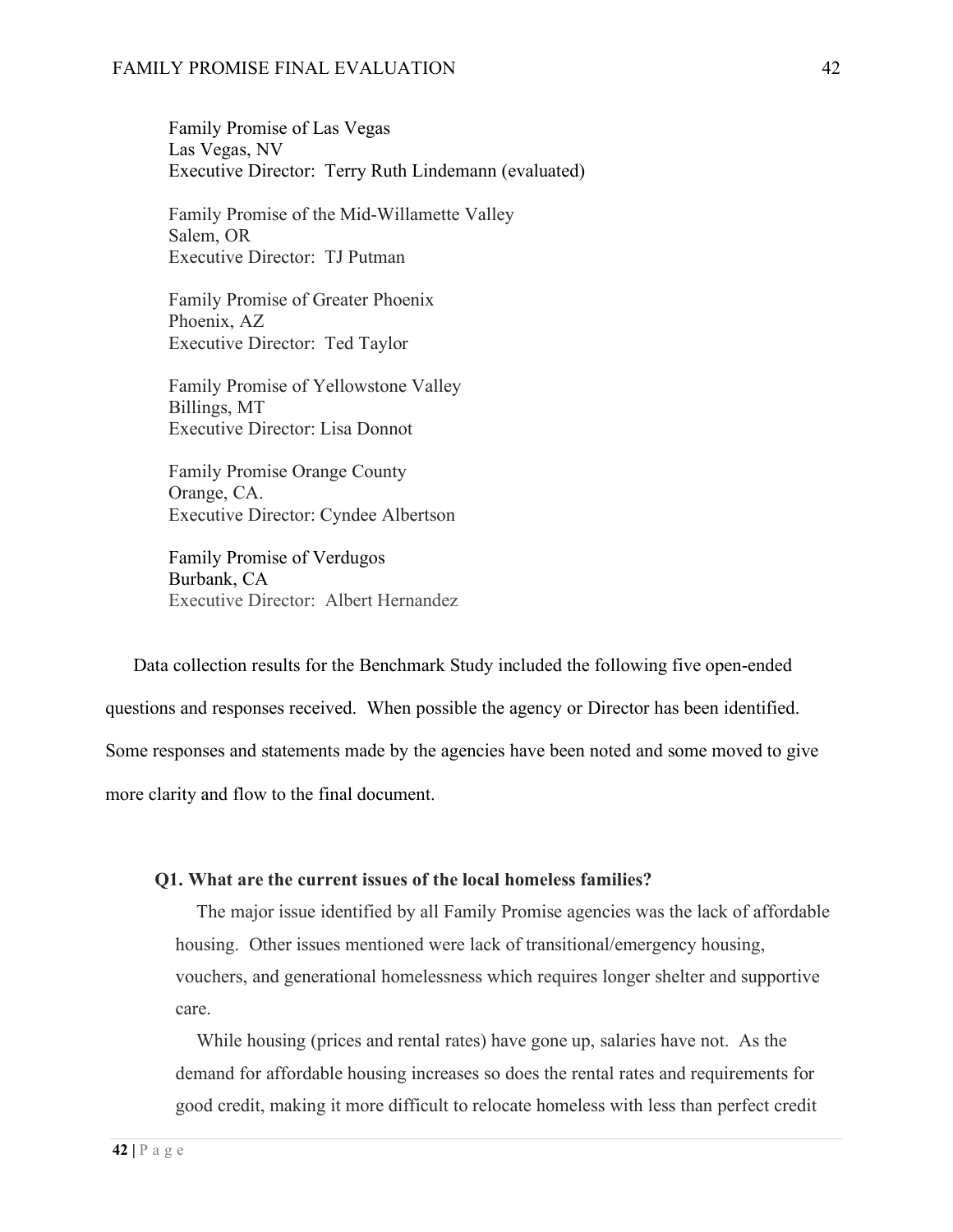within the 30-45-day cycle. Five agencies stated there is a lack of transition/emergency housing in their areas for families and they are looking at different shelter/housing models. Family Promise of Orange County stated that transitional/emergency housing is not a problem they face in their area because they use the Family Promise Interfaith Hospitality Network model. Their model relies on the host congregations to provide physical shelter while the support congregations provides food, clothing, and other items directly to the families. Five of the agencies noted that they face a shortage of vouchers to help the homeless with damage deposits, monthly rent, and pet deposits to secure housing. Family Promise of Las Vegas is out of vouchers and waiting for their funding while Mid-Willamette Valley has plenty of vouchers to be handed out. Family Promise of Orange County noted that even with rental assistance it is difficult to secure affordable/permanent housing in the area. Family Promise of Yellowstone Valley Billings noted that many of the homeless were generational poverty and that long-term housing and supportive care was needed (2 years) and that generational poverty deprives children of gaining foundational skills to become independent and sustainable. The children are raised with a survival mode of which limits their educational opportunities.

# **Q2. Have the issues changed? If so, have the recent changes affected your program services and resources required for your services.**

Yes, all agencies stated that homelessness is increasing in their areas. Most families have a car and are moving from other states to find employment. Unable to find employment and/or affordable housing they are becoming homeless. Also, many of the individuals have bad credit history making it more difficult to locate housing.

#### **Q3. What are your short and long-term strategies for your local area?**

Short Term: The major goal is to provide safe and secure shelter, case management, budgeting classes and guidance to find employment and affordable housing for the homeless families. Family Promise of Mid-Willamette Valley stated that they use the housing-first model, which provides 6-month vouchers to get families into housing and then provide case management to build income and savings. Family Promise of Phoenix is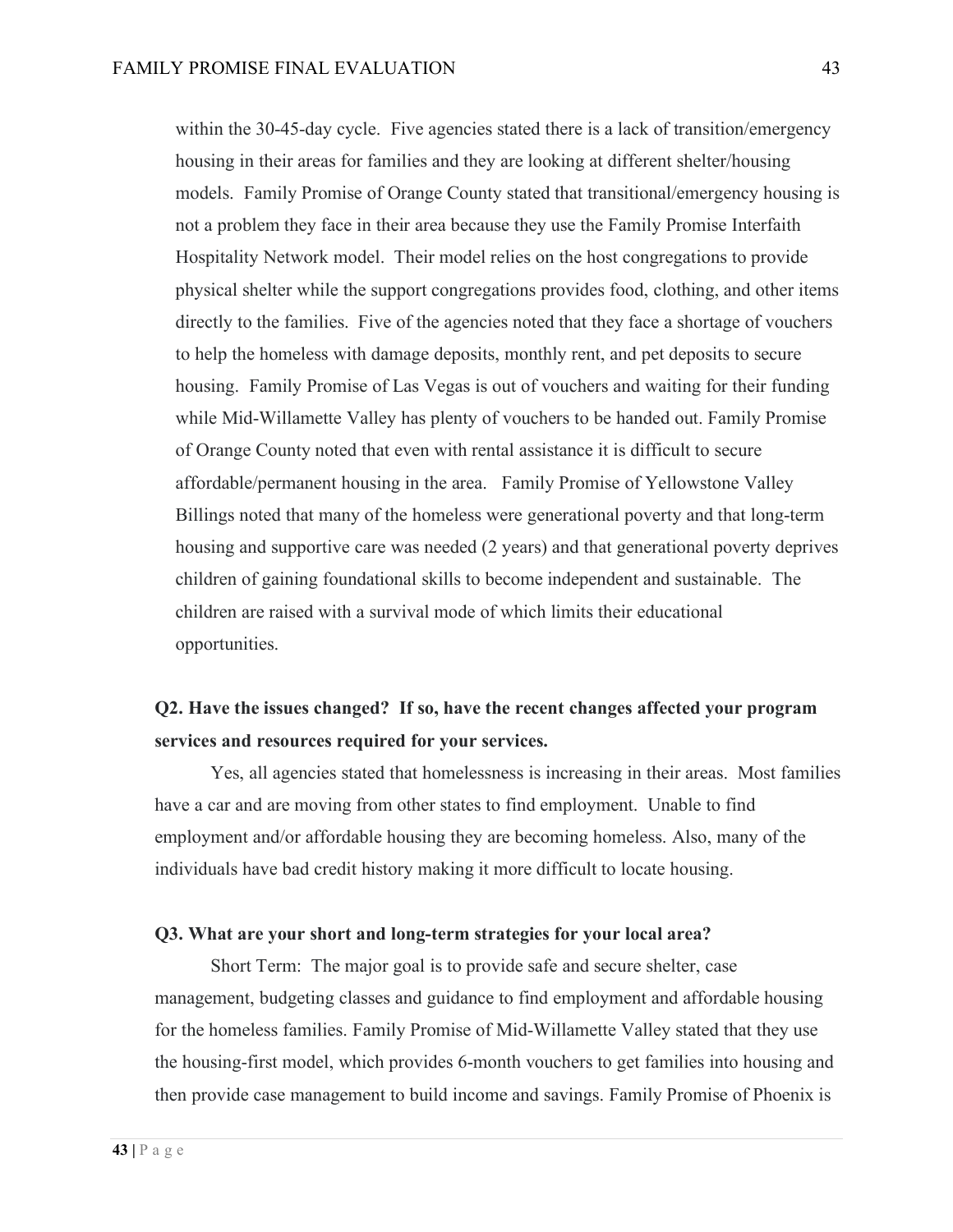opening their first Day Center October 2018 and the second site is scheduled to open fall of 2019. They also just acquired a 10-plex property (6 two-bedroom units) that will accommodate 10 families each year. Family Promise of Orange County uses the Interfaith Hospitality Network model to provide case management while the homeless families are sheltered at the host facilities. Family Promise of Yellowstone Valley's need for housing has led to the construction of their strategic planning committee who is focusing on growth by purchasing more transitional housing to provide for the homeless families in the area.

Long Term: All Family Promise agencies agreed that family homelessness is increasing in their areas and are continuously reviewing and evaluating their programs to better serve the homeless families. Some of the suggested future programs are: look for additional housing options for families such as communal and low income housing, six month vouchers with supportive services, two year supportive transitional housing programs with case management, building more Day Centers with housing units, construct affordable housing, work with home prevention agencies and families to prevent homelessness at all stages (foreclosure and eviction), and work with housing ownership programs to provide permanent housing solutions.

# **Q4. As a national organization, do you have enough flexibility to serve the needs of the family homelessness in your area? Explain your response for question four (either yes/no).**

Yes, unanimously. All Family Promise agencies felt that they had the flexibility and support to develop new programs and services to serve the homelessness families in their community. Although each agency has to follow the Interfaith Hospitality Network model they have the flexibility to develop new programs and services that provide for the needs of their community.

# **Q5. What unique programs or services do you offer that has helped the needs of the homelessness in your area? Some of the programs listed are below.**

• **Pet Care program** provides onsite facilities for pets and keeps the family together at Family Promise of Mid-Willamette Valley, Salem and Family Promise of Greater Phoenix.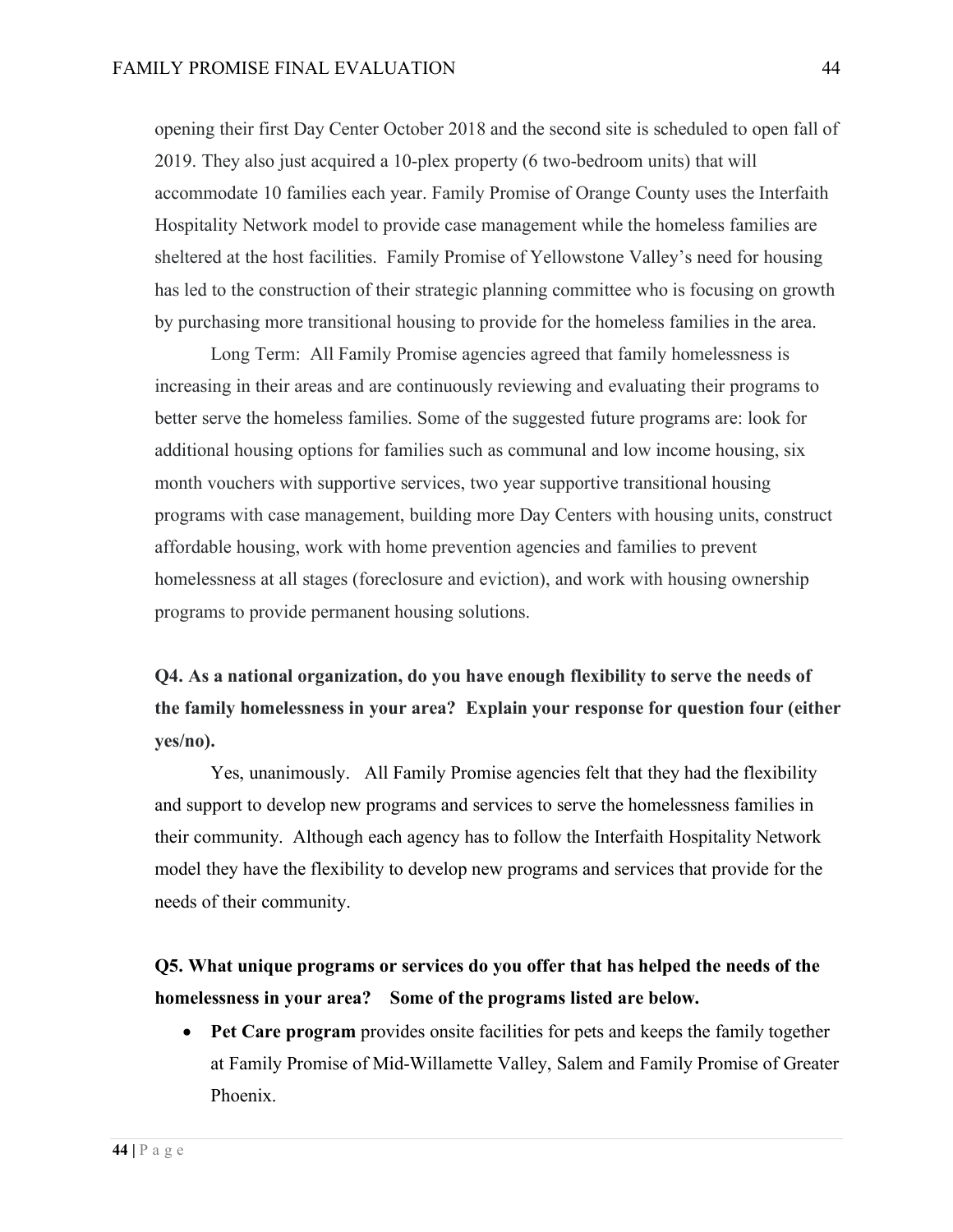- **Initial Response** program provides emergency support, financial resources, and case management for families facing foreclosure and facing eviction at Family Promise of Verdugos and Family Promise of Mid-Willamette Valley.
- **Recycled Car** programs where donated used vehicles are refurbished by volunteers into new vehicles and given to a worthy family at Family Promise of Las Vegas and Family Promise of Greater Phoenix.
- **The Rapid Rehousing/Rental Assistanc**e program offers up to 12 months of rent and case management and is used by both Family Promise of Orange County and Family Promise of Verdugos.
- **The Permanent Supportive Housing program** (pilot program) which will serve nine highest need homeless families identified by the Continuum of Care for a least two years will be used by Family Promise of Mid-Willamette Valley.
- **Diaper Bank program provides diapers to families so children can attend Day Care** and families can work and was started by Family Promise of Yellowstone Valley to serve the community.
- **The Transitional Housing program** provides housing and services for the chronically homelessness families and others requiring longer term care housing and services for up to 24 months. This program is being implement by Family Promise of Verdugos.
- **Transformational Case Management i**ncludes the Interfaith Hospitality Network model, State, Federal, and local funded programs to connect families with critically need services such as child care, employment counseling, financial management, educational resources to obtain higher-paying jobs, and local agencies that distribute food and clothing. This allows Family Promise of Orange County to invest 90% of their funding in their case management programs. They do not invest in housing but rely the on the host congregations to provide shelter and the support congregation to provide the food, clothing, and other items to the homeless families.
- **Promises to Keep** is a program which matches disabled heads of household with monthly rent and case management support and is taking place at Family Promise Las Vegas.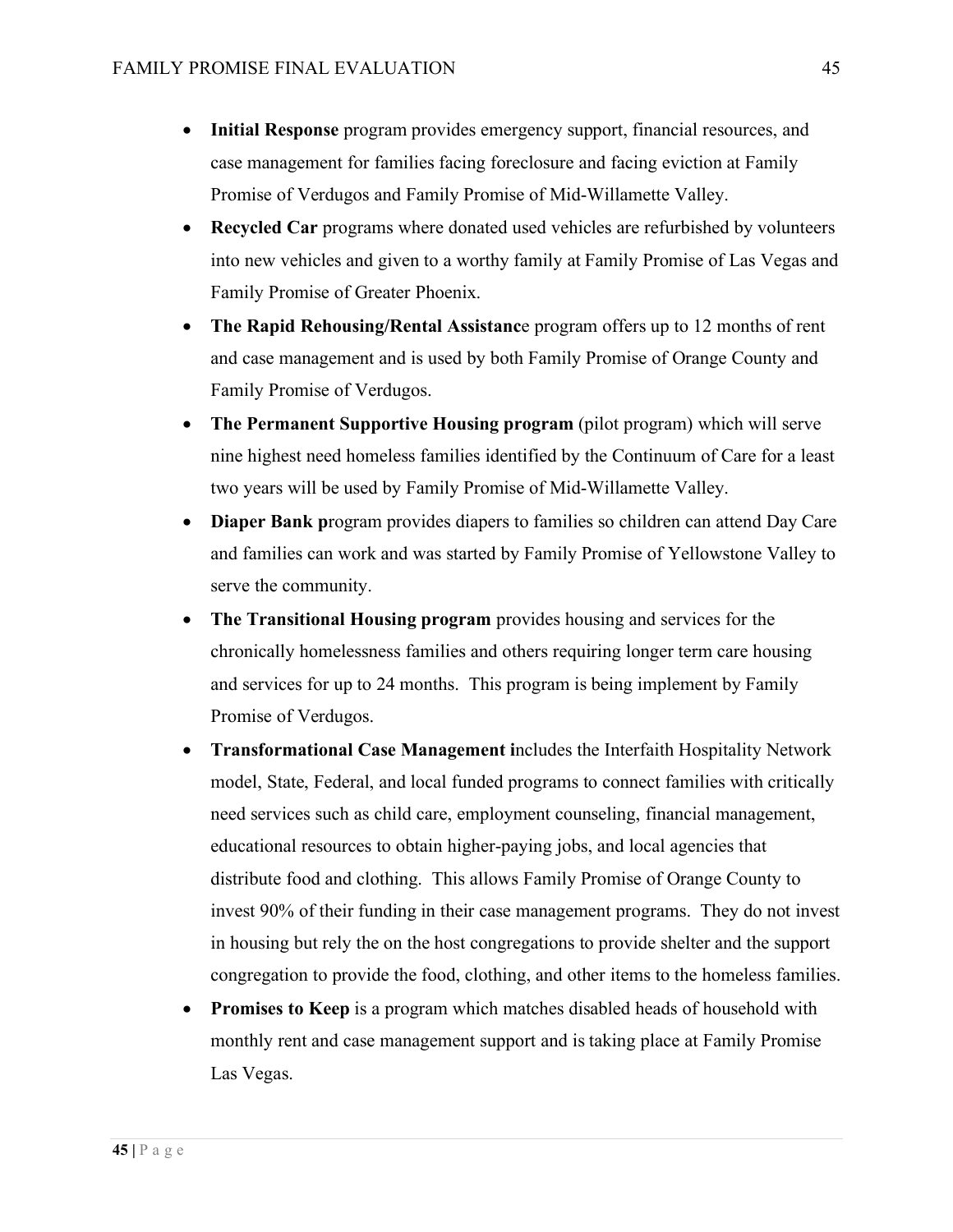- **Graduate Programs** provide services and support to graduates from 12-24 months, depending on the agency and the family's needs. Agencies involved are Family Promise of Las Vegas, Family Promise of Mid-Willamette Valley, and Family Promise of Greater Phoenix.
- **Partners in Housing Program** is a national program to take advantage of the sagging Mobil home market and move families into their own home and is used by Family Promise of Yellowstone Valley.

In summary, family homelessness is increasing across the United States and the major issue for Family Promise agencies is the lack of affordable housing. Each agency is working with the Interfaith Hospitality Network model, local communities and non-profit organizations, statewide programs, volunteers, corporate donors, to provide safe, secure, and support services to homeless families with the goal of helping them become sustainable and independent. The challenge is that serving 2-5 five families using the Interfaith Hospitality Network model will not solve the homeless family problem and that additional programs and housing are required nationally and locally. All of the six Family Promise agencies have presented their short and long-term programs to serve the homeless families in their communities. The challenge they all face is the lack of affordable housing in their community while Family Promise's National 2018 goal is to focus on homelessness at the National level.

A review of all six of the Family Promise websites included information regarding the Interfaith Hospitality Network model, contact information, how you could help, get help, local events, how to make a donation, and events. The websites provided information about the programs and services available, how to get help, interested in volunteering, how to donate, training material, and other.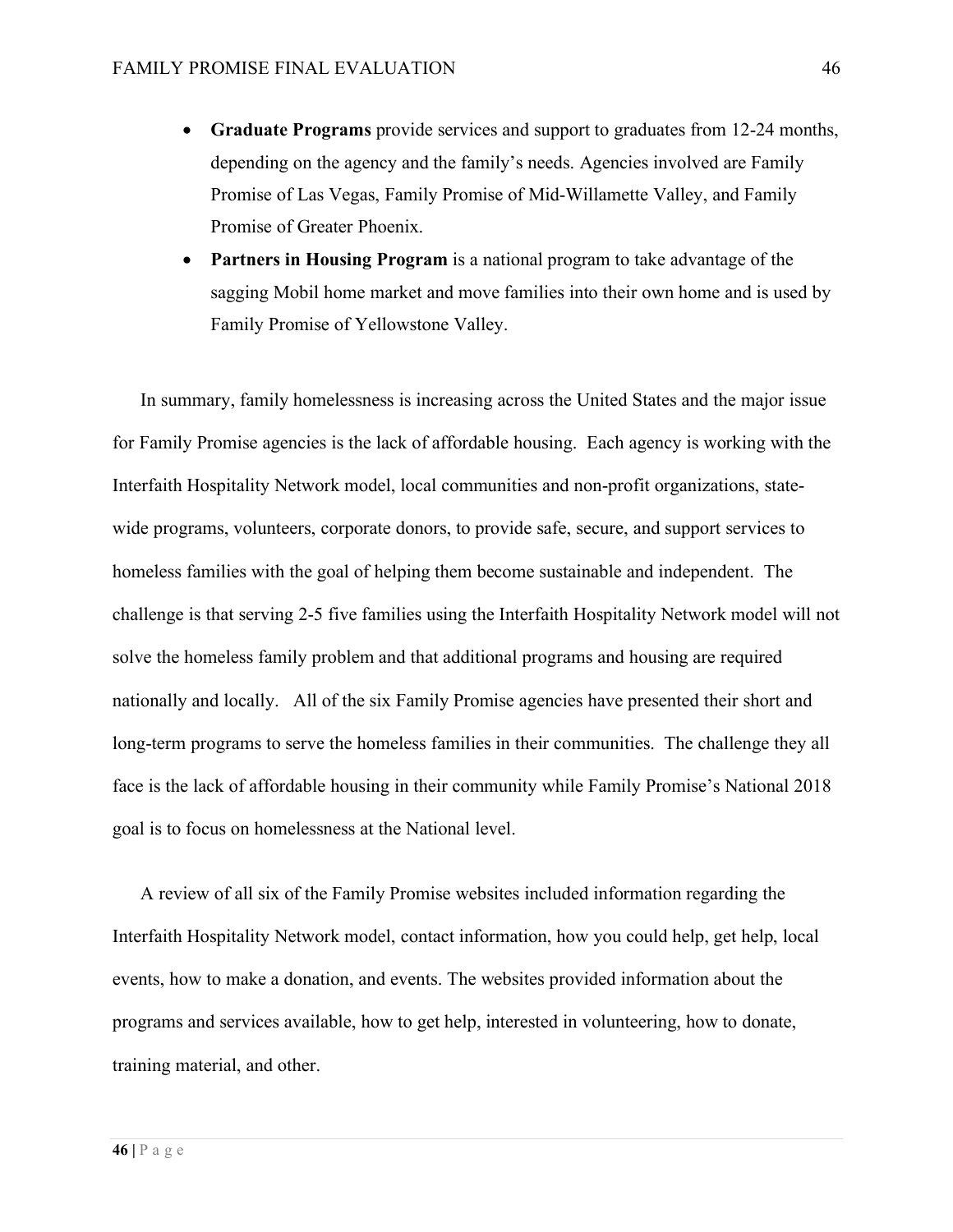Most of the sites used the basic website while two used an updated version. The sites included a quick overview of the local Family Promise programs and events and included videos, pictures, news events, and successful graduates, each site told the Family Promise story.

Today, with limited time and resources individuals are turning to non-profit websites to inquire about services, information and to make donations. It is important to have current and updated information.

The benchmark review of the six websites provided information and programs that are being used by other Family Promise agencies to better serve the homeless families which may be useful in updating the Family Promise of Las Vegas website to increase the efficiency and effectiveness of programs and services offered.

Below is a brief over view of the six Family promise websites.

#### § **Family Promise of Las Vegas**

Las Vegas, NV

#### http://www.familypromiselv.com

This website format provided an overview of the programs and services offered, volunteering, and how to become a donor or corporate sponsor. The site included pictures, training material for volunteers, and past events but it lacked important information. The current address was missing, hours of operation, how to get help and requirements, updated news, and special fund-raising events. The last update was February 2018. The website needs a few revisions and updates.

#### § **Family Promise of the Mid-Willamette Valley**

Salem, OR

#### https://familypromisemwv.org/

The website format was updated and current. The first page included a 3.19 minute video which explained the Interfaith Hospitality Network model. The short but informative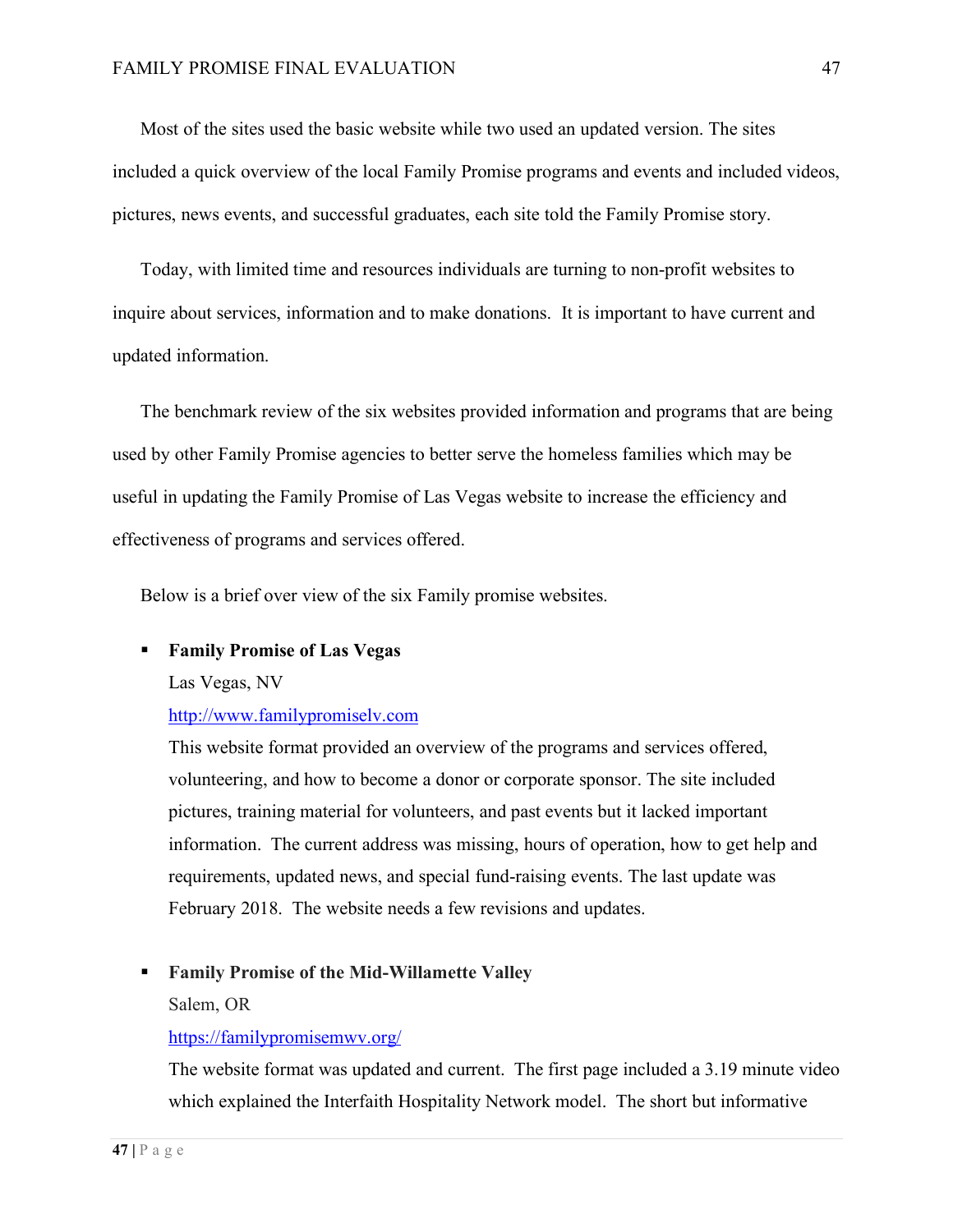cartoon was well done. The website listed the services, programs, and a unique program PetSmart Promise (on site pet care) keeping families together. The site included pictures of guest and volunteers and updated 2017 financial records. The colorful website provided an overall transparent view of the agency's programs and services.

### § **Family Promise of Greater Phoenix**

Phoenix, AZ

#### https://familypromiseaz.org/

This site used an updated format and provided a variety of information in a colorful revised format. A short video on "who we are and how we can help you" was included. The site made special notice to their PetSmart the onsite facility for pets, not provided by other shelters in the area. The website takes a balance approach explaining programs and services plus asking for volunteers and donations. A tab section "Do you need help? "and contained phone numbers and information on how to and requirements to receive help. The website is well done and provides valuable information for the homelessness, volunteers, and donors.

#### ■ **Family Promise of Yellowstone Valley**

Billings, MT

## http://www.billingsihn.org/

This site used a basic format and includes the Get Help, Donate, and Current Need circles on the first page of the website. Upon opening the "The Get Help", the Emergency Shelter and Transitional Housing programs are discussed. The web site included current events and happenings and 2015 statistics. The site included a picture of their new Day Center and services offered at Family Promise of Yellowstone Valley, a place where homeless families feel welcomed.

# § **Family Promise of Orange County** Orange, CA. www.familypromiseorangecounty.org/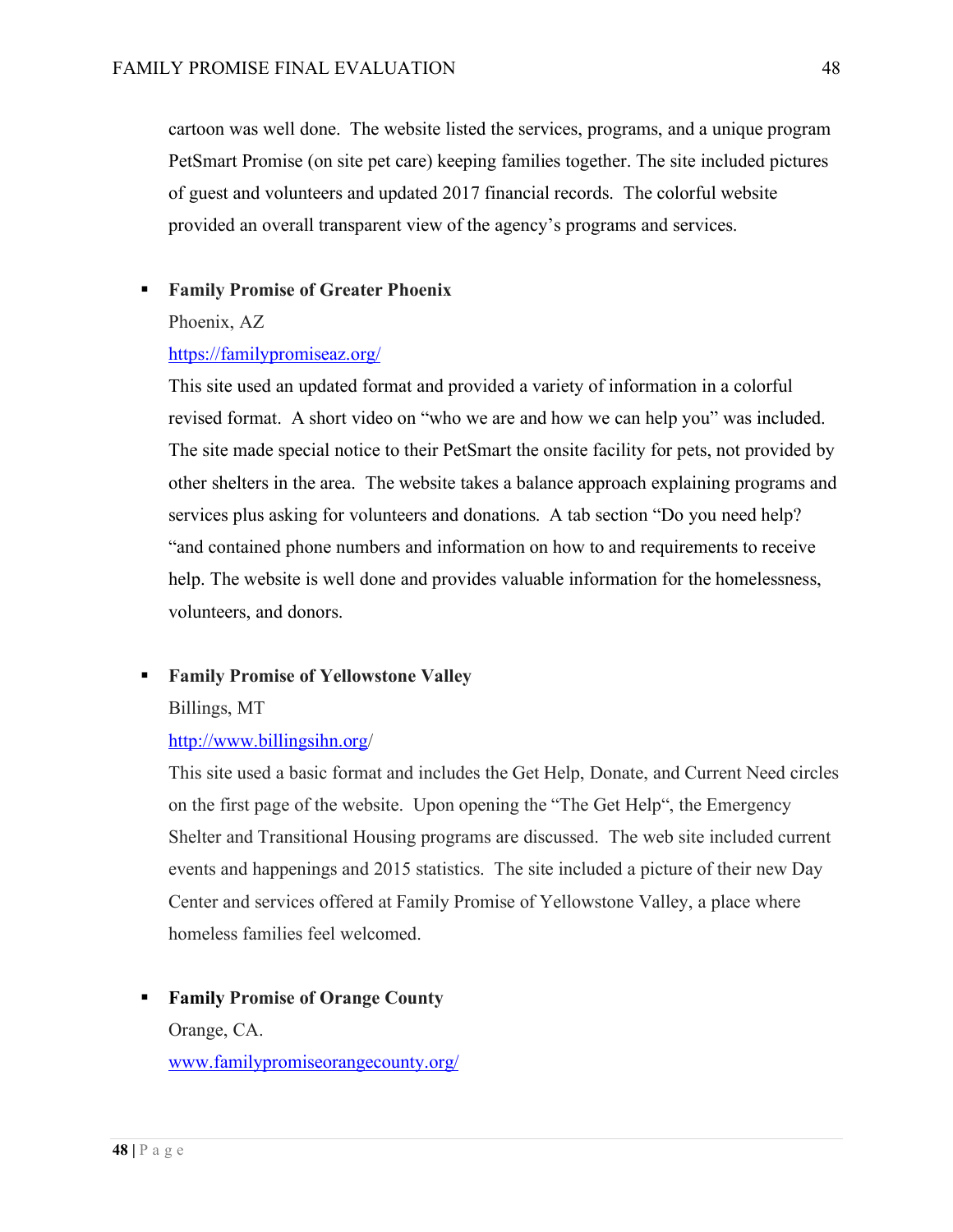Upon opening this basic format website, an invitation to an upcoming event on September 15, 2018 celebrating the  $30<sup>th</sup>$  anniversary of Family Promise with founder Karen Olson is displayed. This is a major fund-raising event for them. Although the county is affluent it has one of the highest rates of homeless in the US. Family Promise of Orange County depends on the community especially Corporate and business owners to become donor members. They also use the Interfaith Hospitality Network model to provide shelter, food, and items for the homeless. The Host Congregations provides shelter and the Support Congregation provides food and supplies for the homeless. Donations and funding are used for supportive services for the to help the homeless gain satiability and independence

Addition programs and services were identified on the website such as: Jacob's Transitional Housing Program (6-month housing program), rental support and supplemental food program for graduates. FP of Orange County, CA program depends on the community, corporate, and business sponsors and fund raising to support their program for needed resources.

#### § **Family Promise of Verdugos**

Burbank, CA

http://familypromiseverdugos.org/

This is a basic website format and provides updated information on their programs and services. Their transitional housing program is increasing, allowing additional homeless families to stay 12 months in shelters and the Homeless Housing Prevention services will provide addition funding to avoid foreclosure. The end result is they will be able to help additional 50 families this year. In order to fund these programs, they are reaching out to the community, corporate, and local business owners for donations. Family Promise of Verdugos is located in one of the areas with the highest homeless and instead of waiting on government resources they (like Family Promise of Orange County) are reaching out to the local community for funding. The agency also provides a store for graduates with items for their homes and apartments. The website was updated with recent and current fund-raising events.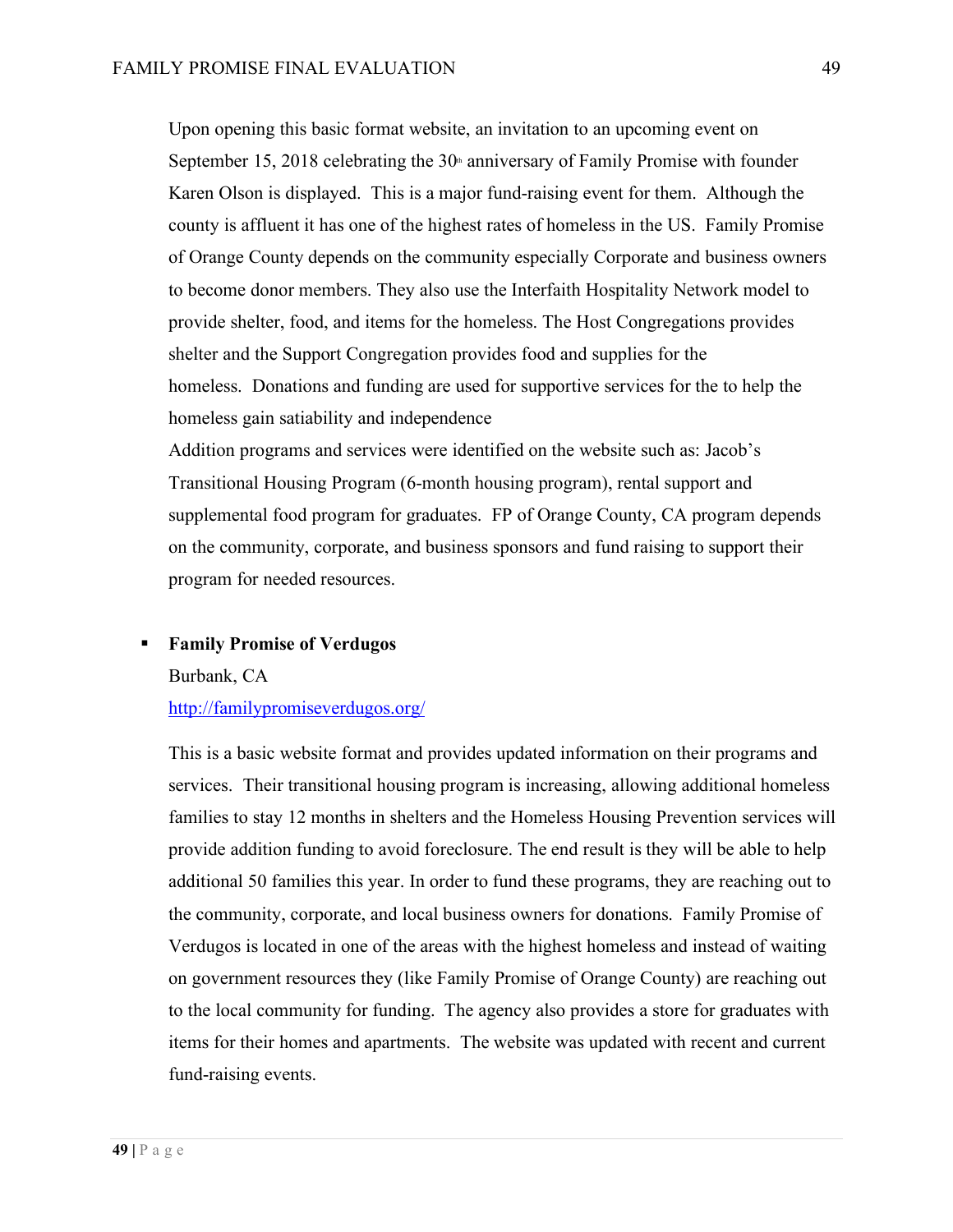In summary, all six Family Promise websites are used as way to explain about the organization and their programs and services to help stabilize homeless families, to help those who need help, receive volunteers, and donations. It is important that all websites be updated and transparent with current information and links that works not only for those seeking help but for donors and others.



\* Retrieved from HUD 2017 Continuum of Care Homeless Assistance Programs Homeless Populations and Sub-Populations

#### **5.3 Observations/Interviews**

One congregation observed was St. Viator's Catholic Church in Las Vegas and this occurred on Sunday, June 17, 2018, with all members of 3Masters present. This congregation utilized their Recreation Hall to house the guests and they committed to provide shelter and meals for three consecutive weeks. The facility had a large central hall and accommodations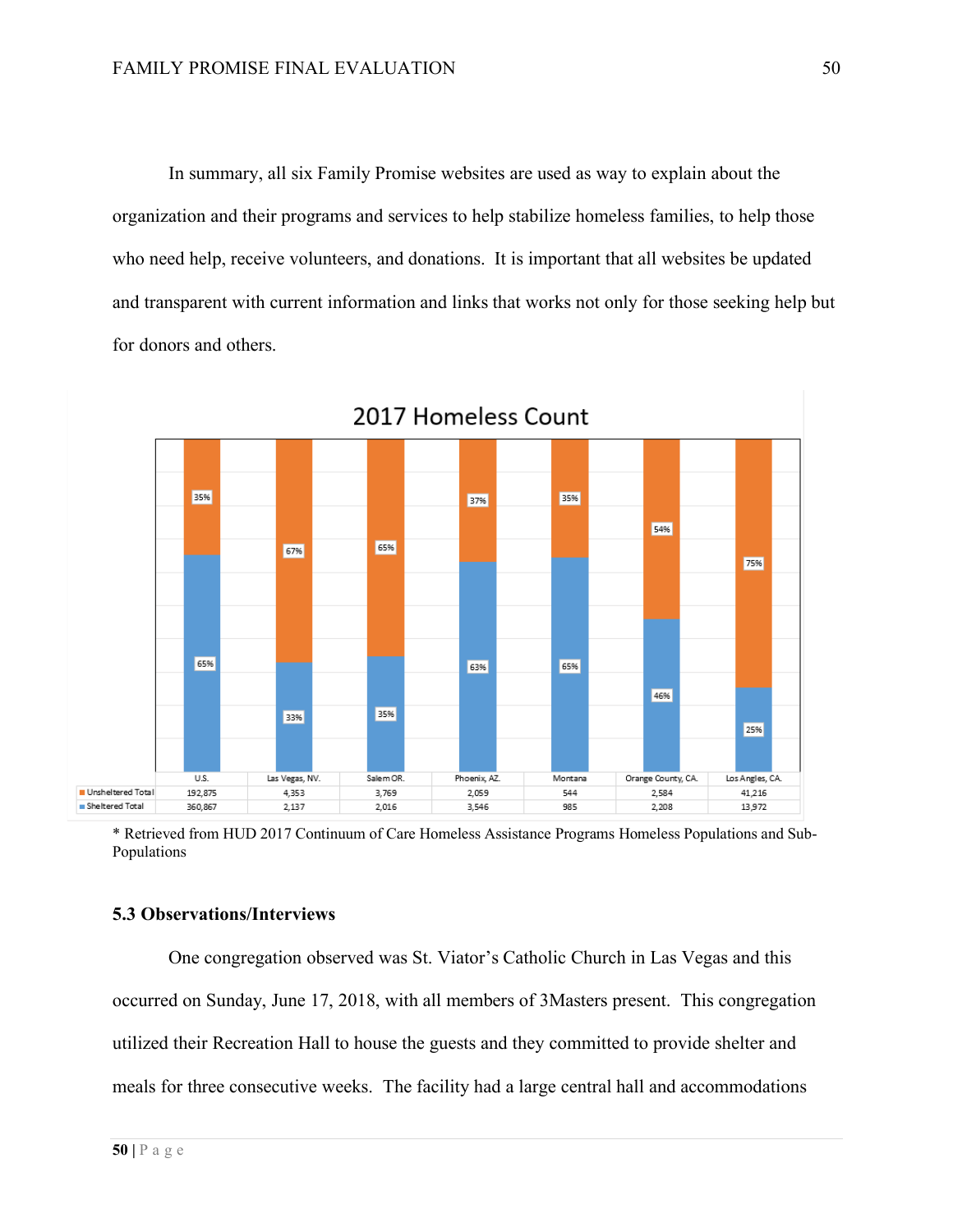were set up for four different families. There was a commercial kitchen available and breakfast and snack foods were stocked for their stay. There are no shower facilities available, showering needs to be done at another location.

Sleeping accommodations were set up with cots and sleeping mats and provisions were made to allow for each family to have privacy. Clean bedding is provided weekly from Family Promise. Breakfast and dinner are eaten at the congregation, lunch is prepared and packed to take with them. Families arrived around 5 pm. The families brought in their bedding and got settled in. Volunteers were available to assist.

The week of the observation, the congregation housed four families and all four included a two-parent household with children that were aged 5 years and under. A two-parent household is something that is not common according to Terry Lindemann, Director of Family Promise. All families were African-American and the age range of the parents were between 18-30 years of age.

The process for this congregation allowed for members of the church to sign up for any position that they would like during the guests stay. One family interviewed during the check-in process explained that they were given the option of volunteering to assist with the check-in process on the first night as well as preparing a meal or two throughout the week. The check-in process is a four-hour shift, from 5 pm to 9 pm, and consisted of helping bring items into the building, playing with the children, and providing any assistance that is needed. Doors are locked overnight and guests are not allowed to leave, which can be an issue if one of the parents is employed and has a job working at night.

The responsibilities for preparing a meal for the families required them to submit at least two meal choices they were willing to buy food and prepare for all families. The coordinator for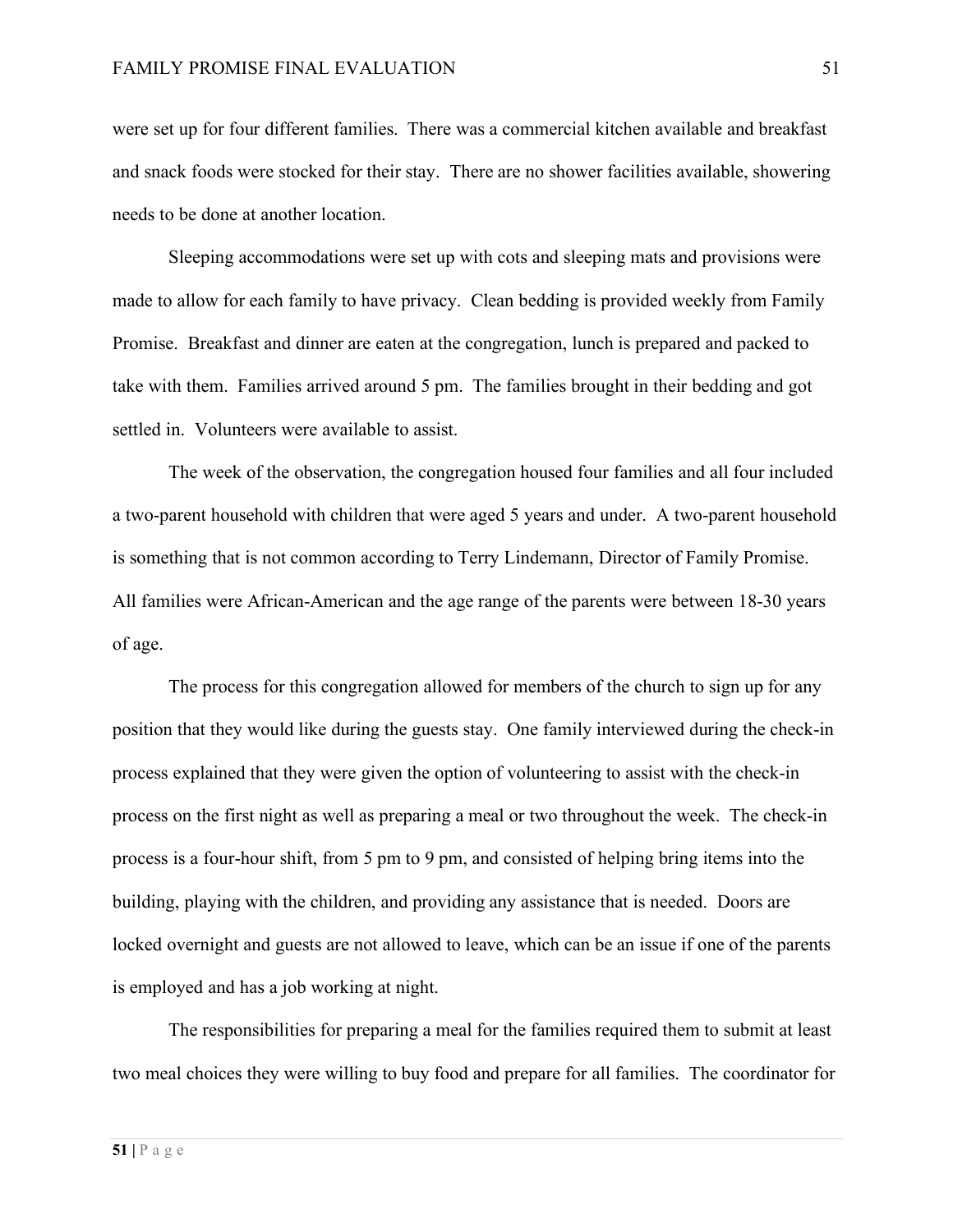the congregation can then plan the meals accordingly so that the families are not eating the same types of dishes every single night.

One individual is also assigned to stay overnight with the guests in case they need anything or any issues arise. This system covers all aspects of the sheltering process and provides constant contact with at least one volunteer.

Face-to-face interviews were conducted with three of the five Family Promise employees on Tuesday, June 19, 2018 by all members of 3Masters. The two employees not interviewed were the drivers who were not available at this time. These interviews were held in the children's play room of Family Promise and each employee was brought in one at a time.

The questions gathered information about how long each employee had worked there as well as if they were full or part-time employees. Two out of the three had worked there over 4 years while one had been there less than a year. Two were full time and one was part-time working 30 hours per week.

The three were very consistent on the remaining questions ranking Family Promise as Highly Effective when it came to how effective they felt Family Promise is in achieving economic stability for families and offering effective supportive services to the guests. Each was asked to rate the question on a scale of 1-10 with 1 being not effective and 10 being highly effective. They all also felt that they had sufficient tools to do their job and that they had adequate staffing to do the work.

When asked if there were any suggestions to make the program better or make the work easier, each stated there was nothing that could be done to improve in either category. At the conclusion of each of the question and answer session, a casual conversation ensued where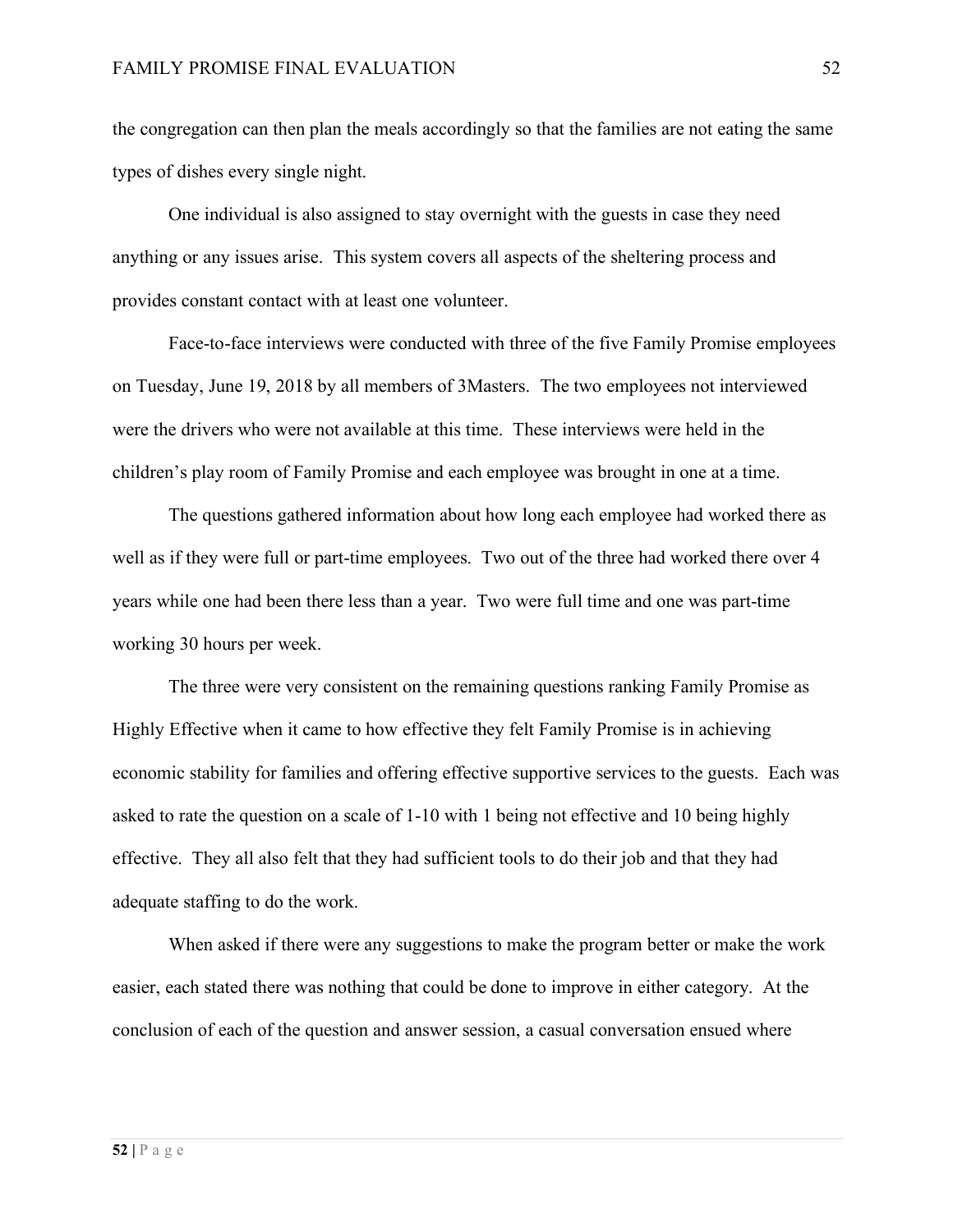additional information was revealed. Despite having indicated that there were no suggestions to improve Family Promise, ideas and suggestions did come out during these conversations.

One employee suggested that a licensed Social Worker on staff would help the guests navigate some of the government programs that many guests need to work with such as Welfare, Social Security, and job searches. Another agreed that after the new building is finished, they will definitely need more staff to do the work, but they stressed that currently, they did not need additional people. Another suggestion was to include more transitional housing to help the guests move toward financial stability. It was also suggested that the transitional housing should be made available longer to the guests in order to help them achieve stability in housing.

The aspect of additional education came up as well with suggestions of providing classes to educate the tenants on how to be a good tenant as well as the consequences for actions such as: not cleaning a unit before vacating, damaging property, and late payments. Other forms of training included, providing financial education to better manage their money and job training to help them secure better paying jobs and prepare them for advancement.

Overall, the results of the interviews were less informative than anticipated. What was learned is that the employees of Family Promise are very happy with their job and very proud of the organization they work for. They do understand there is a need for a larger building, but because they know that is in progress, the lack of current space is not seen as a negative.

In addition to the staff interviews, an interview was conducted with the Director, Terry Lindemann. The responses were much different from the staff interviews. On the questions for how effective Family Promise is in achieving financial stability and how effective the support services are, she rated both at a 6 out of 10. On the questions dealing with sufficient tools and adequate staffing, she responded no to both questions. She also had several suggestions to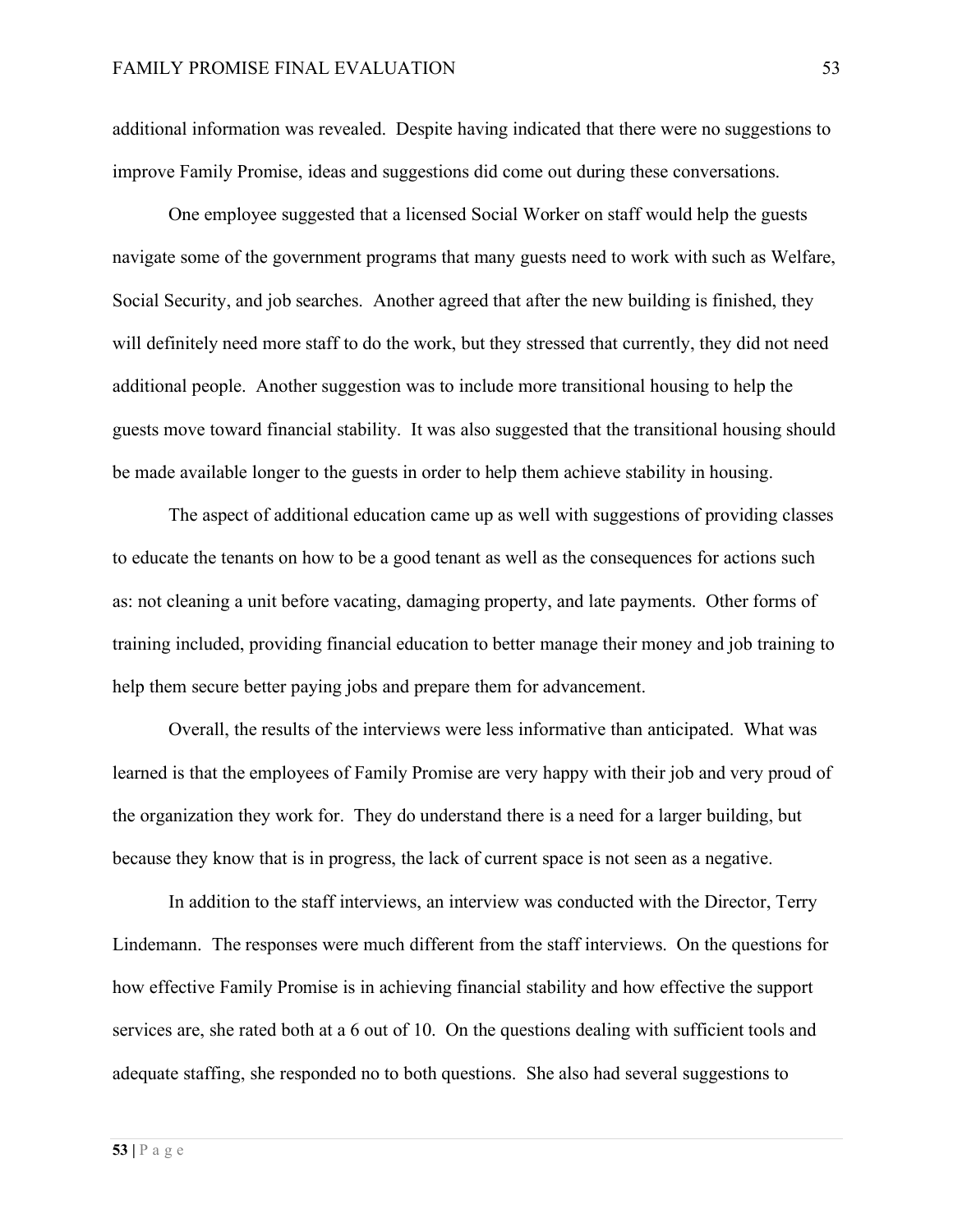improve her job and the experience for the guests of Family Promise including an assistant for her position and a larger building for the guests. She also felt there needed to be additional funds to be able to provide more services.

The difference between the two interviews is very interesting as the staff rated everything highly and felt they didn't need anything else while the director felt the opposite. The staff have a narrower view of the job function while the director, who is responsible for all aspects, is well aware of the areas that need improvement. The additional discussions with the staff do show that they understand the need for more space, but it isn't viewed as a negative because it isn't causing an impact to their current duties.

## **6. Recommendations**

Using the information gathered from the online surveys, the benchmark study, literature review, the observation, and interviews, the team of 3Masters compiled several options as recommendations for short, mid, and long-term implementation. For the purposes of this paper, short-term is defined as something that could be implemented immediately or within a year that would required minimum internal resources. Mid-term is defined as something that could be implemented within 2-5 years. Finally, long-term is defined as something that would take longer than 5 years to implement.

#### **6.1 Short Term Recommendation**

One short-term recommendation came from this research and would be relatively easy to implement.

• Short term recommendation 1.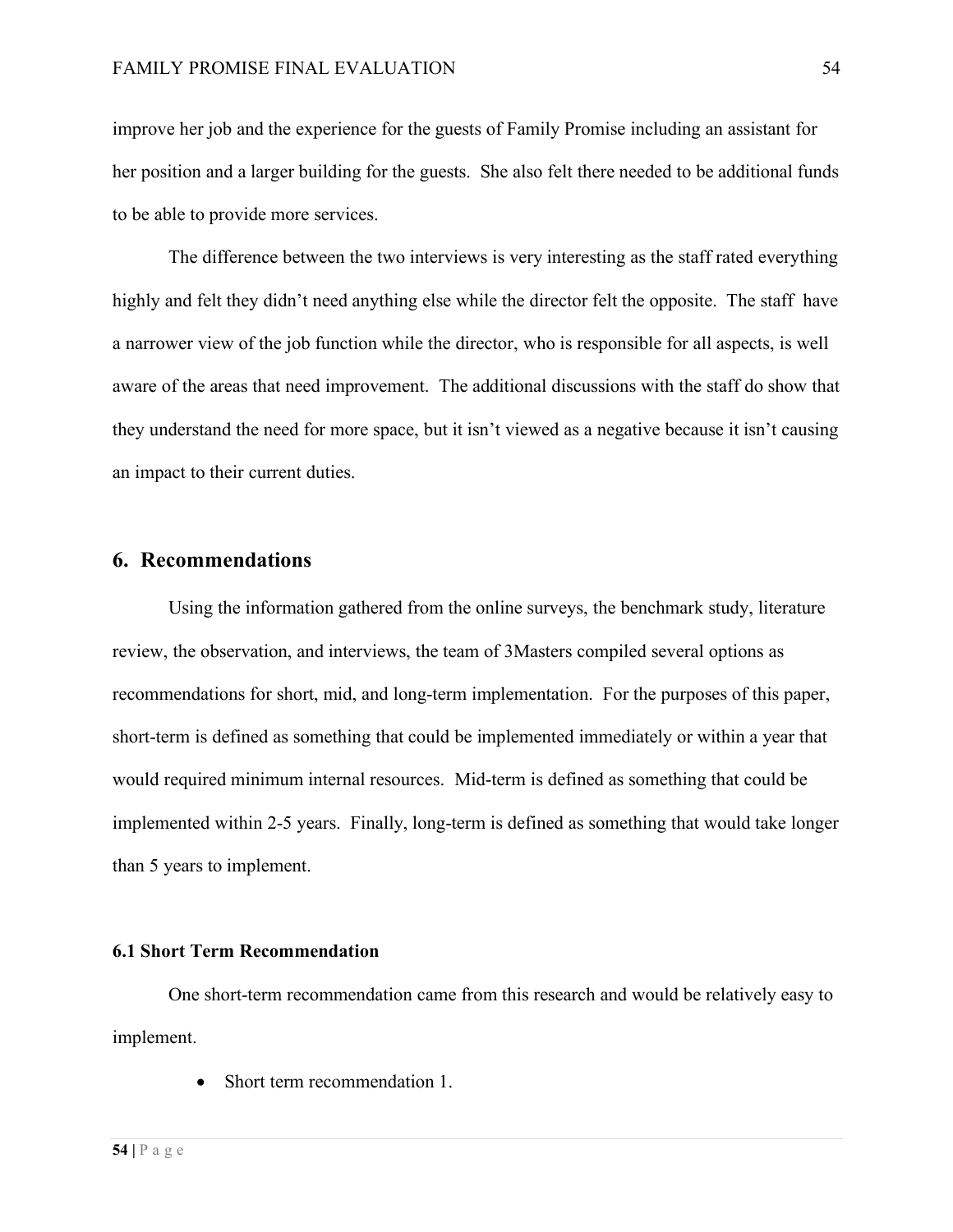From the online surveys of congregation volunteers, a suggestion was made to train the congregation administrator as recruiters for volunteers from their congregation. Once trained, this 'champion' for Family Promise could be to recruit new volunteers to assist with the current volunteer roles, and could also be used to find additional volunteers. These additional volunteers bring their expertise to assist with new duties such as administrative work or updating the website. The literature review also supports this as a valid recommendation that would help boost the volunteer base.

#### **6.2 Mid Term Recommendation**

Three recommendations were identified for the mid-term implementation, and all are focused on training such as: tenant education, financial education, and job training.

• Mid-term term recommendation 1

Tenant education would provide those transitioning back into stable housing the information they need in order to be a good tenant, which will also help to stabilize the housing for families. This was a suggestion that came from the face-to-face employee interviews and is backed up by research in the literature review. By teaching the guests what to do and not do they not only will become better tenants and more desirable by landlords, but they will also understand the impact it can have on their rental history and credit rating.

#### • Mid-term recommendation 2

Financial education was also discovered to be an element of helping families to become stable. Educating the parents has been shown to be effective in providing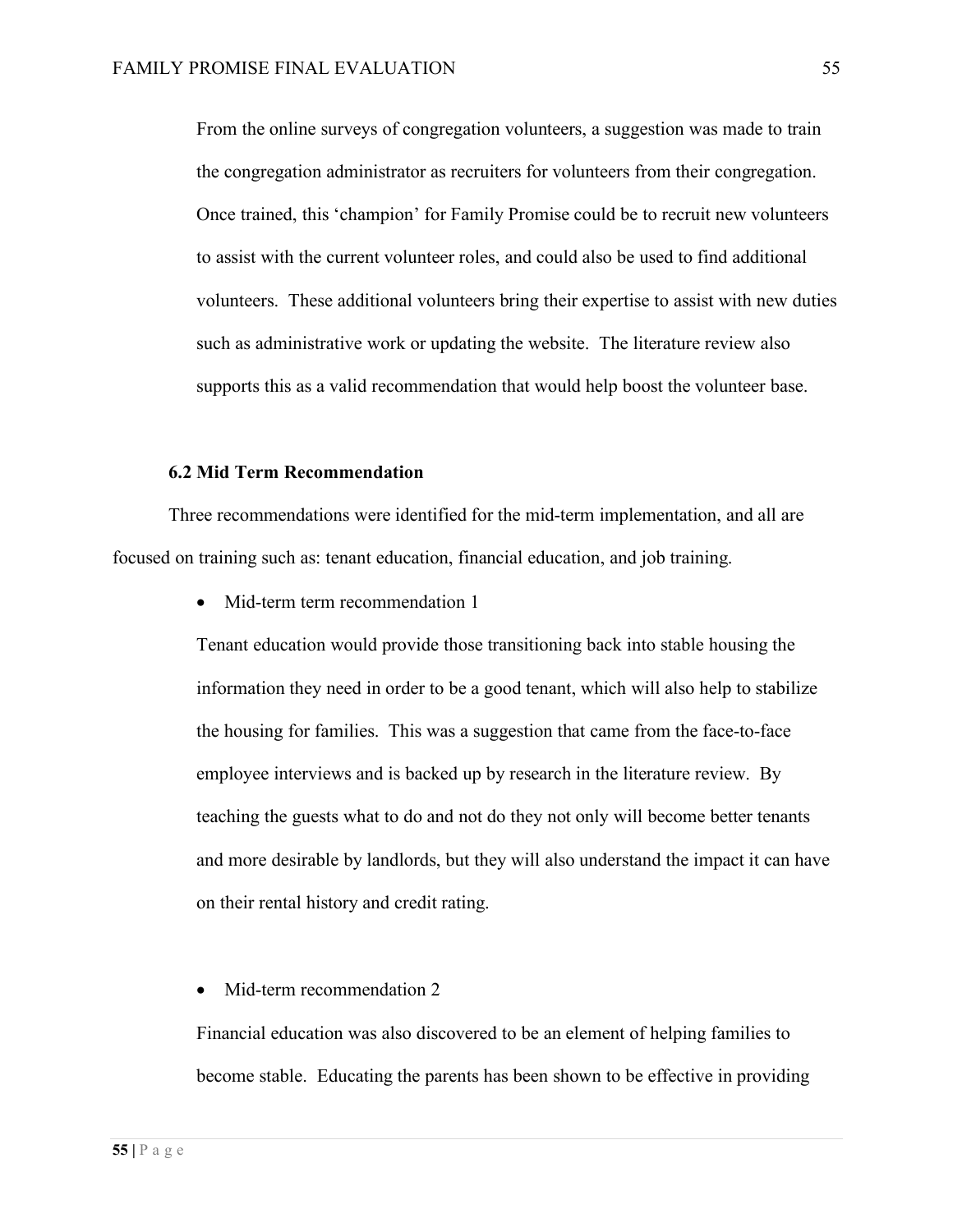long term results in financial stability, as well as educating children to have better habits. This recommendation came from the face-to-face interviews with employees and is backed up with research in the literature review.

• Mid-term recommendation 3

The final education recommendation is for additional job training in order to help families achieve better paying jobs to help ensure housing stability in the future. Retraining provides additional opportunities as well as increased financial resources. This recommendation was suggested during the face-to-face interviews with employees and is backed up by the research in the literature review.

#### **6.3 Long Term Recommendation**

Two recommendations are being made for the long-term implementation due to the expense involved and the funding that would be needed, these would be more than 5 years in order to develop.

• Long-term recommendation 1

The first is to provide pet care for those homeless families that have pets. This recommendation comes from the benchmark study and is supported by the research in the literature review. Being able to keep a pet in the family can lead to more stability with the family and their housing. This can be achieved through partnerships with other organizations such as PetSmart but may also need additional funding.

• Long-term recommendation 2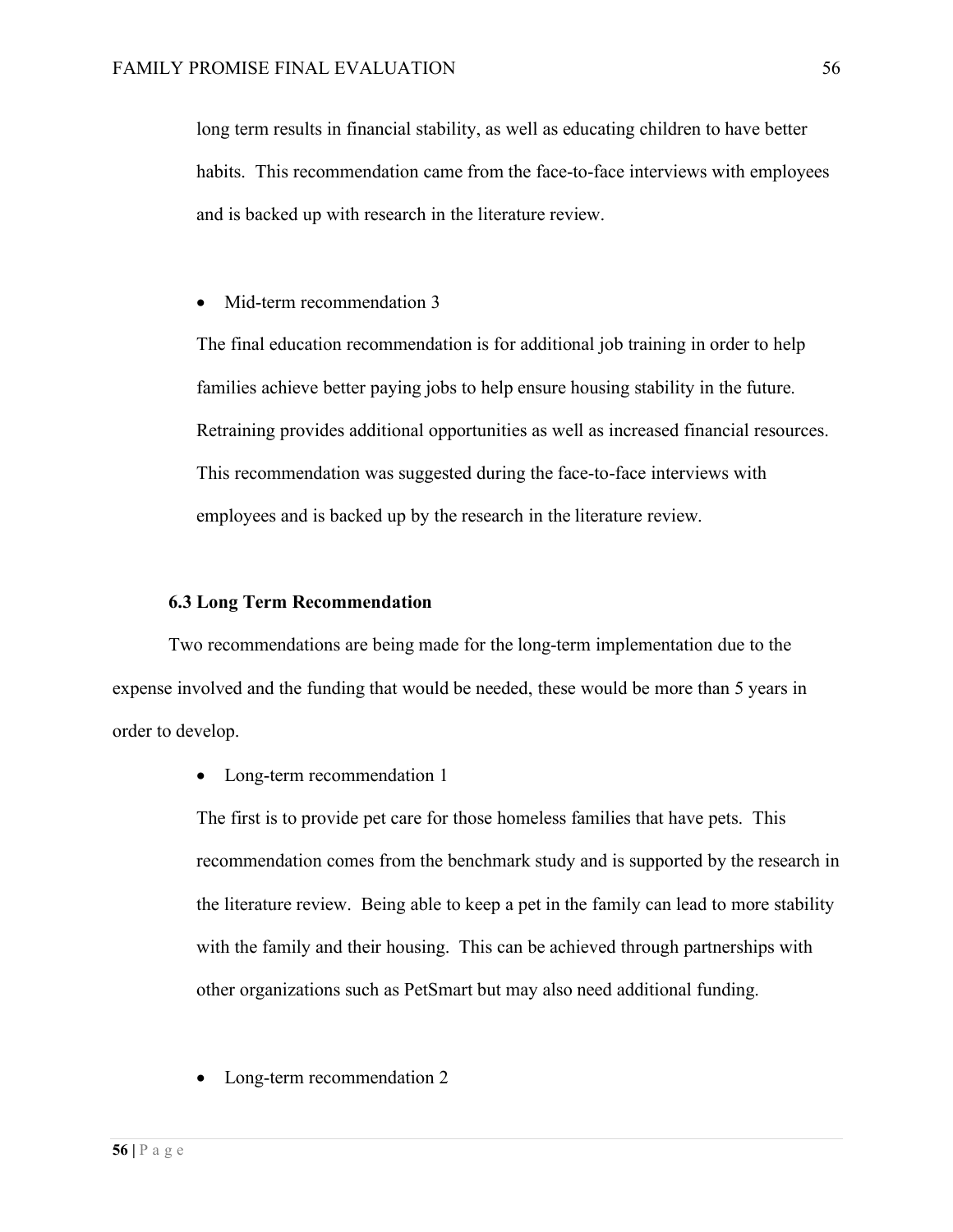The other long-term recommendation is to invest in more transitional housing. Currently, Family Promise of Las Vegas is working to construct a new building which will have communal transitional housing. This recommendation comes from the benchmark study where other agencies have invested in things like a small apartment complex that can be used for this transitional housing. This recommendation is supported by the face-to-face interviews conducted with employees that stressed more transitional housing is needed and would be more effective in helping families achieve a stable housing situation.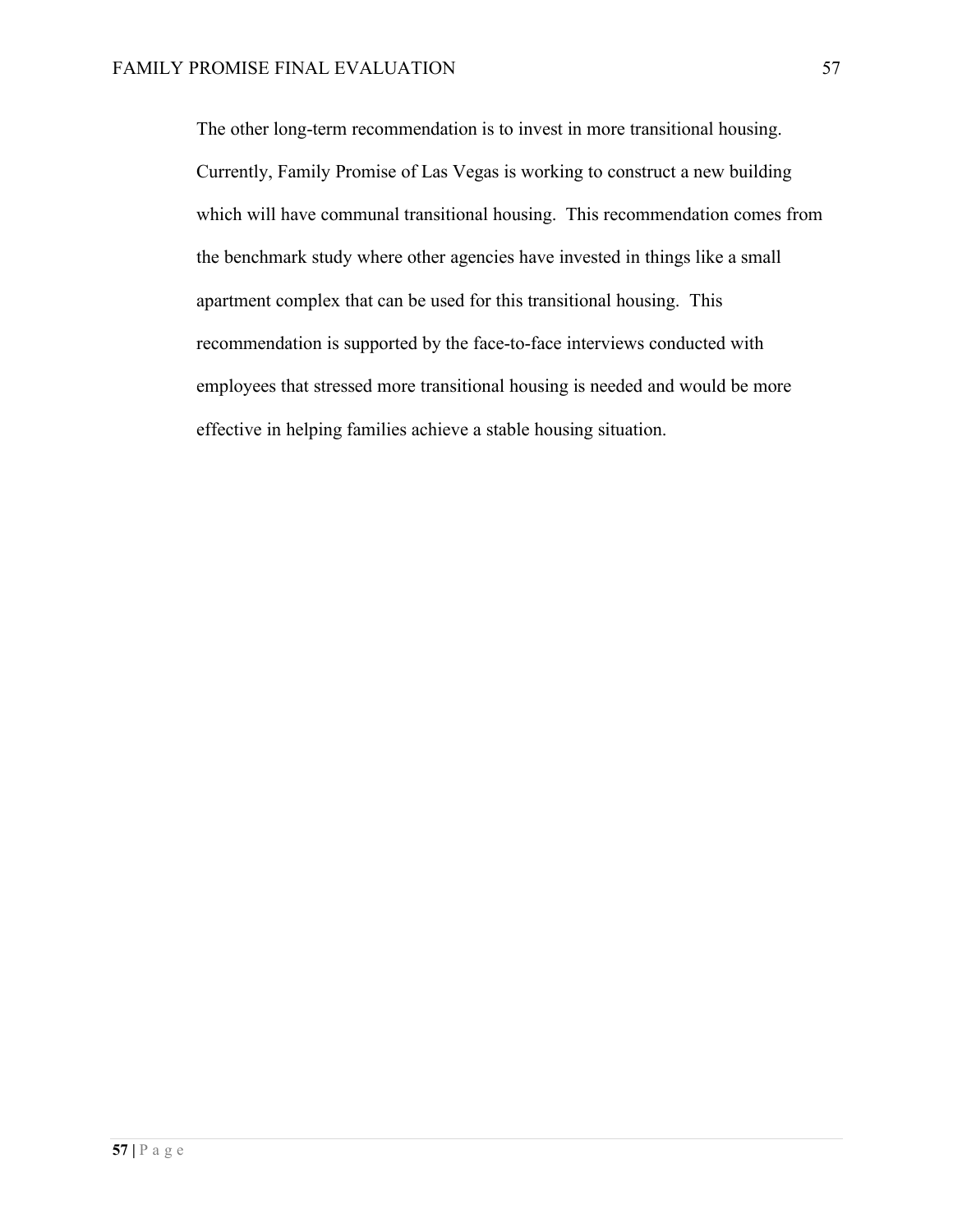### **7. Conclusion**

Once all the information and data was collected and reviewed, the 3Masters team, found that overall, Family Promise of Las Vegas is focused and heading in the right direction. Through interviews/observations, online surveys, benchmark study, and the literature review, it is clear that Family Promise is in touch with their current limitations and is working hard to provide services to as many homeless families as possible. The completion of the new building will not only solve issues of space that is needed in order to expand services, but will provide the ability to explore new options that may not be now known.

There are opportunities for improvement and the organization has a plan in place that will help them expand services while still providing an efficient operation. While they are currently doing well, there are areas that can be enhanced or added that can fit well with their current longterm plans.

The recommendations that were created will provide a way for Family Promise of Las Vegas to easily add to their current services they provide. They are broken down into short, mid, and long-term which allows for easier implementation. Overall, education is a major area where the team felt that improvements could be made by preventing recidivism back temporary homelessness. This education will help the families not only transition easier into stable housing, but it can also put them on a path that will provide for long-term stability as well as the possibility for advancement and increased earnings later on.

The major limitations of this study revolve around the low response rate of the online surveys for both graduated guests and congregation volunteers. With a response rate of less than 1%, it was difficult to gather sufficient data to fully evaluate those areas of the program. One area that the 3Masters were unable to explore for this paper included the donor aspect. The team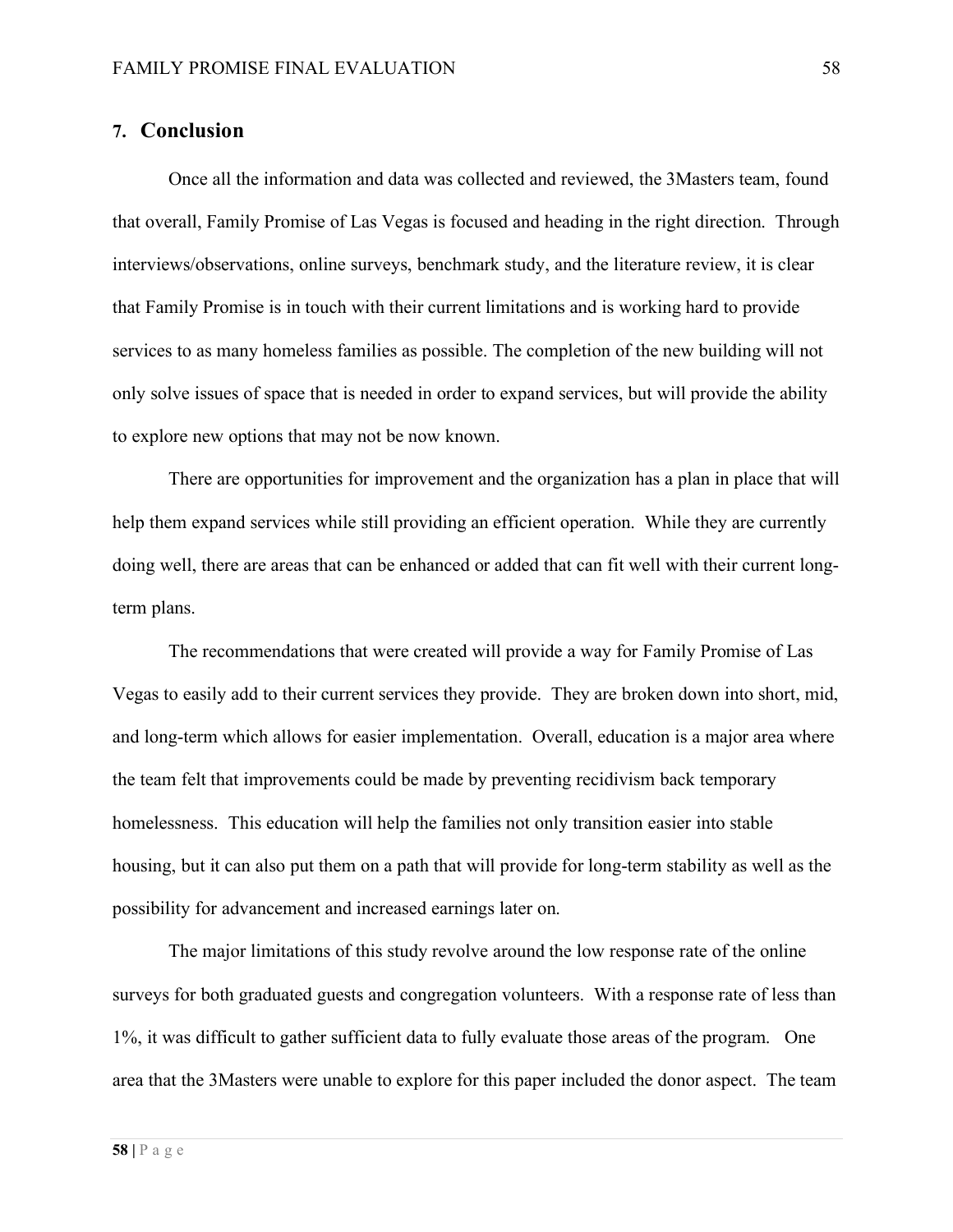suggests that time be spent to evaluate the satisfaction of current and previous donors as well as explore what would help encourage donors to increase the amount given or the frequency of the donation. This would help to understand their motivation for donating and potentially increase the donor pool and amount of money given.

The future direction of Family Promise of Las Vegas seems to hinge on the completion of the new facility that should be completed in a few years. The 3Masters team would encourage Family Promise to continue to work with the other agencies identified in the benchmark study in order to share ideas and successes with each other. This sharing of information will benefit not only the Las Vegas agency but all agencies involved.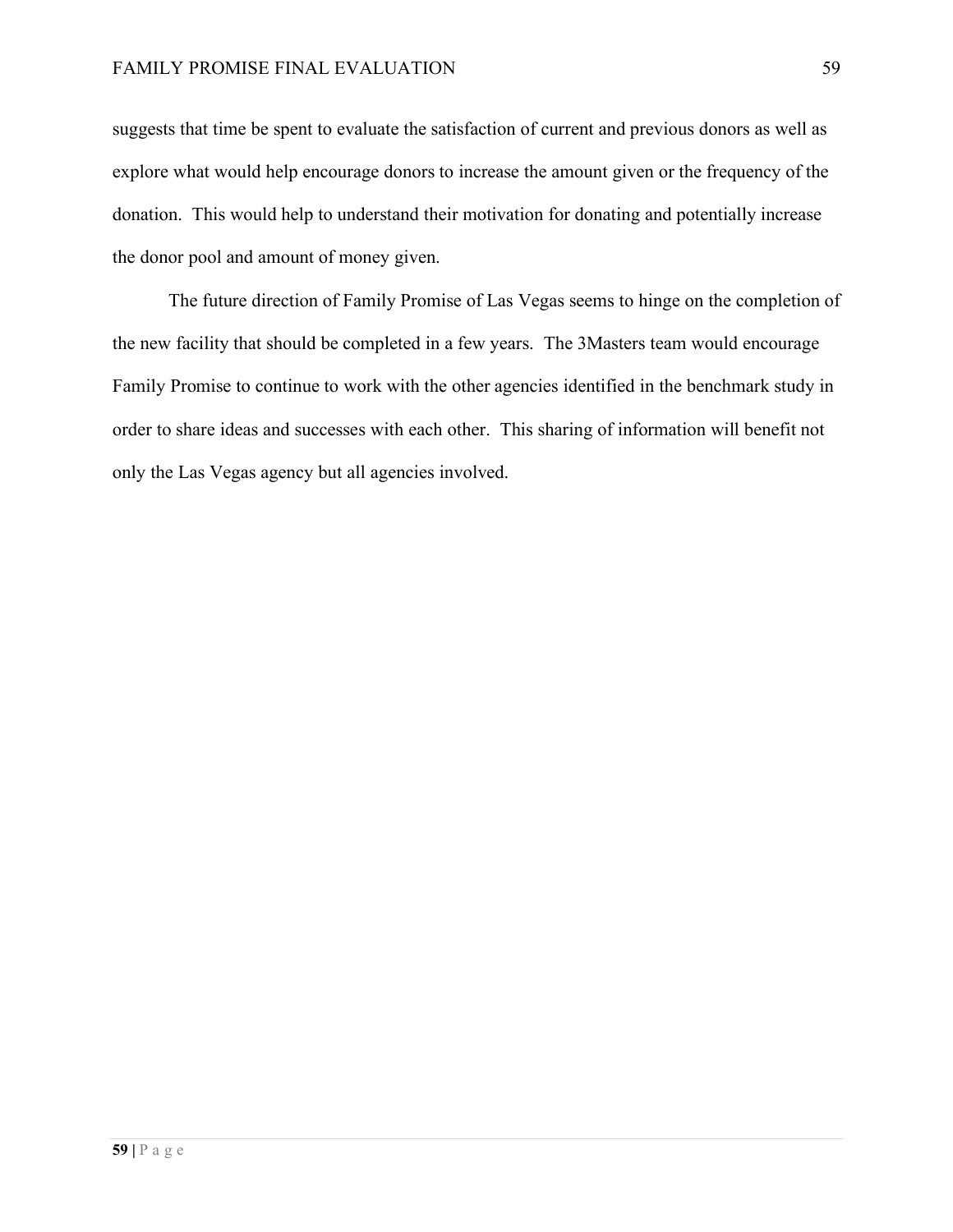## **References**

A Guide to Tenant Education (n.d.). Retrieved from

https://www.hudexchange.info/onecpd/assets/File/housingsearch/page-pdfs/A-Guide-to-Tenant-Education.pdf

Analysis of Las Vegas, Nevada Housing Market 2006, p. 8. Retrieved from https://www.huduser.gov/publications/pdf/CMAR\_VegasNV.pdf

- Aurand, A, Emmanuel, D., Yentel, D., & Errico, E. (2017). The gap: A shortage of affordable homes. Washington DC: National Low Income Housing Association. Retrieved from http://nlihc.org/sites/default/files/Gap-Report\_2017.pdf
- Brennan, M., Cunningham, M., Gastner, J., & Taylor, J. (2017). *Ending Family Homelessness; an opportunity for pay-for-success financing*. Retrieved from Urban Institute: http://www.nevadaworkforce.com/cgi/dataanalysis/AreaSelection.asp?tableName=Indust ry accessed 3-4-2016
- Center for Business and Economic Research (2017). 2016 Nevada KIDS COUNT County Profiles. Las Vegas: University of Nevada Las Vegas.
- Charette, Allison, Chris Herbert, Andrew Jakabovics, Ellen Tracy Marya, and Daniel T. McCue. 2015. "Projecting Trends in Severely Cost-Burdened Renters: 2015–2025." Cambridge, MA: Joint Center for Housing Studies of Harvard University and Enterprise Community Partners Inc.
- City of Las Vegas 2015-2020 Consolidated Plan & Action Plan, (2015), p. 44-45, Retrieved from https://www.lasvegasnevada.gov/cs/groups/public/documents/document/dhn0/mdax/~edi sp/tst001631.pdf.

Chicago fire of 1871. (2010). Retrieved from http://www.history.com/topics/great-chicago-fire Condon, E., & Hansen, G. (1989). *Denial of disaster*. San Francisco, California: Cameron and Co.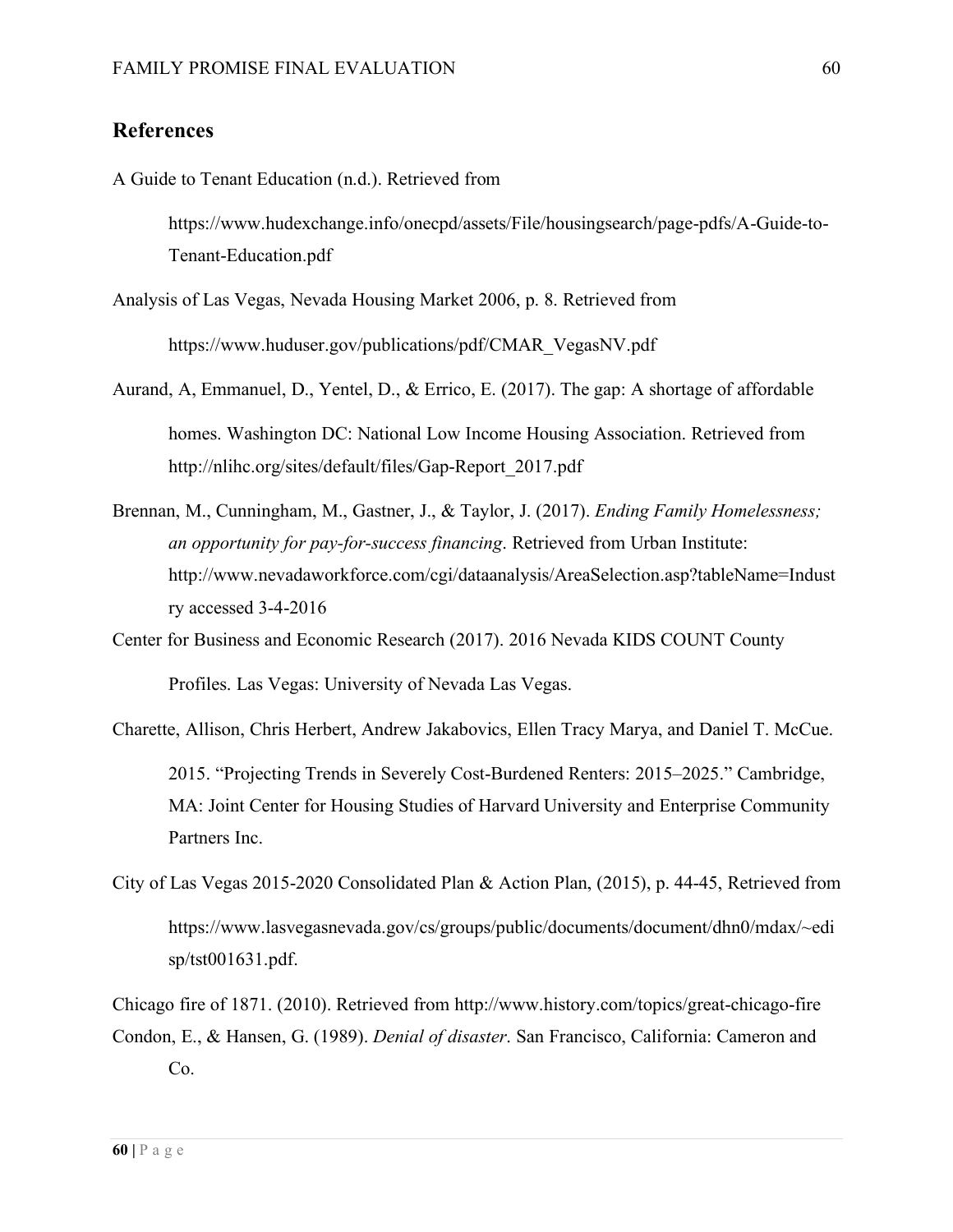Cook-Craig, P., Guthrie, J., Sousa, W., Craig, C.,Bruner, M., Tudor, J., Word, J., & Jacobowitz, M. (2017). The State of Youth Homelessness in Southern Nevada. Retrieved from https://www.unlv.edu/sites/default/files/story\_attachments/167/The%20State%20of%20H omeless%20Youth%20in%20Southern%20Nevada.pdf

Family Promise of Las Vegas. (n/d). Retrieved 7/3/18, from http://familypromiselv.com/

- Fischer, R. (November 16, 2011). Downtown congregations to end homelessness. Retrieved from http://www.dceh.org/the-history-of-homelessness-in-america-1640s-to-present/
- Henry, M., Watt, R., Rosenthal, L., Shivji, A., & Abt Associates, (2017), p. 32. The 2017 U.S. Department of Housing and Urban Development Annual Homeless Assessment Report (AHAR) to Congress. Retrieved from https://www.hudexchange.info/resources/documents/2017-AHAR-Part-1.pdf
- Henry, M., Watt, R., Rosenthal, L., Shivji, A., & Abt Associates (2017). Point-in-Time Estimates of Homelessness*.* The 2017 Annual Homeless Assessment Report (AHAR) to Congress. Retrieved from https://www.hudexchange.info/resources/documents/2017-AHAR-Part-1.pdf.
- Homeless Census and Survey 2017. (2018). Retrieved from http://helphopehome.org/wpcontent/uploads/2017/07/2017-S-Nevada-Census-and-Survey-for-posting.pdf
- HUD 2017 continuum of care homeless assistance programs homeless populations and subpopulations. (2017). Retrieved from https://www.hudexchange.info/resource/reportmanagement/published/CoC\_PopSub\_Natl TerrDC\_2017.pdf
- HUD 2017 continuum of care homeless assistance programs homeless populations and subpopulations. (2017). Retrieved from https://www.hudexchange.info/resource/reportmanagement/published/CoC\_PopSub\_CoC \_NV-500-2017\_NV\_2017.pdf
- Hurricanes: Science and Society. (2010-2015). Retrieved July 13, 2018, from http://www.hurricanescience.org/history/studies/katrinacase/impacts/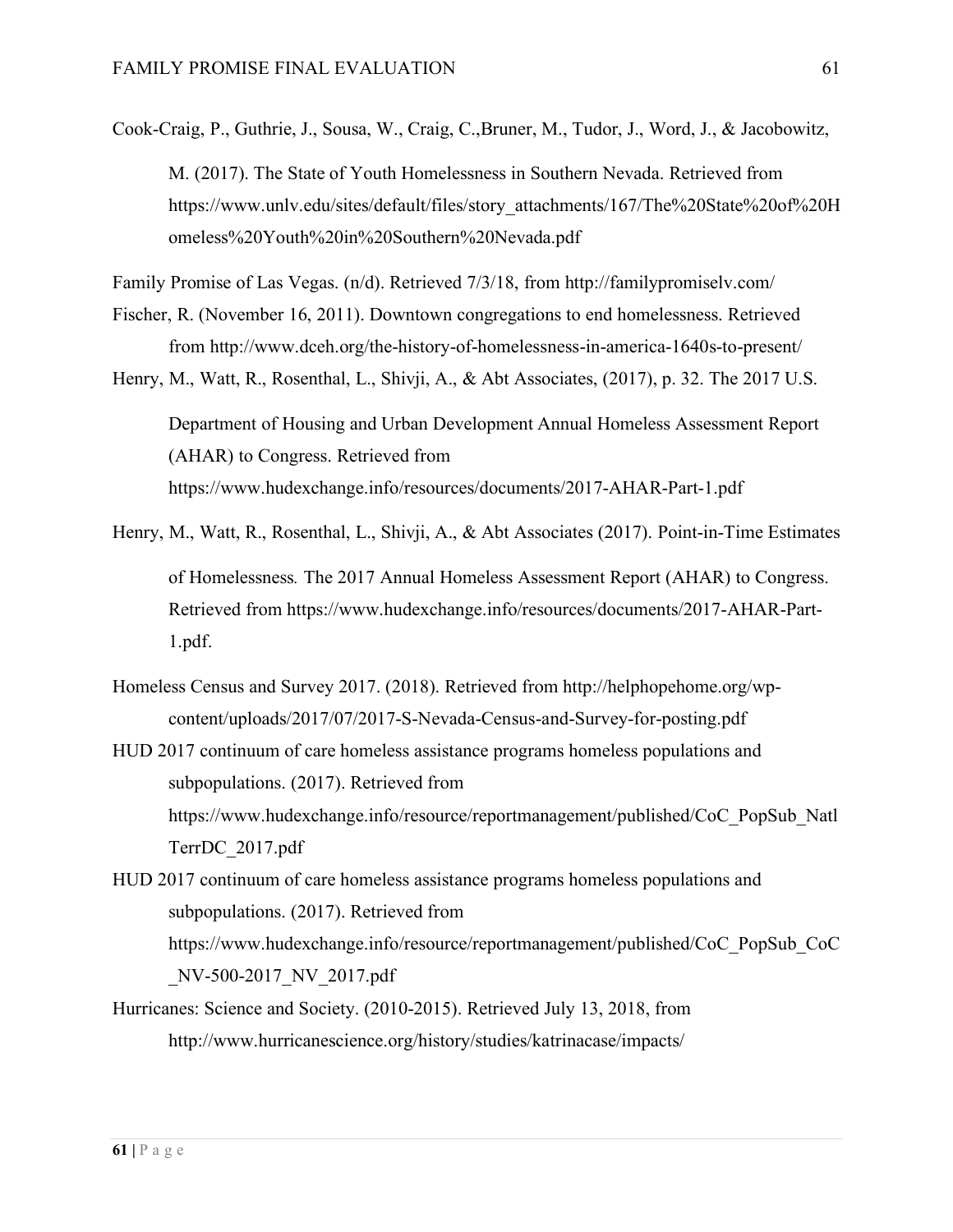- Johnson, K., & Dougherty, C. (October 15, 2017). California fires leave many homeless where housing was already scarce. Retrieved from https://www.nytimes.com/2017/10/15/us/california-fires-housing-shortage.html
- Kissam, E. & Dorsey, H., 1996, p. 1. "Tierra de Oportunidad" Module 10. Landlords' and

Tenants' Responsibilities and Rights. Retrieved from https://files.eric.ed.gov/fulltext/ED416347.pdf

MacKenzie, D, Desmond, K & Steen, A 2007. Household Organisational Management Expenses

Advice Program Evaluation Report, Commonwealth Department of Families, Housing, Community Services and Indigenous Affairs. Commonwealth of Australia, Canberra. Mandell, L 1998. Our vulnerable youth: the financial literacy of American 12th graders, Washington: Jumpstart Coalition for Personal Financial Literacy.

- Nunez, R., & Collignon (2000). Supporting family learning: Building a community of learners. In J. Stronge & E. ReedVictor (Eds.), Educating homeless students: Promising practices (pp. 115–133). Larchmont, NY: Eye on Education.
- Office of Community Services. (2015). *City of Las Vegas 2015-2020 Consolidated Plan & Action Plan*. Retrieved from https://www.lasvegasnevada.gov/cs/groups/public/documents/document/dhn0/mdax/~edi sp/tst001631.pdf
- Rossi, P. H. (1990). *The old homeless and the new homelessness in historical perspective*. unknown: American Psychologist.
- Saunders, P 1998. Using budget standards to assess well-being of families, Social Policy Research Centre, University of New South Wales, Sydney.
- Steen, A. & MacKenzie, D., (2013). Financial Stress, Financial Literacy, Counselling and the Risk of Homelessness, Australasian Accounting, Business and Finance Journal, 7(3), 2013, 31-48. doi:10.14453/aabfj.v7i3.3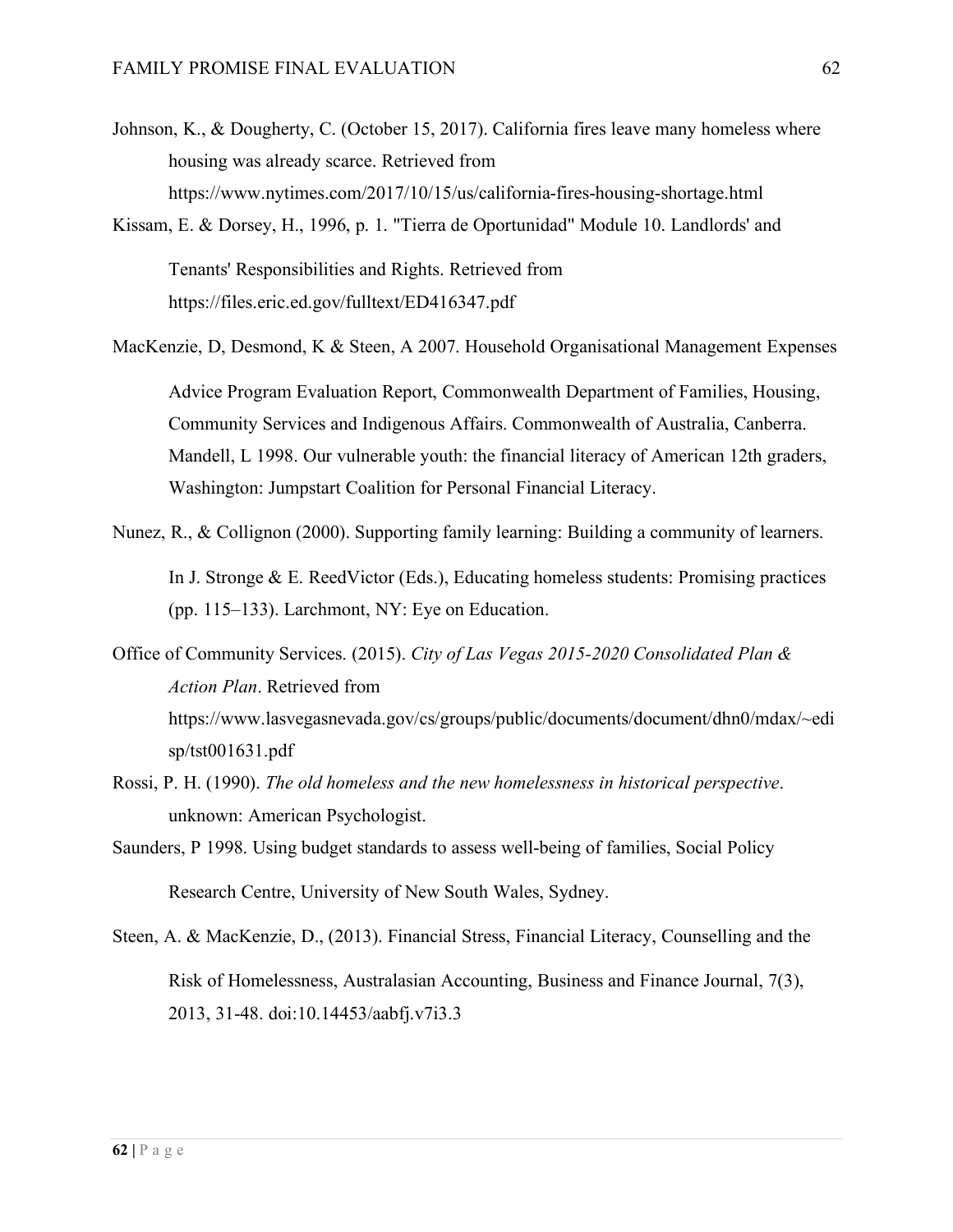- Successful Strategies for Recruiting, Training, and Utilizing Volunteers. A Guide for Faith- and Community-Based Service Providers. (n.d), Section 3-3. Retrieved from https://www.samhsa.gov/sites/default/files/volunteer\_handbook.pdf
- Swick, K., (2005). Helping Homeless Families Overcome Barriers to Successful Functioning. Early Childhood Education Journal, Vol. 33, No. 3, pp 195–200. December 2005. DOI: 10.1007/s10643-005-0044-0
- The state of homelessness in America. (January 2017). Retrieved from https://endhomelessness.org/homelessness-in-america/homelessness-statistics/state-ofhomelessness-report/
- Tierney, L. (January 4, 2018). The grim scope of 2017's California's wildfire season is now clear.The danger's not over. Retrieved from https://www.washingtonpost.com/graphics/2017/national/california-wildfirescomparison/?noredirect=on&utm\_term=.8889a08ebba0
- Whitmore Schanzenbach, D., McCall, L., Melzer, B., Figlio, D., & Percheski, C. (2014). The great recession: over but not gone? Retrieved from https://www.ipr.northwestern.edu/about/news/2014/IPR-research-Great-Recessionunemployment-foreclosures-safety-net-fertility-public-opinion.html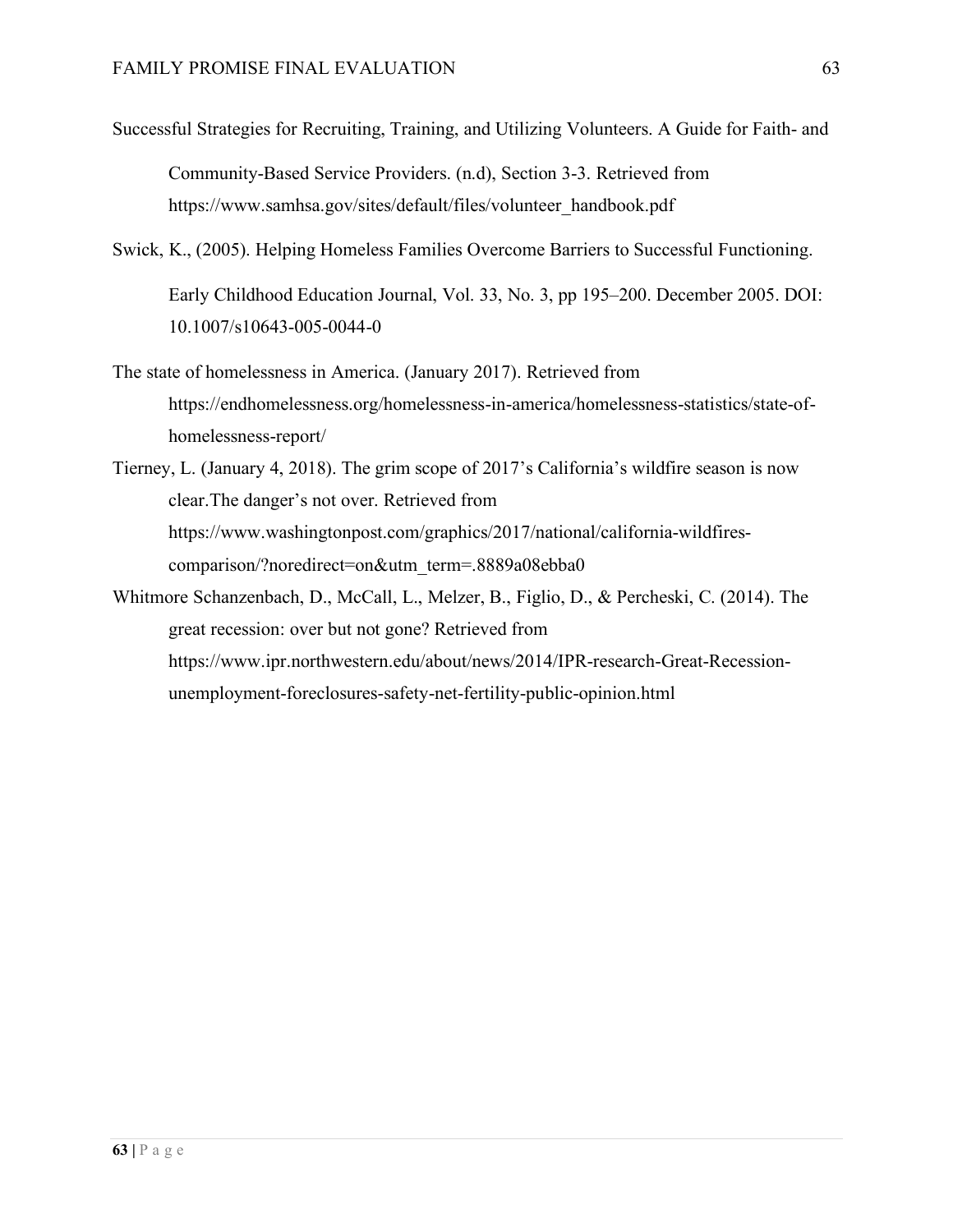# **Appendix**

# Actual Survey Question Administered to the Congregation Administrators

*3 Masters Capstone Project-Congregation Survey July 26, 2018 11:26 AM MDT*

Q1 - Does your Congregation receive requests for shelter stay from other organizations other than Family Promise?

Yes No

Q2 - Does your congregation offer shelter services to other organizations besides Family Promise?

Yes No

Q3 - Family Promise's procedures for verifying eligibility for your congregation?

Extremely satisfied Somewhat satisfied Neither satisfied nor dissatisfied Somewhat dissatisfied Extremely dissatisfied

# Q3 - Please explain why you are dissatisfied with the procedures for verifying eligibility.

## Q4 - Procedure for hosting Family Promise guests?

Extremely satisfied Somewhat satisfied Neither satisfied nor dissatisfied Somewhat dissatisfied Extremely dissatisfied

Q4B - Please explain why you are dissatisfied with the procedure for hosting Family Promise guests.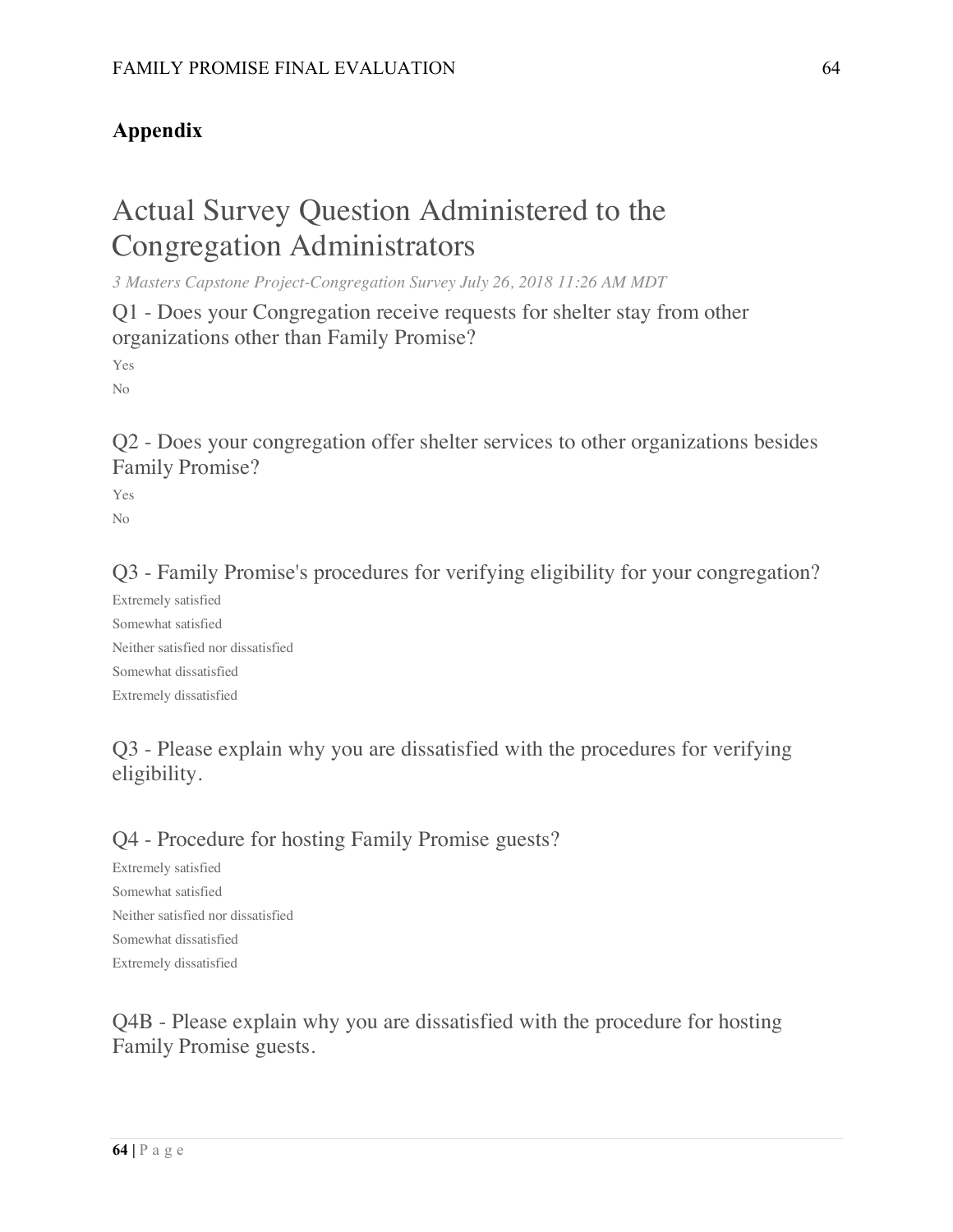### FAMILY PROMISE FINAL EVALUATION 65

Q5 - Overall ease of working with Family Promise?

Extremely satisfied Somewhat satisfied Neither satisfied nor dissatisfied Somewhat dissatisfied Extremely dissatisfied

Q5B - Please explain why you are dissatisfied with working with Family Promise.

Q6 - Do you plan on continuing to work with Family Promise in the future? Yes

Maybe No

Q6B - Please explain why you do not plan to work with Family Promise in the future.

Q7 - Would you recommend Family Promise to other congregations?

Yes Maybe No

Q7B - Please explain why you would not recommend Family Promise to other congregations.

Q8 - Are there any changes that you feel Family Promise needs in order to accommodate more families?

Yes No

Q9 - Please state the recommendations you would give to Family Promise to accommodate more guests.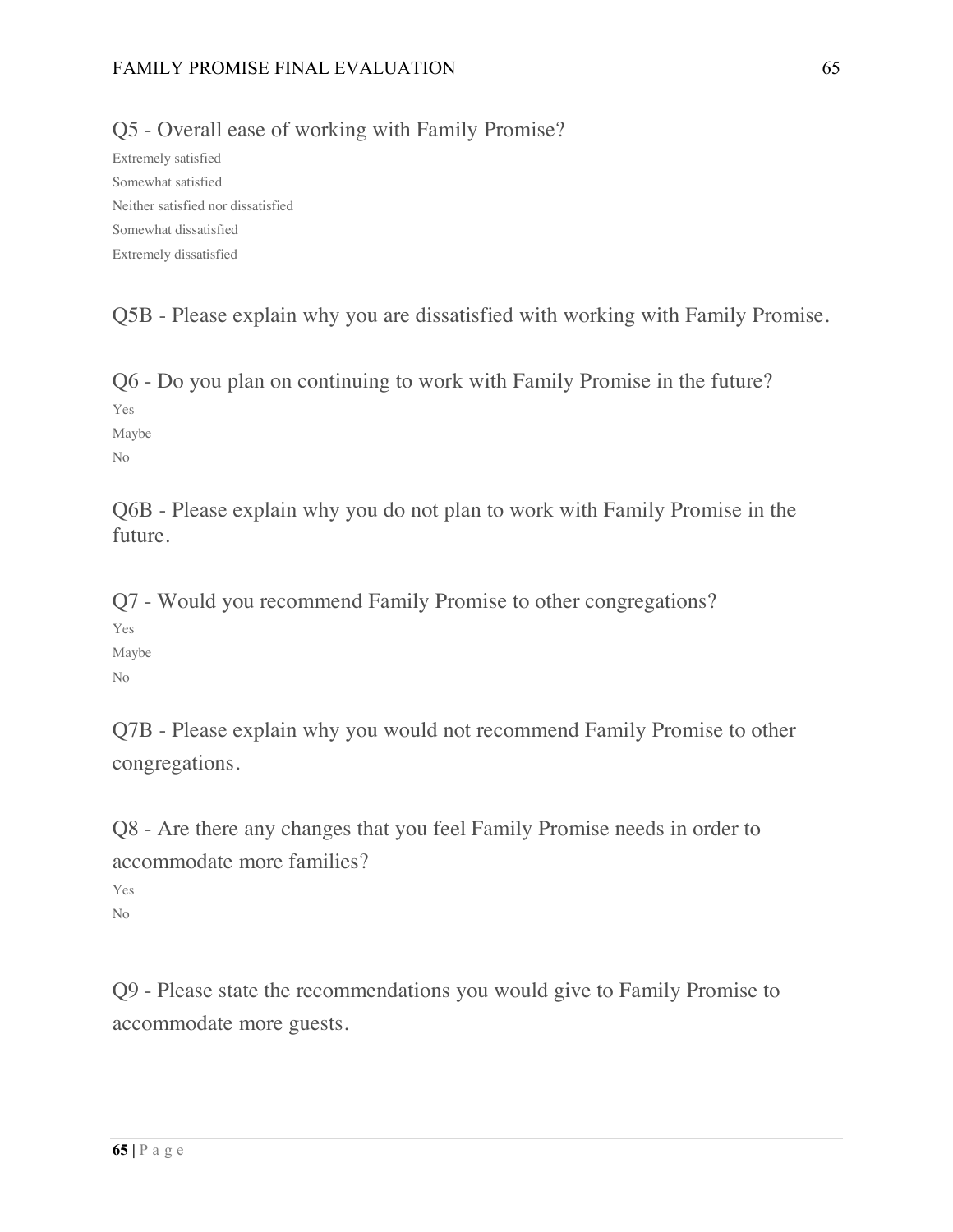Q10 - Does Family Promise provide you with enough supplies to support the needs of Family Promise guests?

Yes No

Q11 - What supplies would you recommend for Family Promise to provide.

Q12 - Please provide any recommendations or comments that would like to give to Family Promise.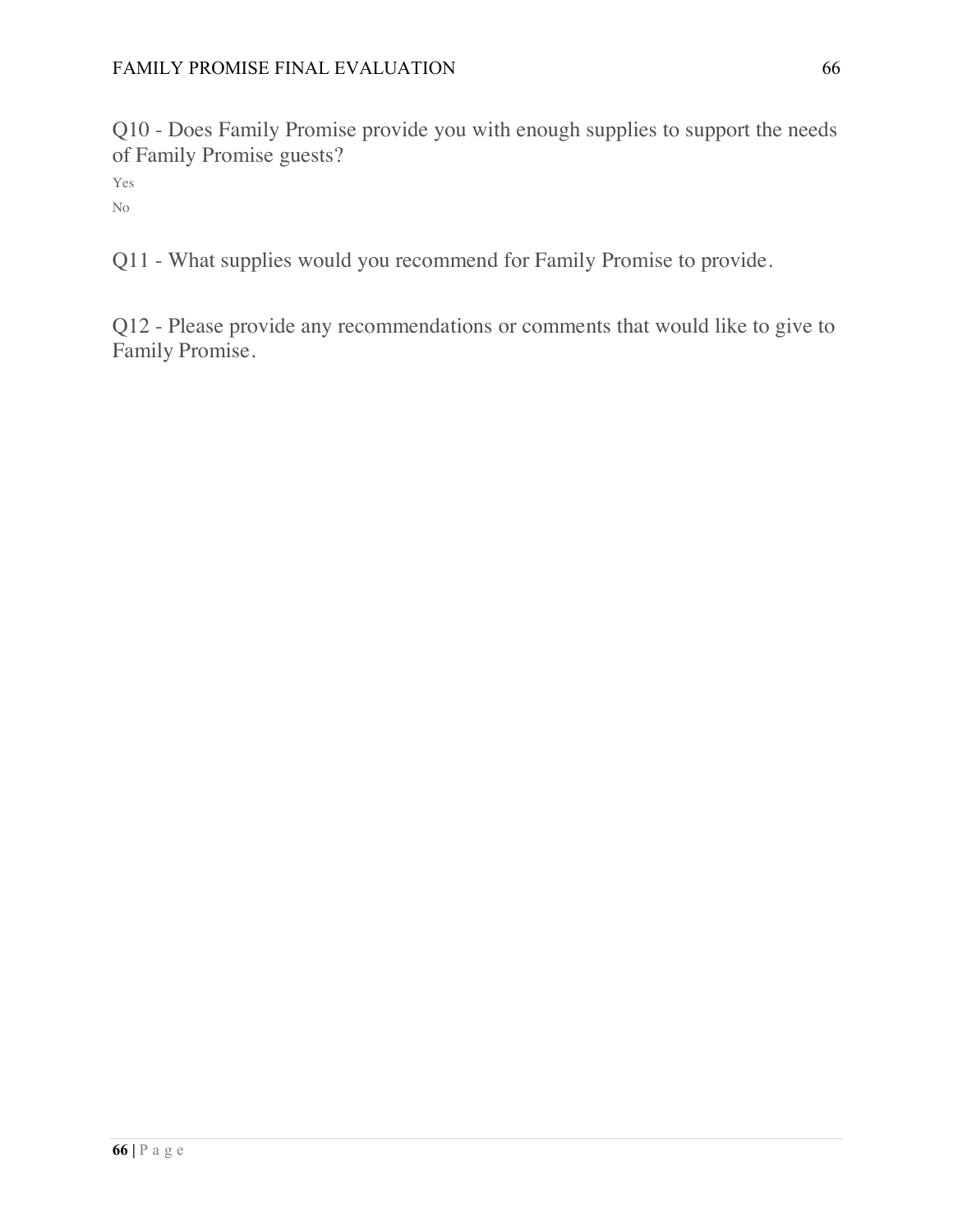# Actual Survey Question Administered to the for Congregation Volunteers

*3 Masters Capstone Project- Congregation Volunteer Survey July 26, 2018 11:43 AM MDT*

## Q1 - What age group do you belong to?

17 and under 18-24 25-35 35-44 45-54 55-64 65-74 75 years or older

# Q2 - Ethnicity origin or Race

White Non-Hispanic Black or African American American Indian or Alaska Native Asian Native Hawaiian or Pacific Islander Hispanic/Latino Other

# Q3 - Volunteering with Family Promise?

Extremely satisfied Somewhat satisfied Neither satisfied nor dissatisfied Somewhat dissatisfied Extremely dissatisfied

# Q4 - Please explain why you are dissatisfied with volunteering with Family Promise.

Q5 - Do you plan to continue to volunteer with Family Promise in the future? Yes Maybe No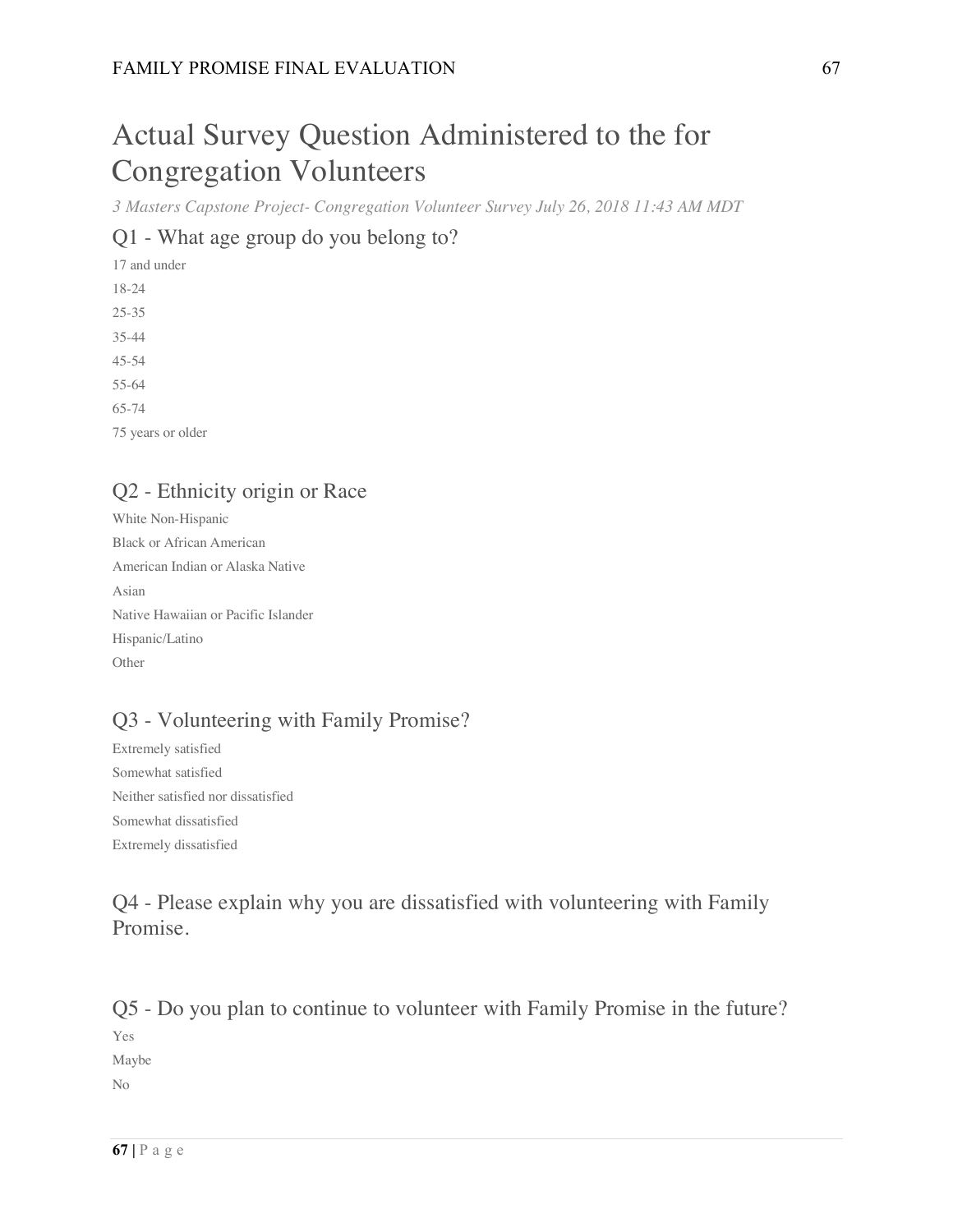Q6 - Please explain why you do not plan on volunteering with Family Promise.

Q7 - Would you recommend Family Promise to other volunteers? Yes

Maybe

No

Q8 - Please explain why you would not recommend Family Promise to other volunteers.

Q9 - Are there any changes that you feel Family Promise needs in order to accommodate more volunteers? Yes

No

Q10 - Please state your recommendations that you feel Family Promse needs to accommodate more volunteers.

Q11 - Does Family Promise provide you with enough supplies to support the needs of Family Promise guests while you are volunteering?

Yes No

Q12 - What supplies would you recommend for Family Promise to provide?

Q13 - Please provide any recommendations or comments that you would like to give to Family Promise.

Multiply the number of organizations involved, even if that requires some legacy Host Congregations to lower their participation.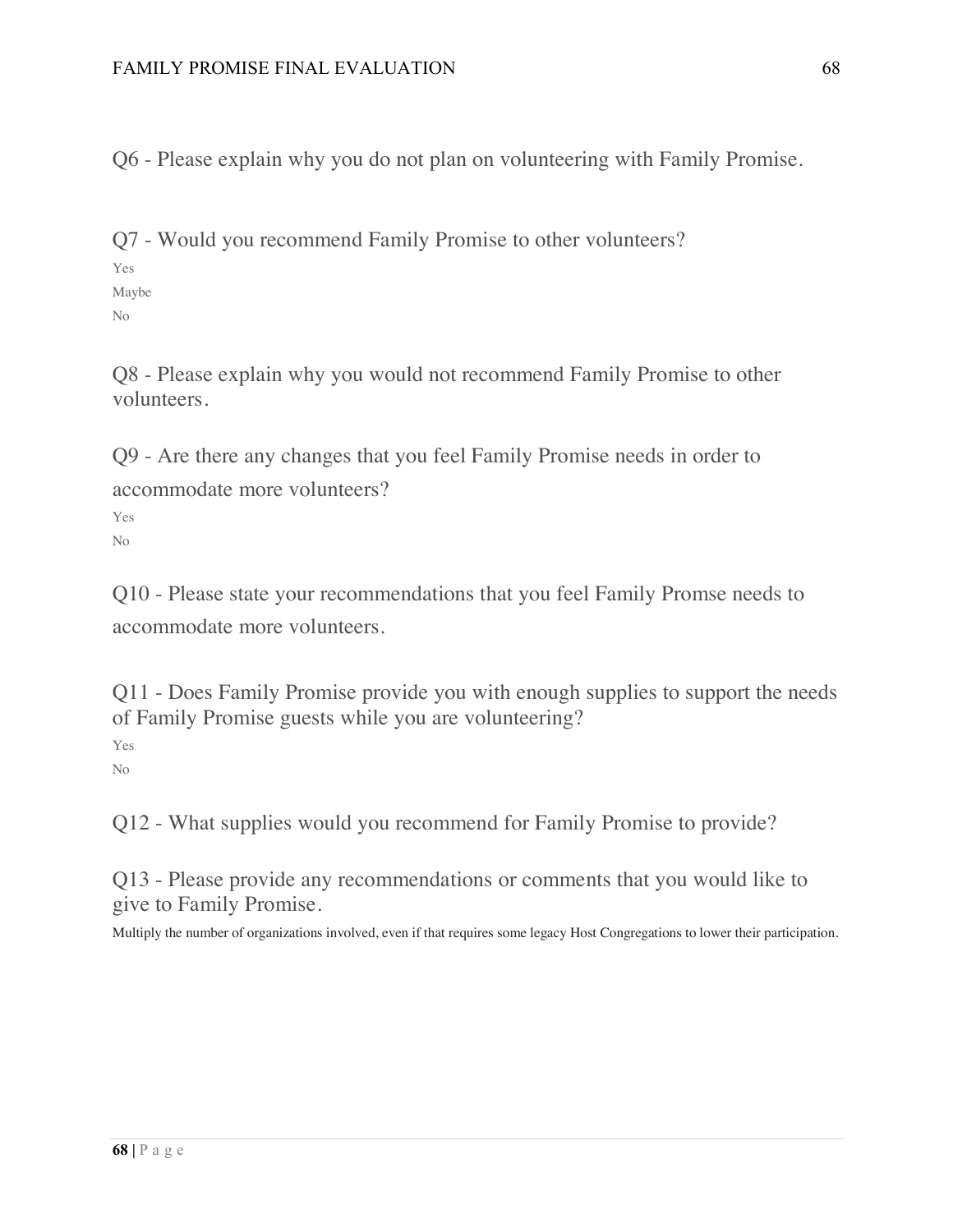# Actual Survey Question Administered to the for Graduated Guests

*3 Masters Capstone Project- Exit Survey July 2, 2018 11:55 AM MDT*

## Q1 - What age group do you belong to?

17 and under 18-24 25-34 35-44 45-54 55-64 65-74 75 years or older

# Q2 - Ethnicity origin or Race: Please specify...

White Non-Hispanic American Indian or Native American Asian Native Hawaiian or Pacific Islander Black or African American Hispanic/Latino Other

# Q3 - Did you graduate from the Family Promise Program?

Yes No

Q4 - What was the date you began the Family Promise program?

Q5 - How long did you say with Family Promise

Q6 - Did you have access to a car while participating in the Family Promise program?

Yes

No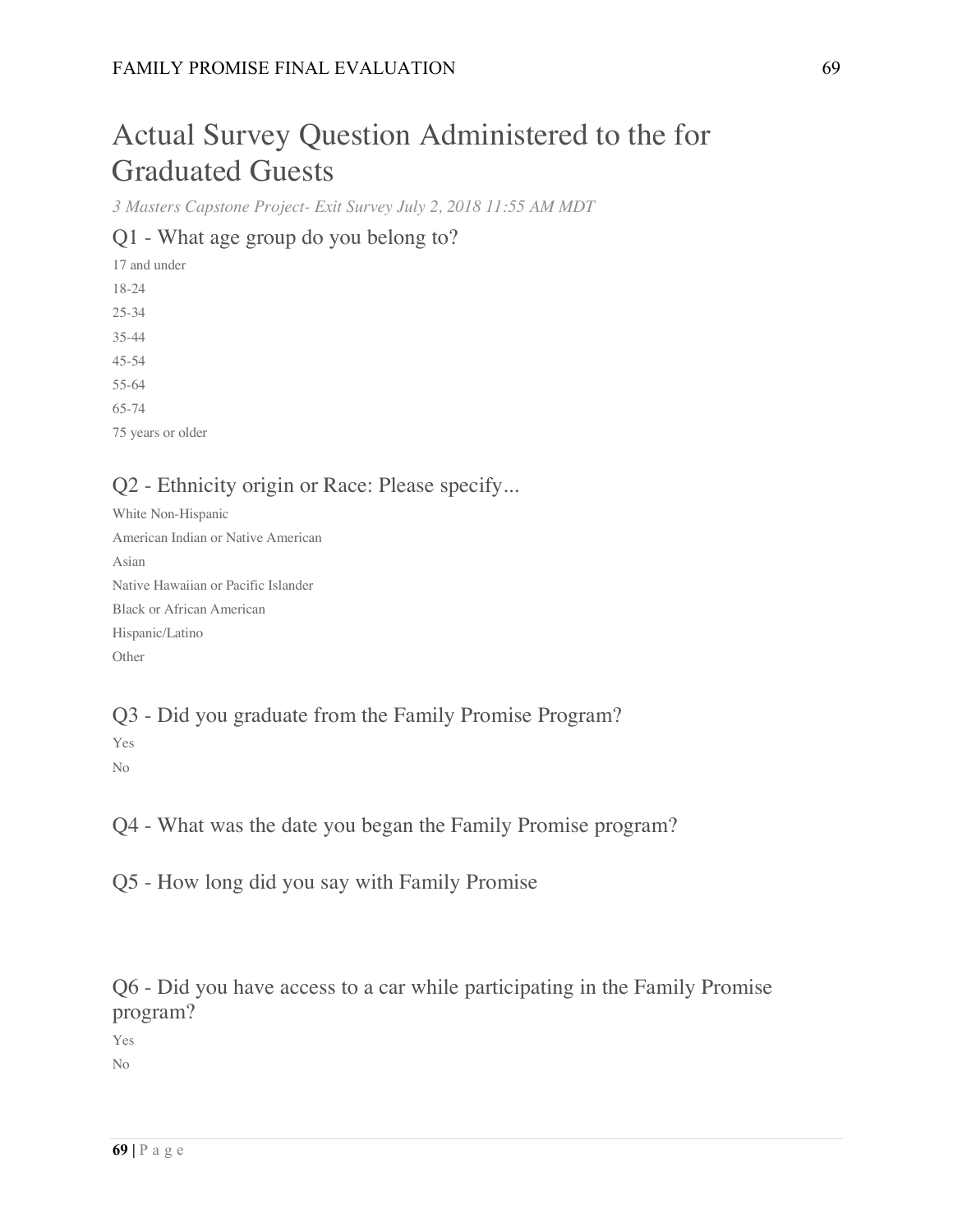### FAMILY PROMISE FINAL EVALUATION 70

## Q7 - Transportation to and from the Congregations.

Extremely satisfied Somewhat satisfied Neither satisfied nor dissatisfied Somewhat dissatisfied Extremely dissatisfied

# Q8 - Please explain why you are dissatisfied with the transportation to and from the congregations.

### Q9 - Meals at the Congregation.

Extremely satisfied Somewhat satisfied Neither satisfied nor dissatisfied Somewhat dissatisfied Extremely dissatisfied

Q10 - Please explain why you are dissatisfied with the meals at the congregation.

## Q11 - Sleeping arrangements at the Congregation.

Extremely satisfied Somewhat satisfied Neither satisfied nor dissatisfied Somewhat dissatisfied Extremely dissatisfied

Q12 - Please explain why you are dissatisfied with the sleeping arrangements at the congregations.

Q13 - Quality of service offered at Job Connect or any other job search agencies.

Extremely satisfied Somewhat satisfied Neither satisfied nor dissatisfied Somewhat dissatisfied Extremely dissatisfied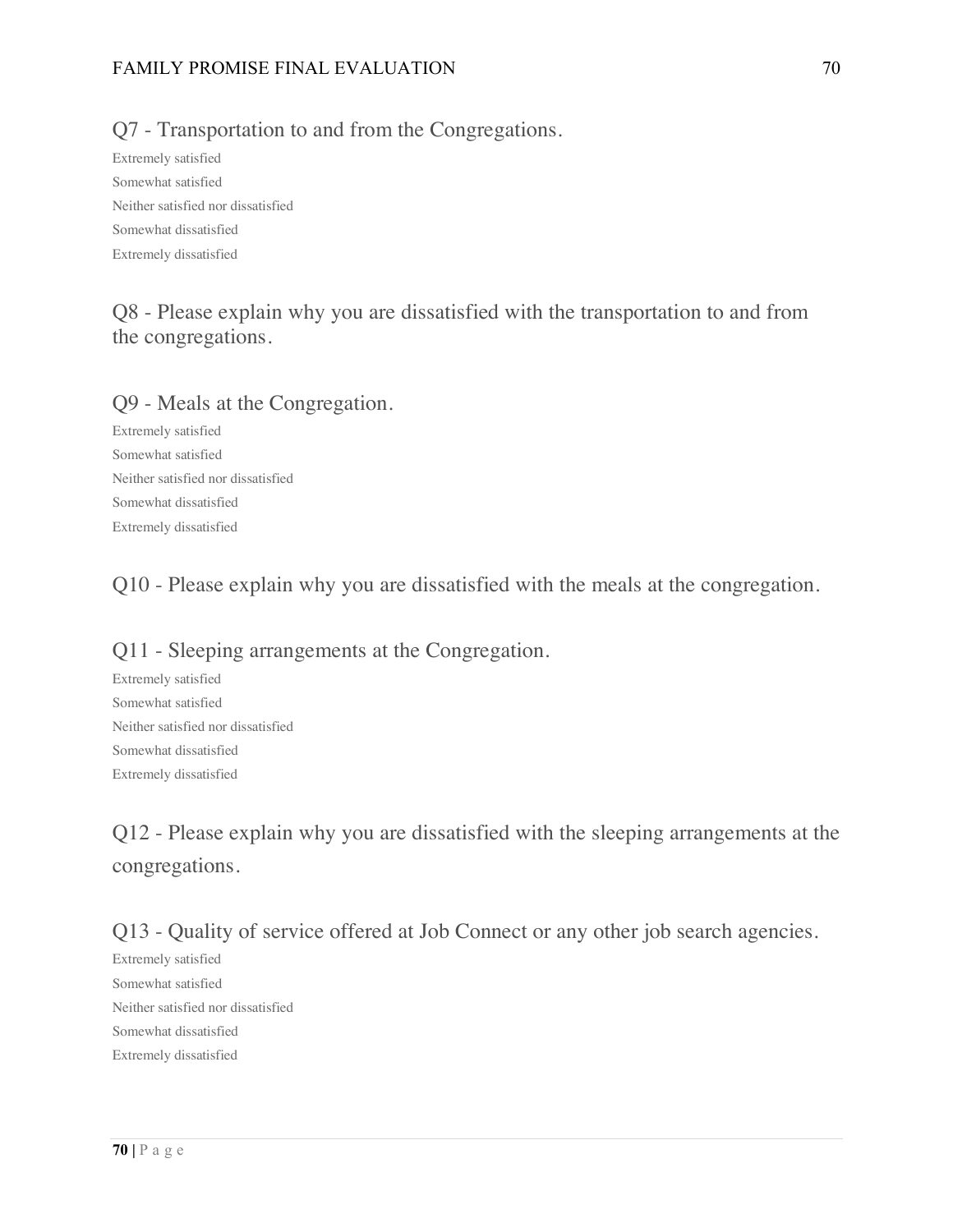Q14 - Please explain why you are dissatisfied with the quality of service at the Job Connect or any other job search agencies.

Q15 - How pleased were you with your experience in searching for housing?

Extremely satisfied Somewhat satisfied Neither satisfied nor dissatisfied Somewhat dissatisfied Extremely dissatisfied

Q16 - Please explain why you are dissatisfied with the experience of searching for housing.

Q17 - How satisfied are you with Family Promise's staff and services?

Extremely satisfied Somewhat satisfied Neither satisfied nor dissatisfied Somewhat dissatisfied Extremely dissatisfied

Q18 - Please explain why you are dissatisfied with Family Promise's staff and services.

Q19 - Did you feel Family Promise met your needs at the time of service? Yes No

Q20 - Please explain why you did not feel Family Promise did not meet your needs at the time of service.

Q21 - Were you successful at finding a job while you were staying with Family Promise?

Yes No